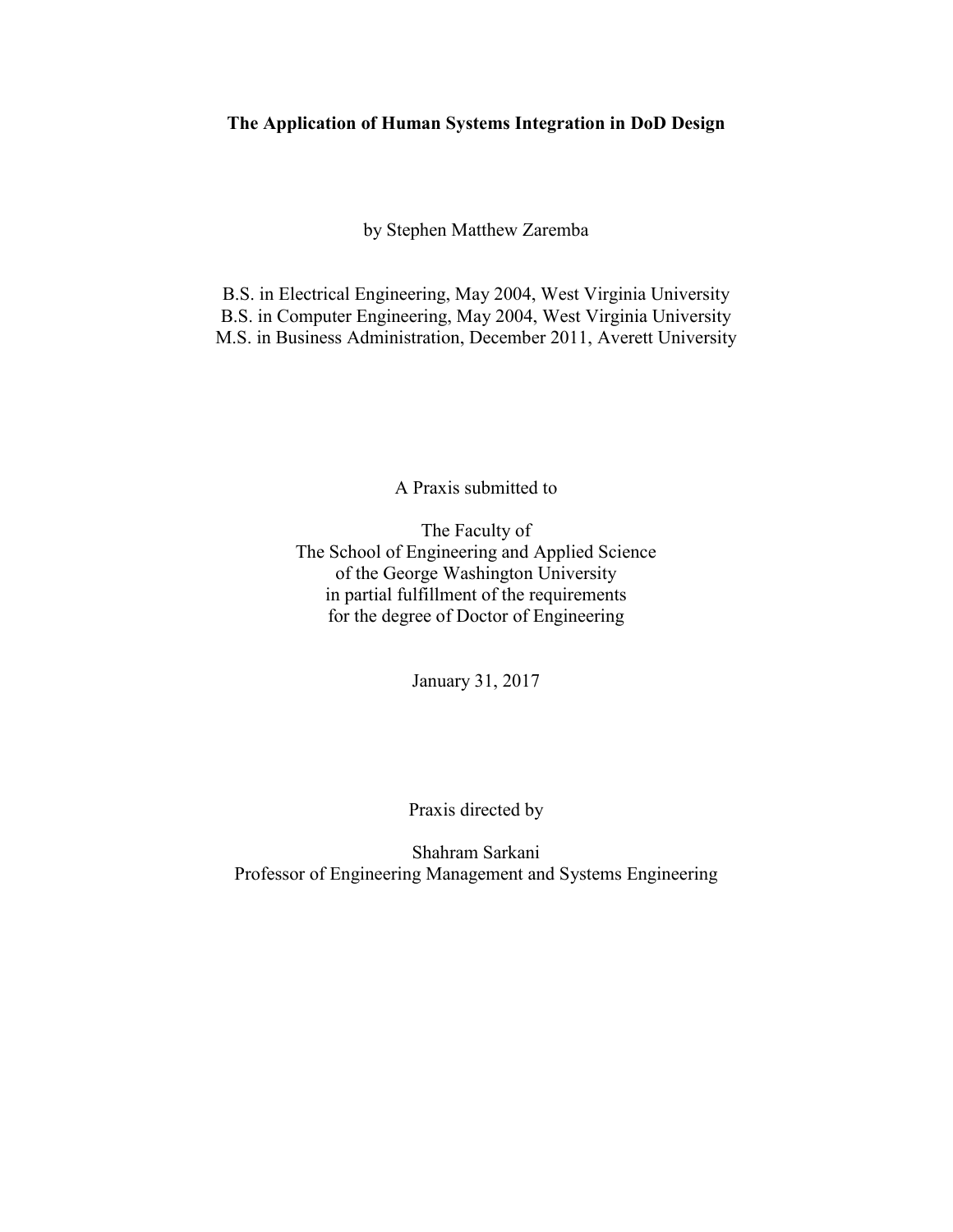The School of Engineering and Applied Science of The George Washington University certifies that Stephen Matthew Zaremba has passed the Final Examination for the degree of Doctor of Engineering as of December 15, 2016. This is the final and approved form of the praxis.

# **The Application of Human Systems Integration in DoD Design**

Stephen Matthew Zaremba

Praxis Research Committee:

Shahram Sarkani, Professor of Engineering Management and Systems Engineering, Praxis Director

Thomas A. Mazzuchi, Professor of Engineering Management and Systems Engineering and of Decision Sciences, Committee Member

Bill Olson, Professorial Lecturer in Engineering Management and System Engineering, Committee Member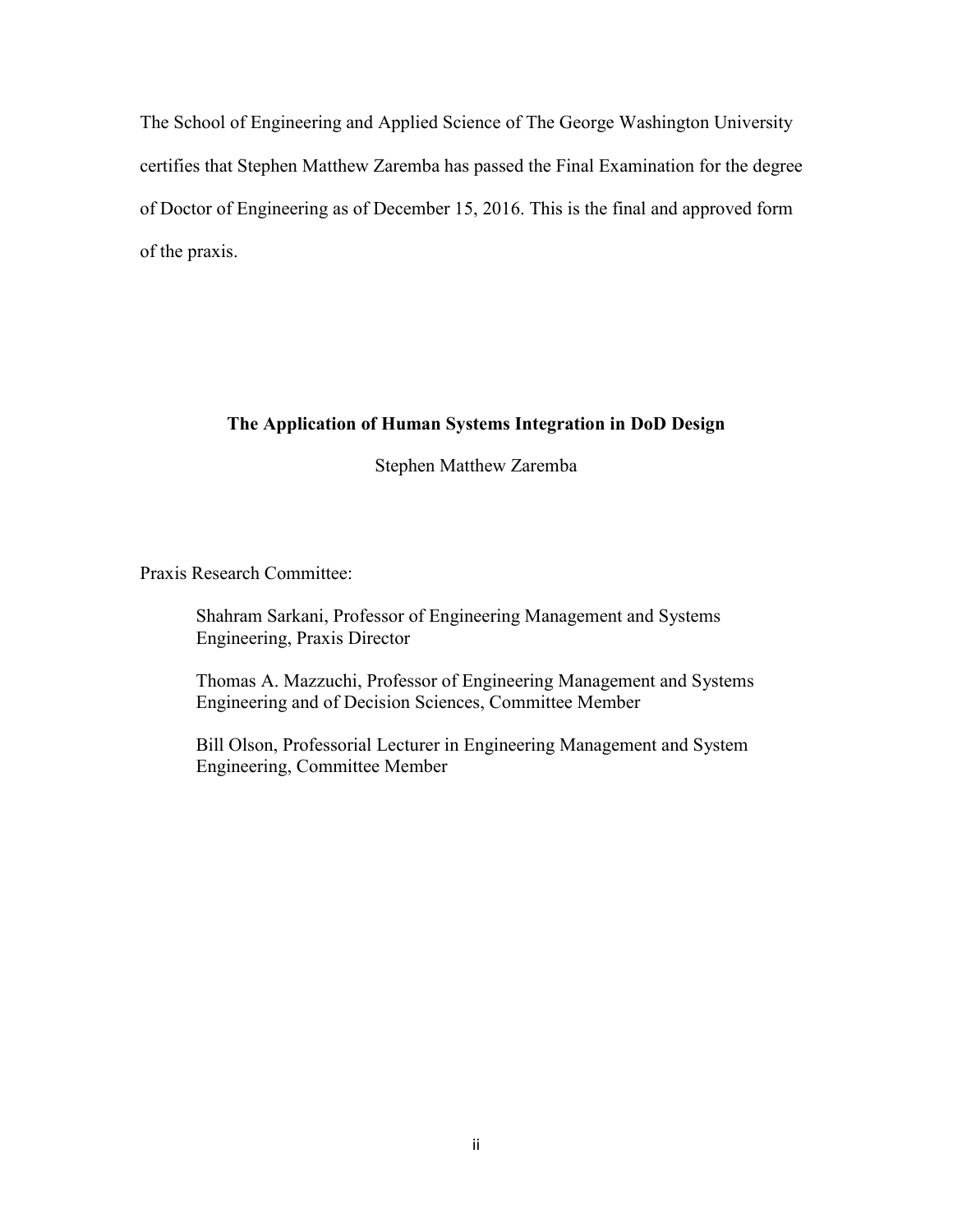# **Dedication**

 I would like to honor my wife with this work. Although she did not contribute directly to the content or its findings, it was through her love and support which has made this journey possible.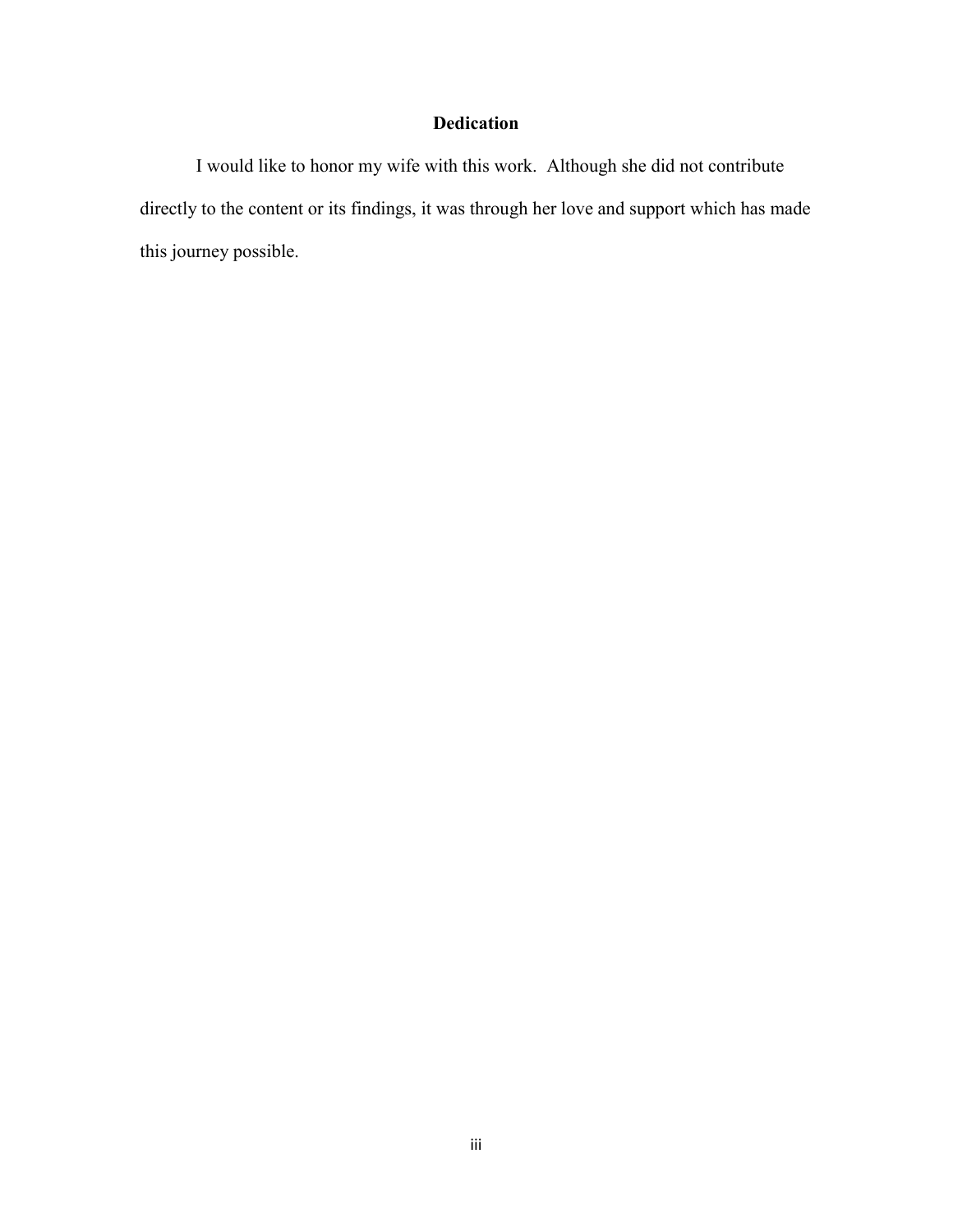# **Acknowledgements**

 I would like to thank Dr. Bill Olson for his encouragement throughout this undertaking.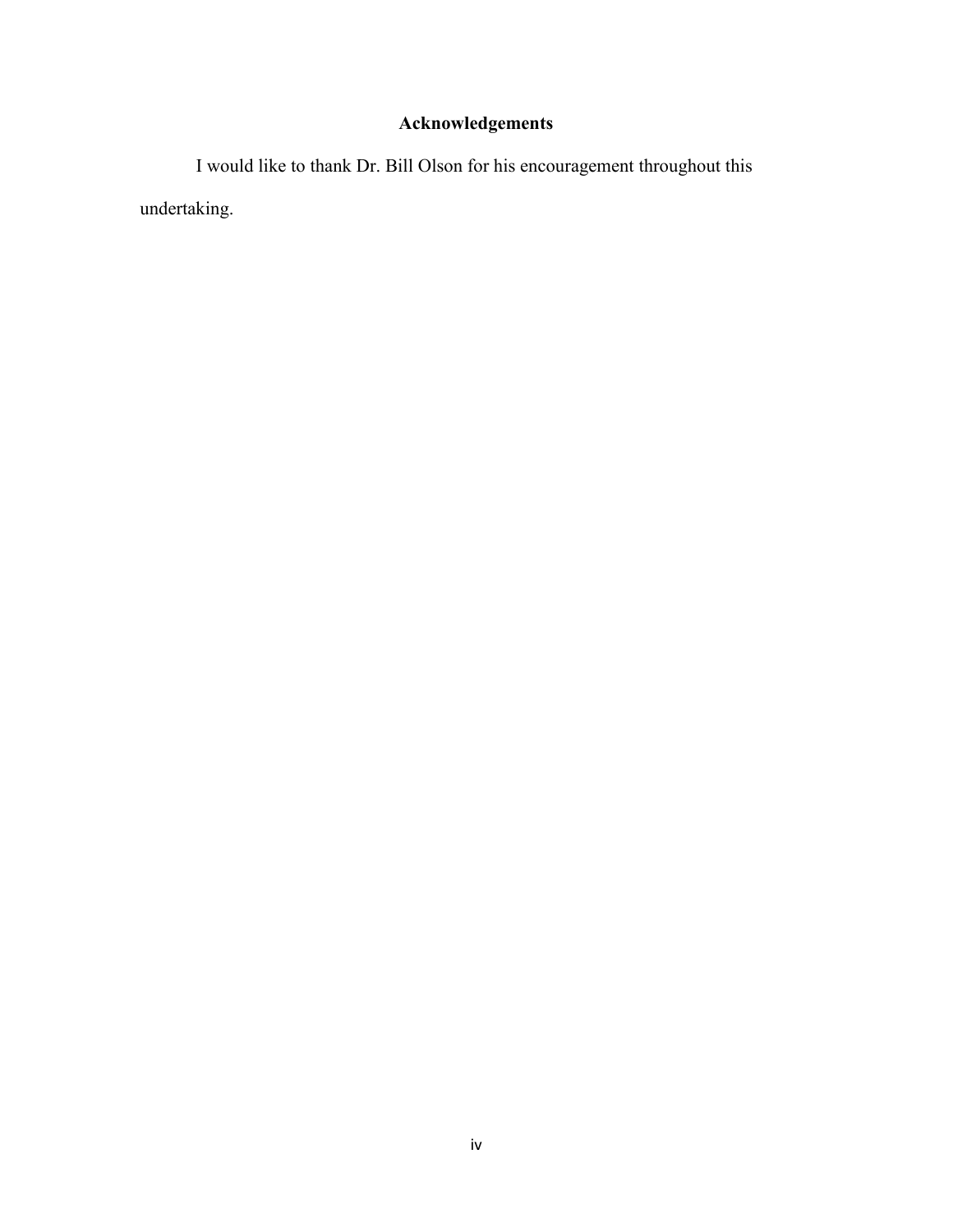# **Abstract of Praxis**

# **The Application of Human Systems Integration in DoD Design**

Human Systems Integration (HSI) is the process taken to integrate human considerations within a system. This discipline seeks to place human requirements on the same level as other system elements, such as hardware and software to better facilitate a "total system" approach. This paper examines the developments in human factors, in addition to a review of current literature, and the application of HSI in government programs. A methodology is proposed that will enable a user to elicit, identify, and integrate specific requirements of the HSI military standard into an explicit application. A case study is detailed to provide insight to the significance of human requirements along with the benefits that can be obtained by their application.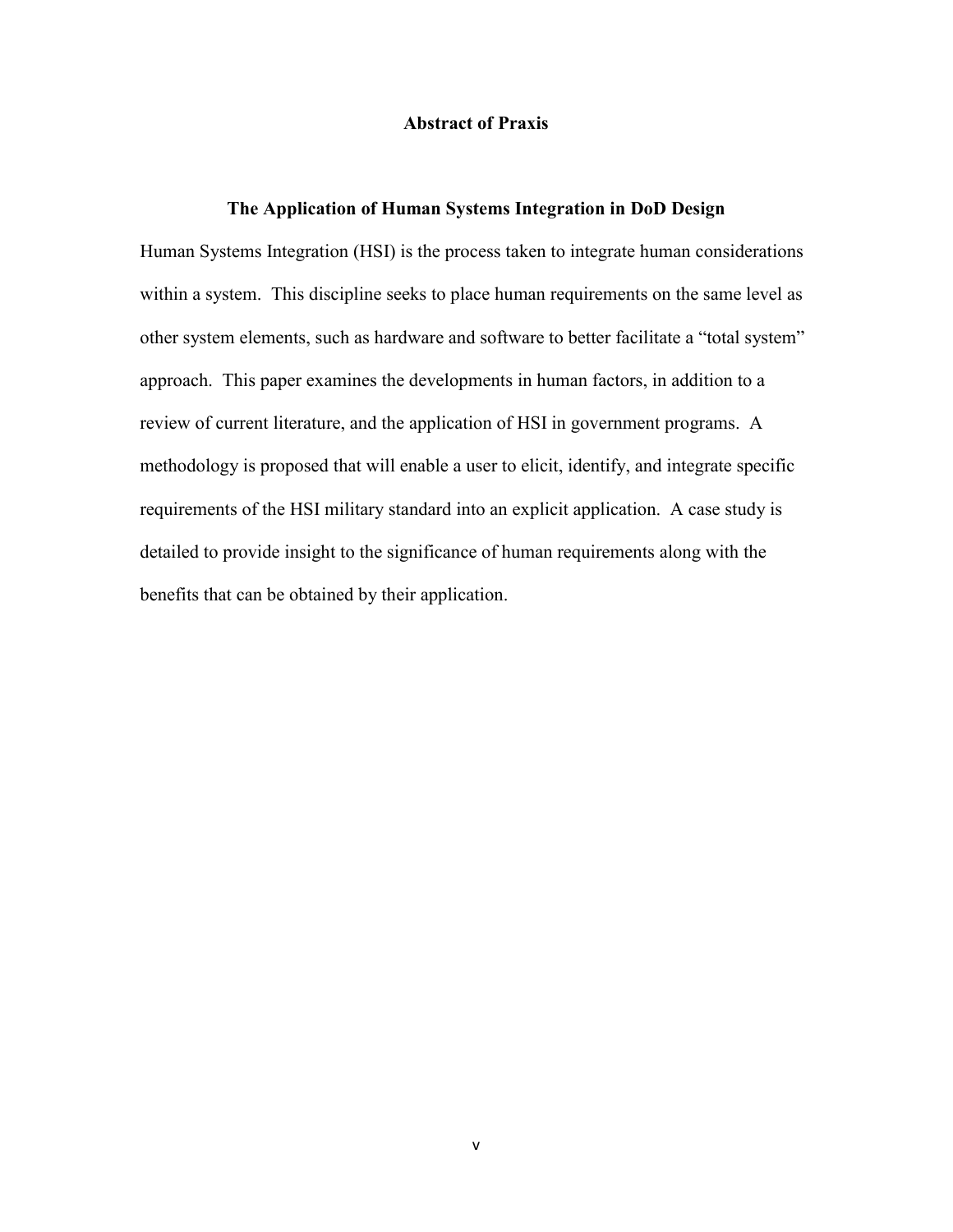# **Table of Contents**

| <b>Dedication</b>                                    | iii          |
|------------------------------------------------------|--------------|
| Acknowledgements                                     | iv           |
| <b>Abstract of Praxis</b>                            | V            |
| <b>List of Figures</b>                               | viii         |
| <b>List of Tables</b>                                | ix           |
| <b>Glossary of Terms</b>                             | $\mathbf{X}$ |
| <b>Chapter 1: Introduction</b>                       | $\mathbf{1}$ |
| 1.1 Significance of HSI in remote operations         | 2            |
| 1.2 MIL-STD-1472G                                    | 3            |
| <b>Chapter 2: Literature Review</b>                  | 6            |
| 2.1 Origins of HIS                                   | 6            |
| 2.2 HSI in the Military                              | 7            |
| 2.3 Unmanned Systems Integration                     | 9            |
| 2.4 Methods for Unmanned (Remote) Design             | 9            |
| <b>Chapter 3: Methodology and Methods</b>            | 11           |
| 3.1 Methodology                                      | 11           |
| 3.1.1 Identification of HSI Elements                 | 12           |
| 3.1.2 Delphi Method                                  | 12           |
| 3.1.3 National Institute of Standards and Technology | 13           |
| 3.1.3.1 Phase 1, Standards Review                    | 15           |
| 3.1.3.2 Phase 2, User-Centered Design Process        | 17           |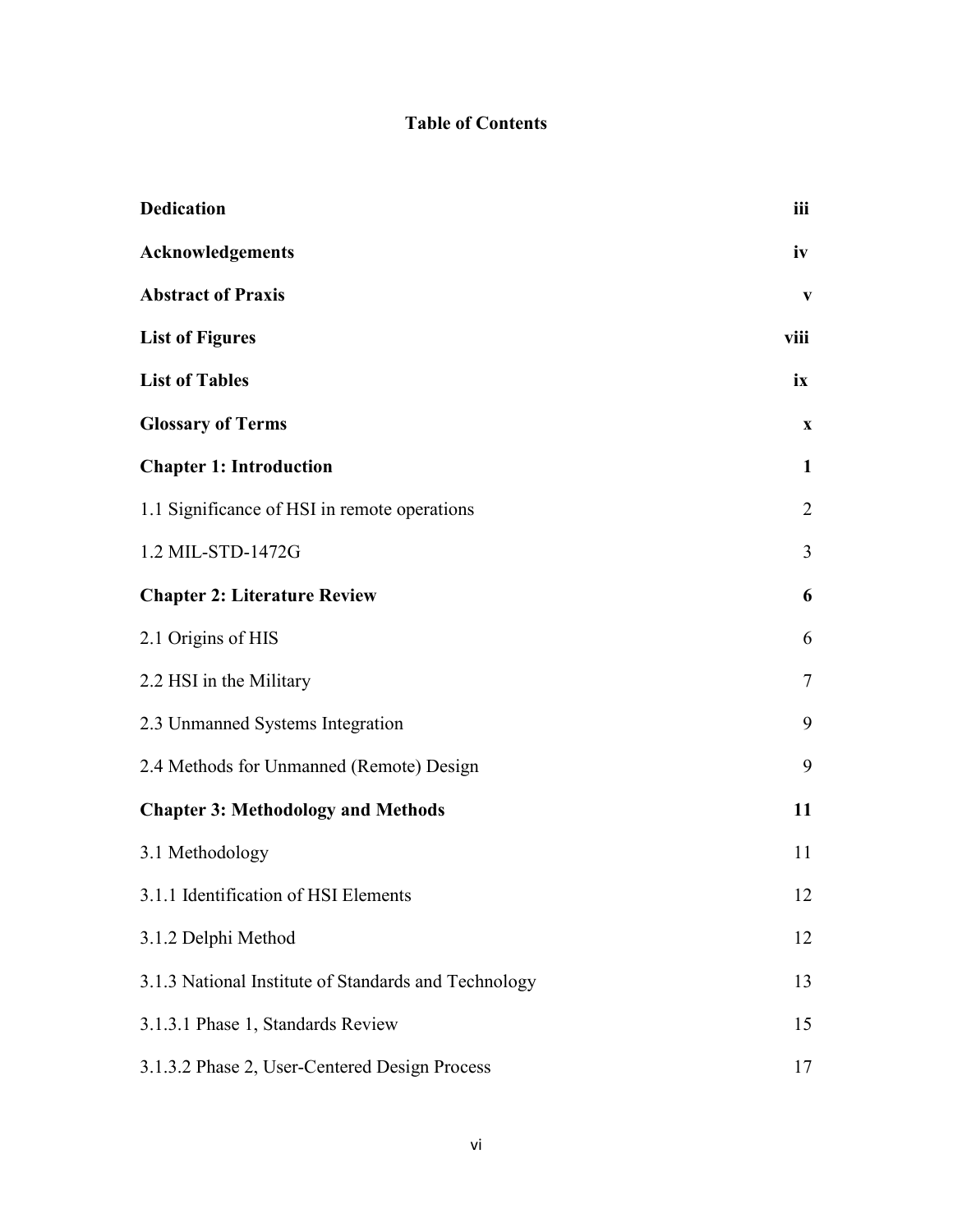| 3.1.3.3 Phase 3, Requirement Selection Process | 18 |
|------------------------------------------------|----|
| 3.2 Methods                                    | 21 |
| 3.2.1 Elements of MIL-STD-1472G                | 22 |
| <b>Chapter 4: Results</b>                      | 45 |
| <b>Chapter 5: Discussion / Conclusion</b>      | 49 |
| <b>References</b>                              | 51 |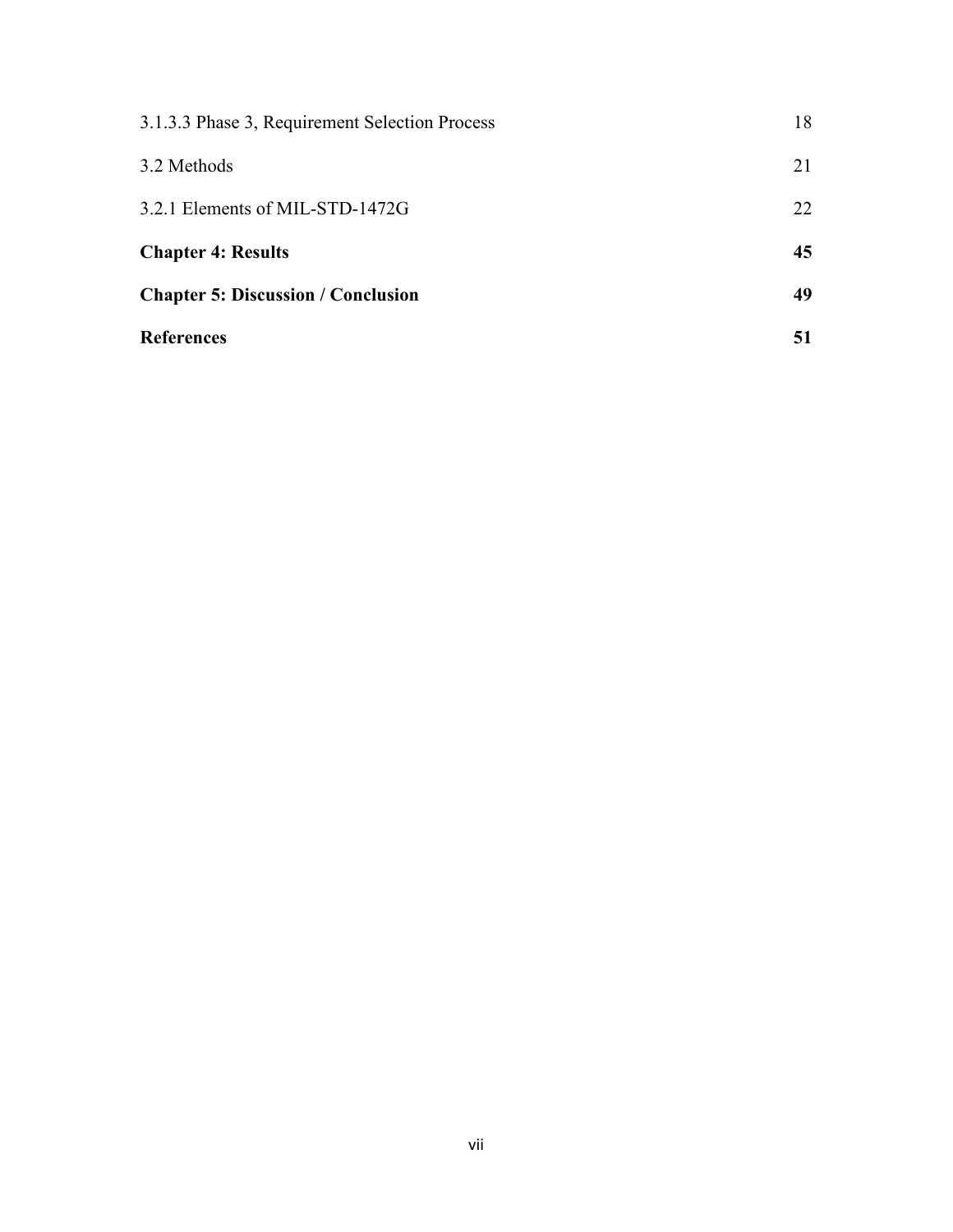# **List of Figures**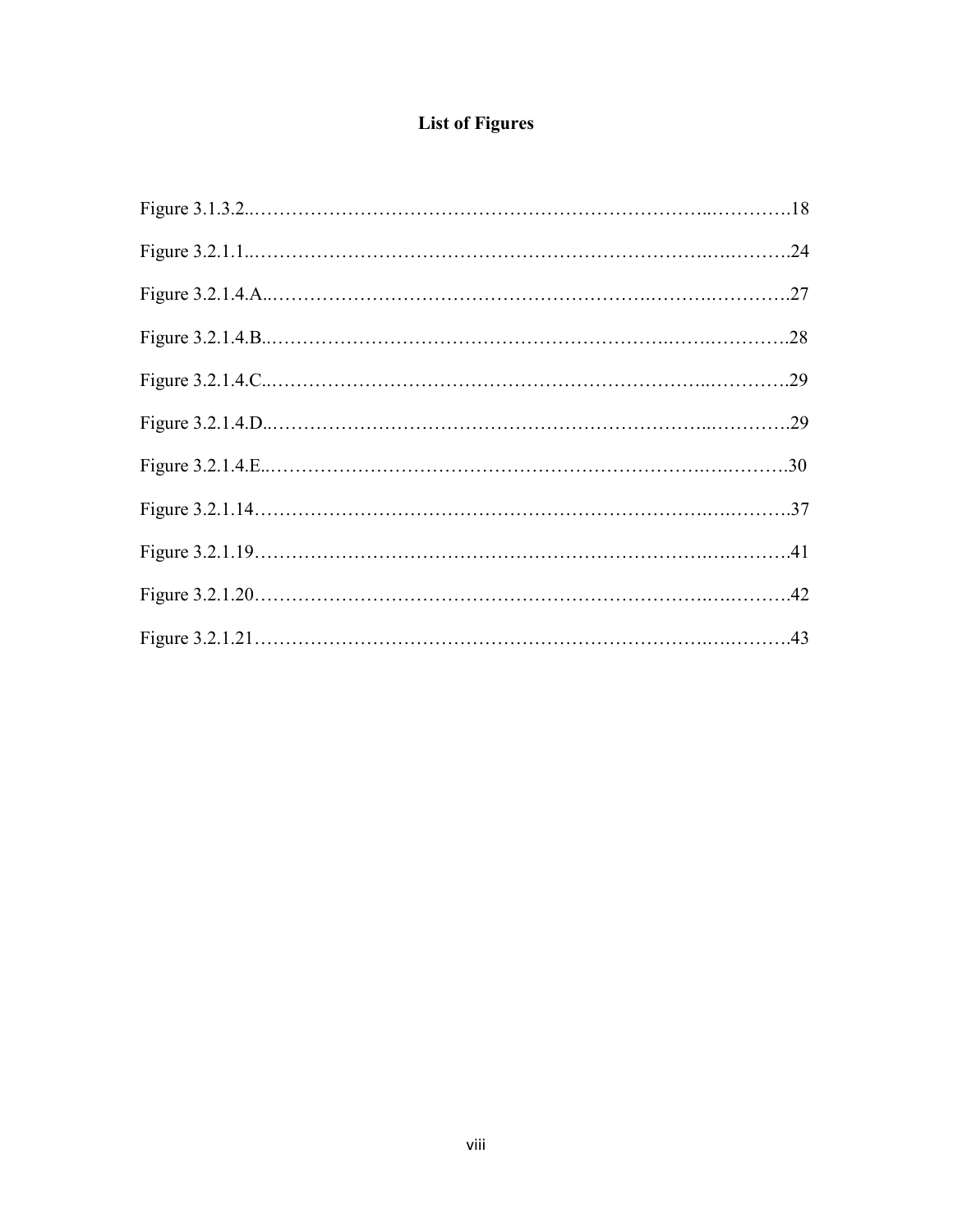# **List of Tables**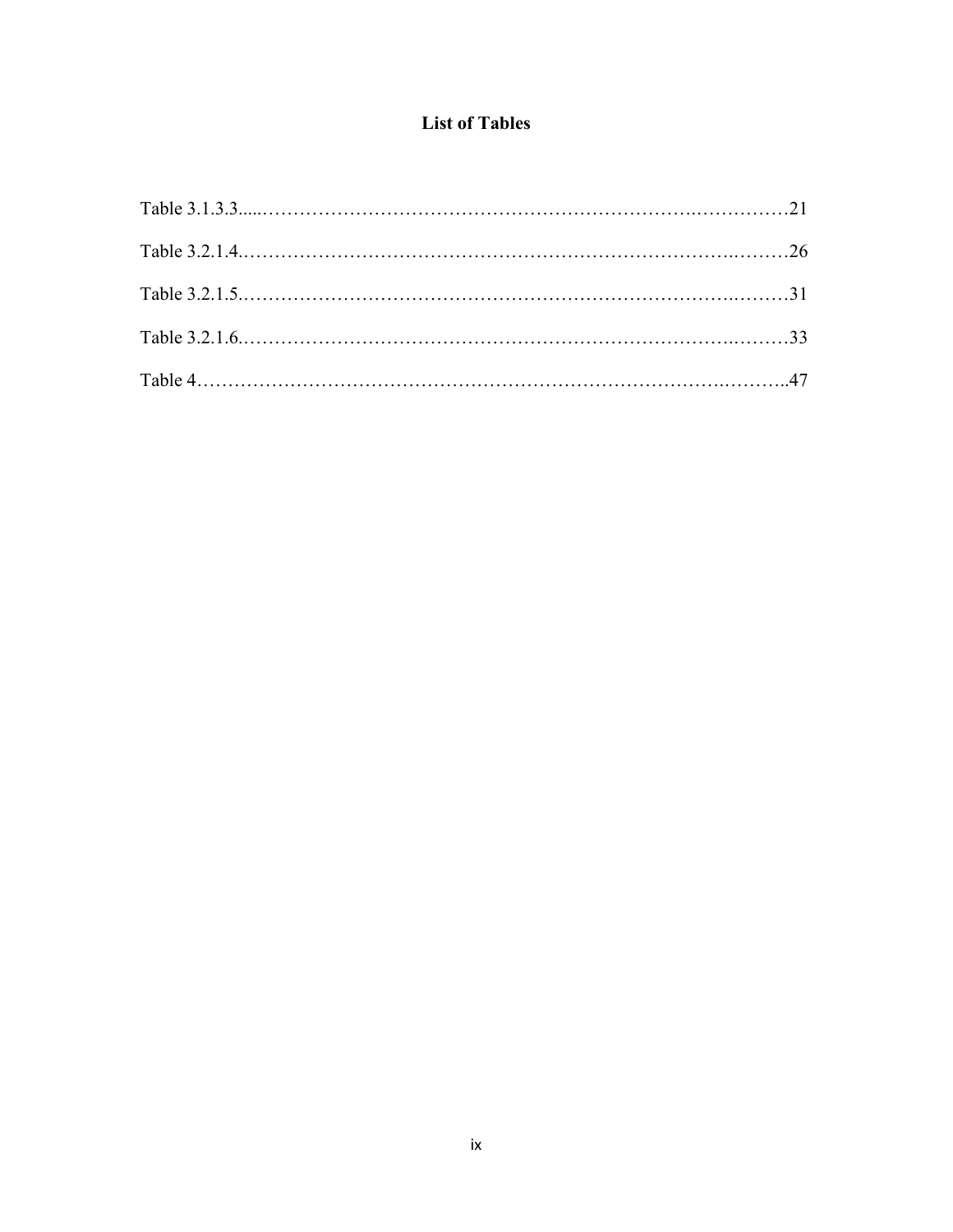# **Glossary of Terms**

- MIL-STD-1472: This standard establishes general human engineering criteria for design and development of military systems, equipment, and facilities.
- FST: Full Systems Test Set of scenarios that would typically be seen during combat situations.
- ISO 9241 (06/01/1997): Provides information on the ergonomics of human-computer interaction.
- MIL-HDBK-759C (07/31/1995): "Provides basic guidelines and data on human engineering design for military systems, equipment, and facilities."
- ISO/IEC TR 25060 (09/01/2006): This Technical Report "describes a potential family of International Standards that document the usability of systems."
- NASA/SP-2010-3407 (01/27/2010): Provides guidance on human factors and the environment.
- ASTM F1166 (06/28/2011): Informs on "ergonomic design criteria from a humanmachine perspective."
- Human-Centered Design: A process depicted by four major activities, represented by four overlapping circles that illustrate the result of each activity can enlighten the input of another.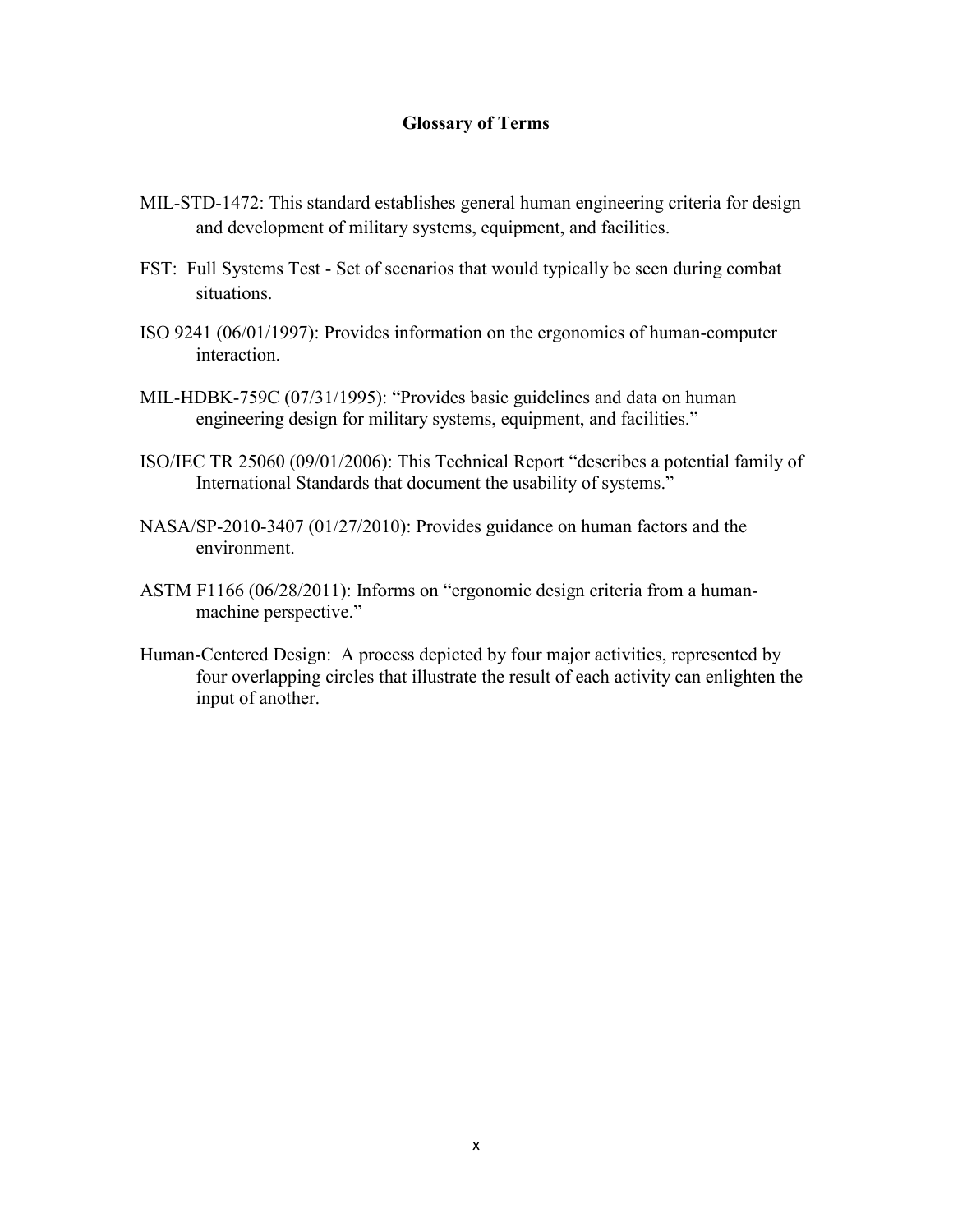# **Chapter 1: Introduction**

The human element is essential to the success of complex systems during every stage throughout its lifecycle. Within the defense industry, "Human Systems Integration (HSI) is a "comprehensive management and technical approach for addressing the human element in weapons system development" (Liu et al, 2009, p.6). Improvements in system performance have been well documented in the application of HSI as well as the solicitation of human stakeholders being utilized as system requirements. Additionally, multiple best practices have been published in a variety of case studies which highlight the effectiveness of HSI in systems engineering (Landsburg et al, 2008).

The work presented in this paper is part of an initiative to improve the console design for remote weapons in the U.S. Military using specific requirements of HSI MIL-STD-1472G. In order to accomplish that task, a partnership between the Depart of the Navy (DON) and the Department of Homeland Security (DHS) was formed to adapt a practice developed by the National Institute of Standards and Technology (NIST), to meet the specific needs of the DON. This new methodology enabled the DON to elicit and identify the specific requirements of MIL-STD-1472G needed to improve remote weapon performance. Using the adapted methodology, the research conducted in a military HSI laboratory identified 24 elements (requirements) of MIL-STD-1472G with the highest probability to improve the time between target acquisition and target termination by HSI advancements. It is proposed that the 24 requirements identified within MIL-STD-1472G can reduce the time between target acquisition and target termination, when applied to the design early in development. A Full Systems Test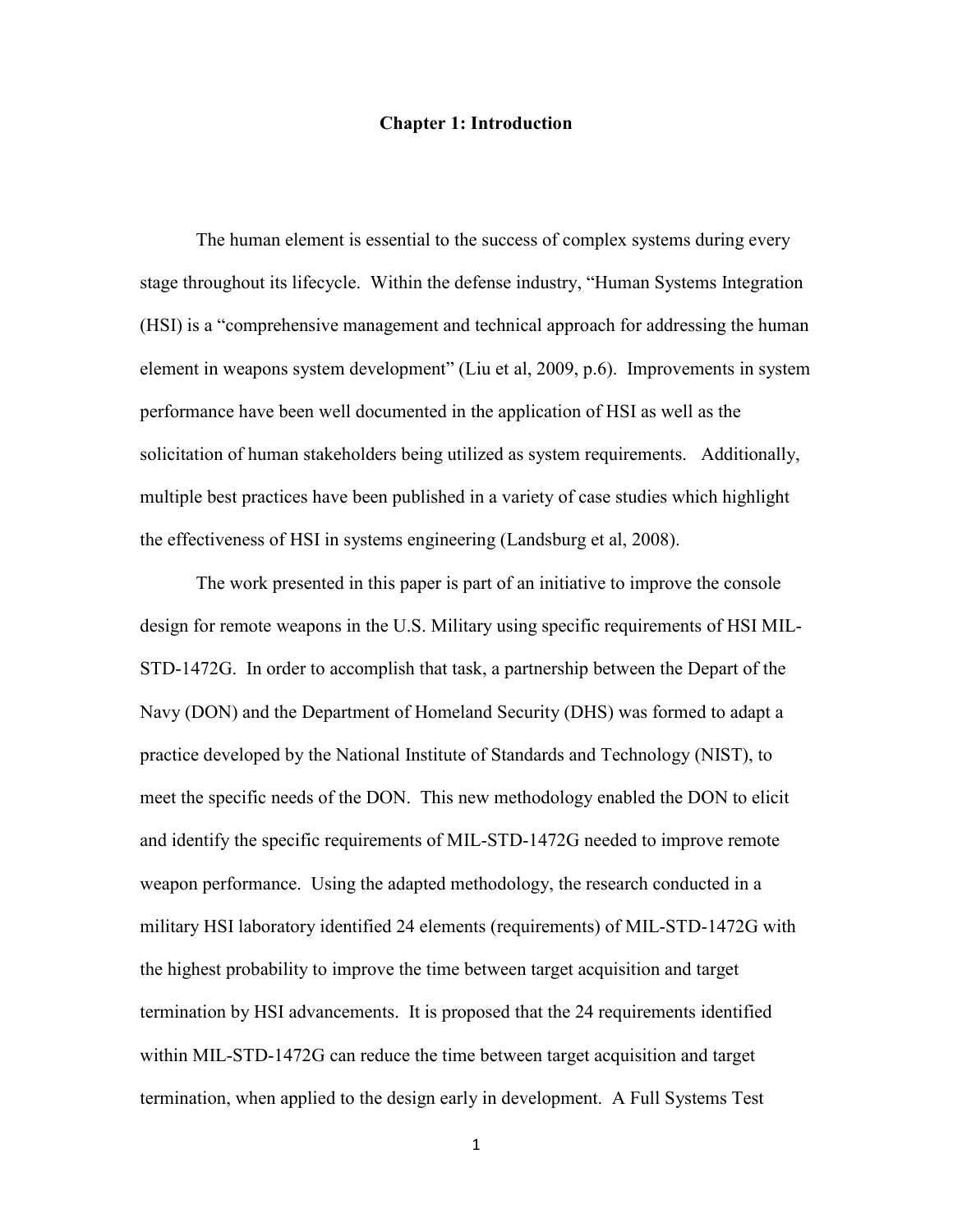(FST) was conducted on a console prototype which included the 24 requirements of MIL-STD-1472G. Each FST is comprised of 14 different wartime scenarios which were completed by nine different weapon operators.

# **1.1 Significance of HSI in remote operations**

 Human Engineering, also known as ergonomics or Human Factors Engineering (HFE), is literally the science behind the application of information on human characteristics into a systems design for human use. Advancements by multiple countries in the field of HFE and HSI are credited with the evolution in this field, but this research will focus on the activity within the U.S. Military. The U.S. Military addresses HSI in a plethora of documentation. The two highest level documents are "DoDD 5000.01, *Defense Acquisition System*, which states the application of human systems integration, and DoDI 5000.02, *Operation of the Defense Acquisition System*, which defines HSI and identifies its domains" (Foxx et al, 2006).

 Even though the domains of HSI are listed in the Operation of the Defense Acquisition System, each military branch maintains their own archives and classifications of HSI domains. These differences exist to help the integration of HSI into the different services (military branches), but do not present a disagreement about the importance or meaning of HSI. Since the Navy supported the research accomplished in this paper, we use the Navy's definition of the HSI domains. The seven domains are: human factors engineering (HFE), training, personnel, manpower, environment, safety, occupational health (ESOH), survivability and habitability.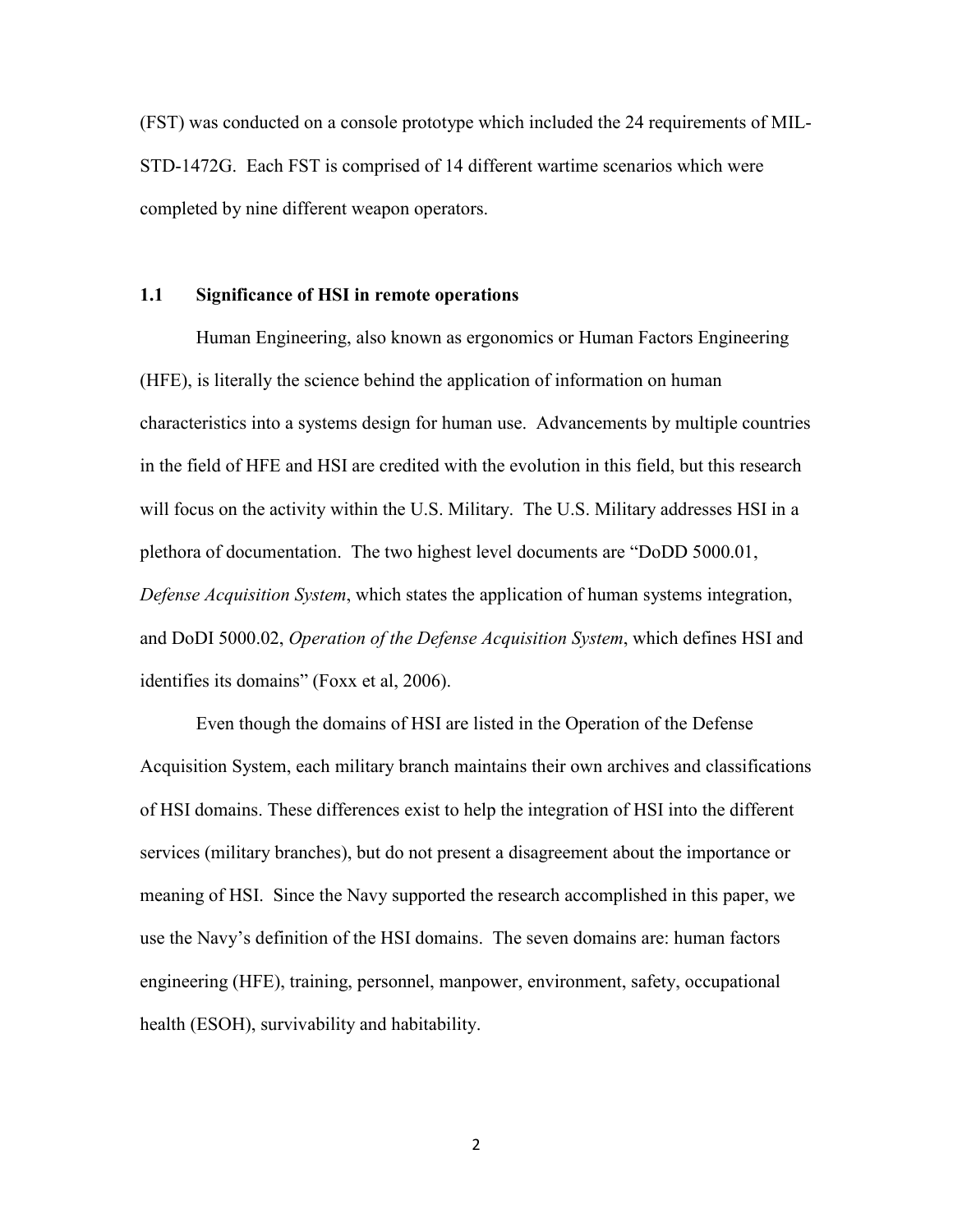The majority of models perceived in the remote weapon setting have been carried over from the piloted cockpit environment. Human factors in aerospace medicine involve "ensuring humans have both the physical and mental capacity to perform under conditions associated with aerospace operations" (Pope & Bogart, 1992, p.64). Interest in aerospace HSI is increasing as scientific improvements alter the roles of human operators, with the realization that "the considerable base of human factors knowledge derived from cockpit experience may have limited applicability to future systems" (Tvaryanas, 2006, p.36). While the previous statement was speaking to Remotely Piloted Aircraft (RPA), the same concern exists within improvements in the remote weapon environment. The following chapters will address the commonality between the two, and the steps that have been taken to address console improvements for remotely controlled weapons.

In conclusion of this research, I identify specific HSI requirements derived from MIL-STD-1472G which were determined to improve operator efficiency in remote weapon applications. The requirements are tested and measured with the development of a prototype which integrates these requirements into a model design.

# **1.2 MIL-STD-1472G**

According to the Military Standard (MIL-STD) 1472G, its purpose is to "establish the criteria for design and development of military systems, equipment, and facilities" (MIL-STD-1472G, 2012, p.2). The information contained in military standards represent 'guidelines' to create consistency throughout their use in a variety of applications (Fortune & Valerdi, 2012). MIL-STD-1472 establishes "general human engineering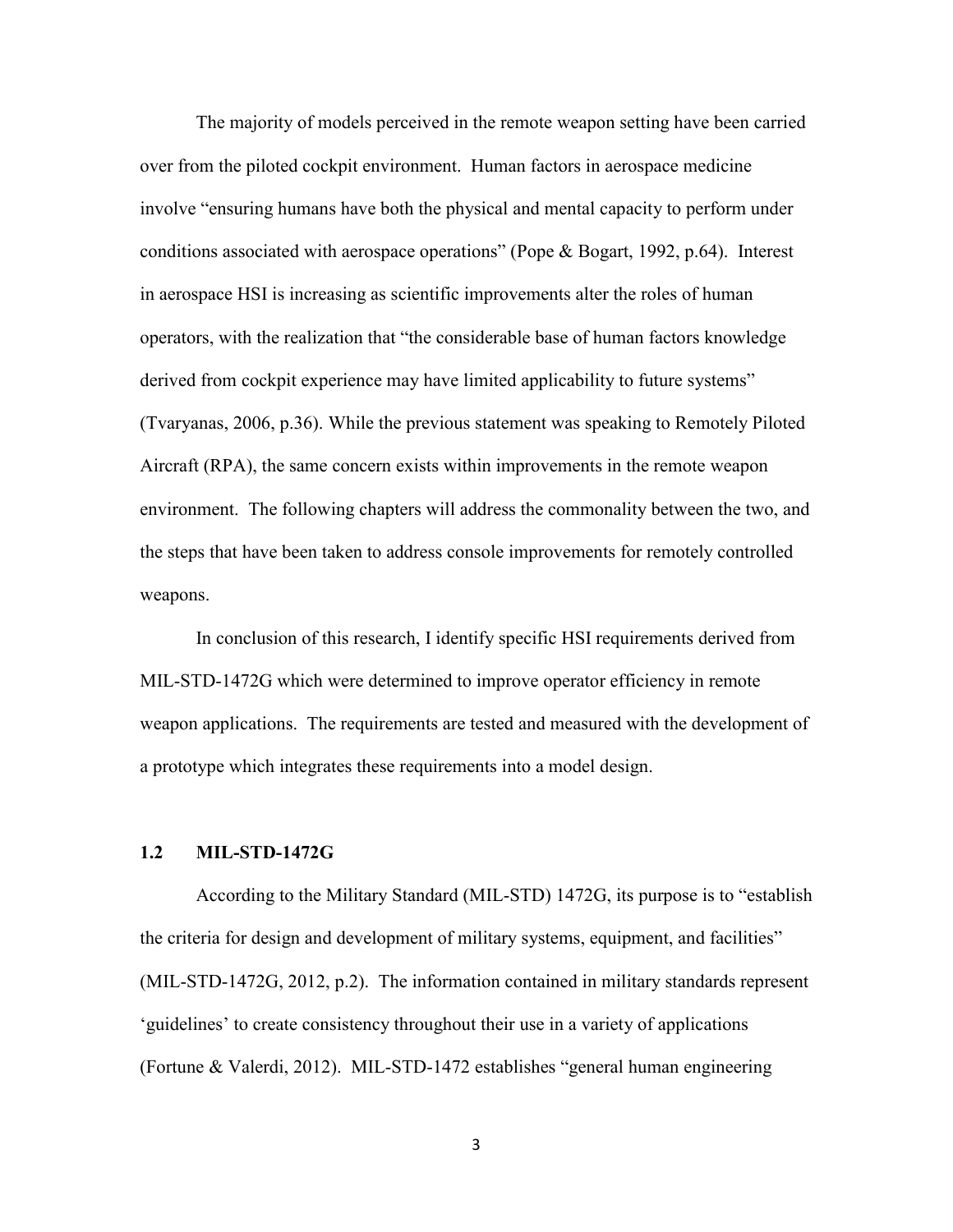criteria for design and development of military systems, equipment and facilities" (MIL-STD-1472G, 2012, p.2). "Human engineering is one of seven domains of Humansystems integration (as defined in the DoD 5000 series) and is synonymous with Human factors engineering" (Eusgeld, Nan, & Dietz, 2011, p.9).

MIL-STD-1472 is the human engineering standard and was developed and approved for "use by all departments and agencies of the Department of Defense (DOD)" community (MIL-STD-1472G, 2012, p.2). This standard alone was developed to "present human engineering design criteria, principles, and practices to optimize system performance with full consideration of inherent human capabilities and limitations as part of the total system design trade space to more effectively integrate the human as part of the system, subsystems, equipment, and facilities to achieve mission success" (MIL-STD-1472G, 2012, p.2).

 MIL-STD-1472 has remained, in large part, technically unchanged since the 1980s. Revision "D" was circulated in March 1989 and addressed technology levels that existed around 1987-1988. In 1996 revision "E" was issued to cosmetically improve the document by reducing space by changing font. Then in 1999 revision "F" mainly consisted of relocating the measurement of human individual data from MIL-STD-1472 to MIL-HDBK-759 (MIL-STD-1472G, 2012).

 However, the changes incorporated into revision "G" are substantial over previous revisions. For example, "the organizational structure of the standard was revamped to group similar material in the same section of the document; obsolete provisions (e.g. dot-matrix printers) were deleted, out-of-date provisions were updated to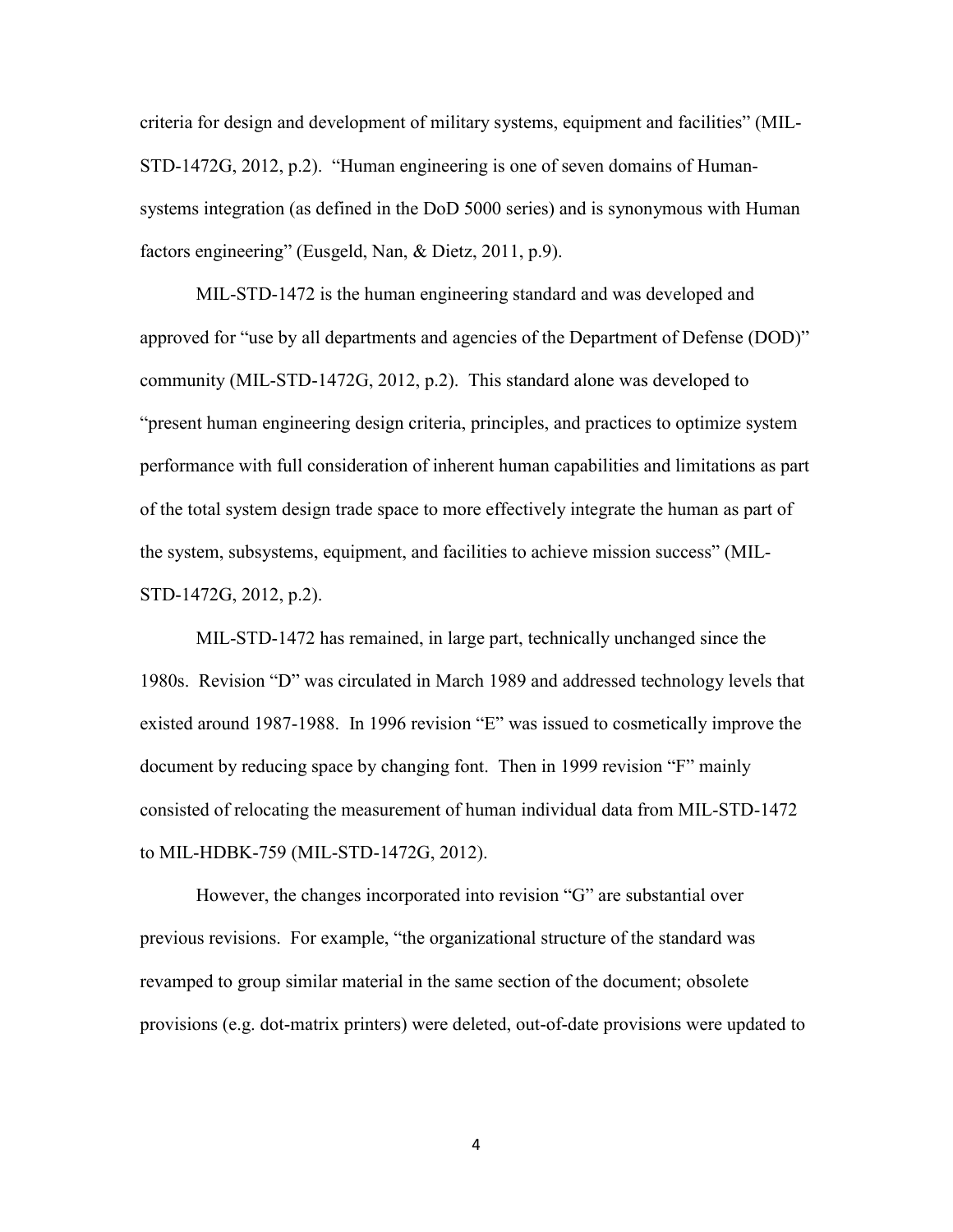reflect the latest research, and new provisions were added to address emerging technologies" (MIL-STD-1472G, 2012, p.2).

This paper presents its work in five sections. The Introduction will detail the significance of HSI in remote operations and the importance it plays in engineering management and systems engineering. The introduction of HSI Military Standard MIL-STD-1472 is also outlined. The Literature Review will address the origins of HSI and its growth in and throughout the military. A review of current literature will also detail the systems integration of unmanned systems and methods for remote weapon design. The third section will outline the Methodology that was used to identify the requirements that would be incorporated into a prototype console design. The fourth section will provide the results from the Full Systems Test (detailed in Chapter 4) and this paper will conclude with future applications and a summary of the research.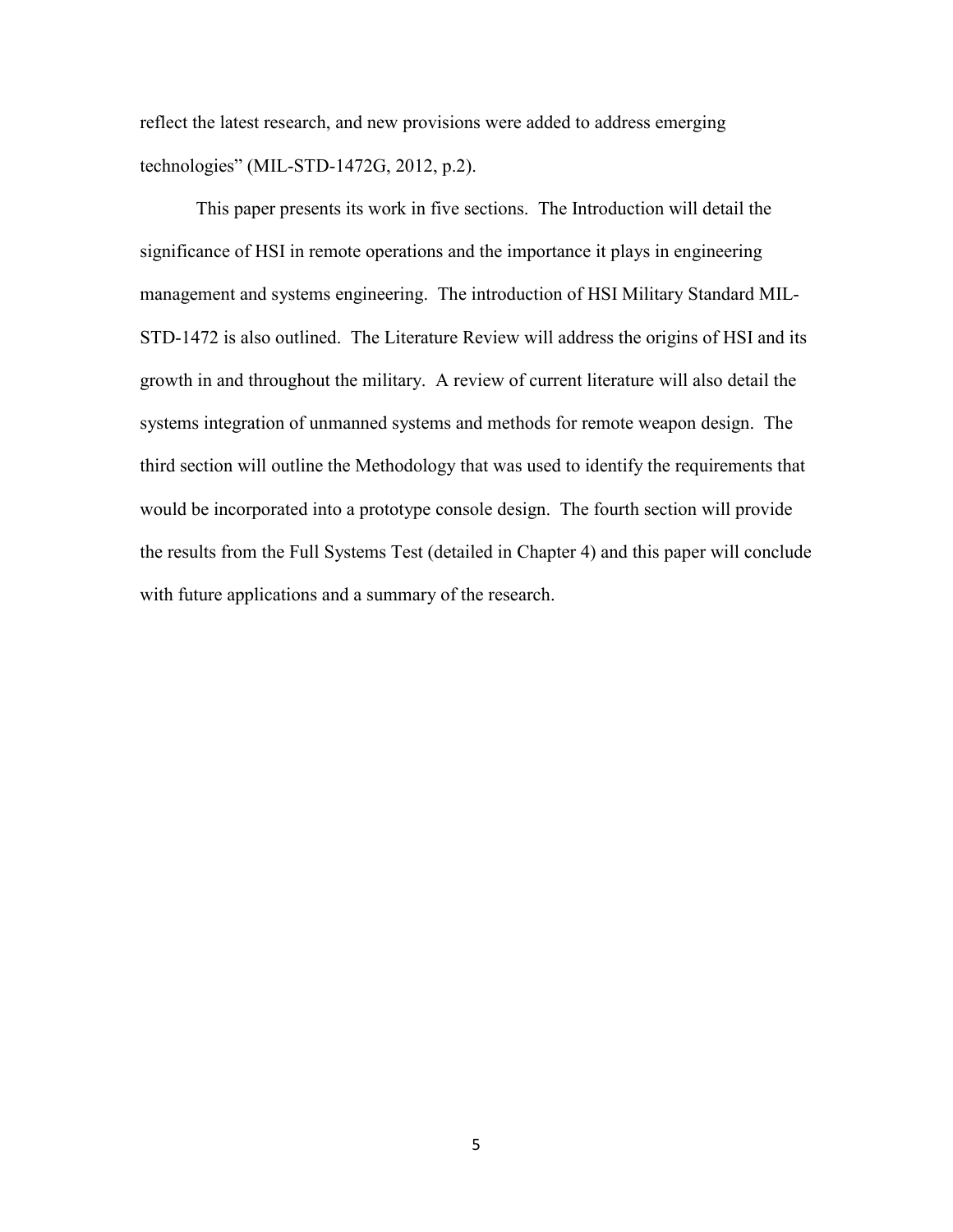# **Chapter 2: Literature Review**

Since the introduction of advanced remote controlled weapons is still a relatively new technology, their console designs have been largely adapted from the more familiar cockpit environment. As such, this literature review seeks to outline and origins of HSI and its growth within the military and ultimately into unmanned design.

A review of current literature details the history of HSI and its recent growth in the government and industry, and as an essential element of system design. Legacy console design problems are evaluated in the literature and evaluated for prospective improvement.

This review of current literature will detail the following areas of HSI: when and how was HSI originally began; the development of HSI within the U.S. Military; Systems Integration of HSI into an unmanned environment, and current methods for unmanned design.

# **2.1 Origins of HSI**

The origin of HSI actually falls into the field of Human Factors Engineering (HFE). According to (Nardi, 1997), "Human Factors is the science of understanding the properties of human capability and the application of this understanding to the design and development of systems and services." Arguably, human factors have been considered since scientific research first began. It wasn't until the Industrial Revolution that we began to see advancements in the interaction between humans and machines. Additionally, improvements in work management were also made during that period, and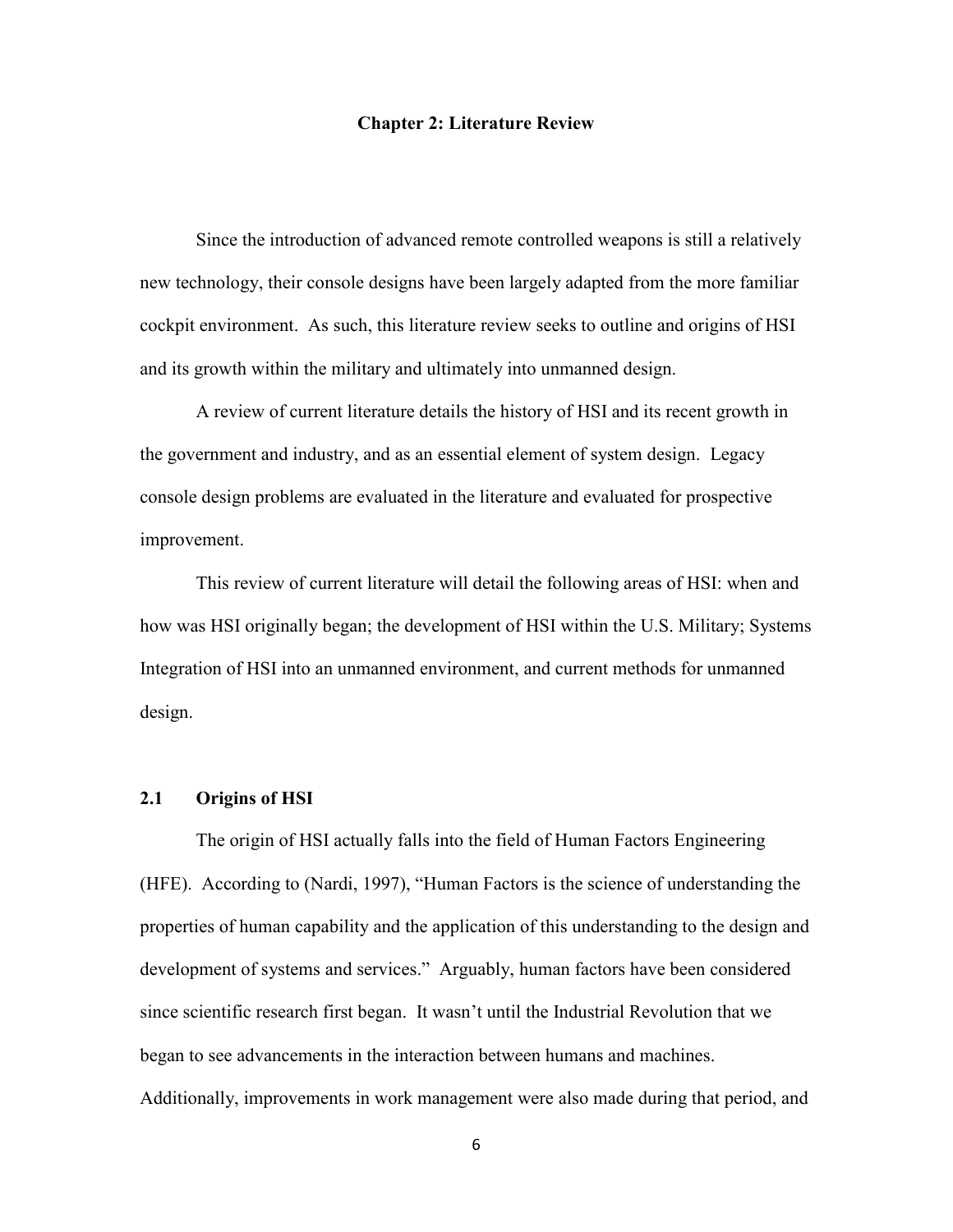those advancements were characterized as Industrial Engineering at the time (Nemeth, 2004).

During the first and second World Wars, industrial challenges and requirements grew significantly. In response to this growth, funding efforts by the U.S. and UK were introduced to understand human impacts on performance" (Booher, 2003). Due to the fact that HFE has been documented over the course of the  $20<sup>th</sup>$  century, sometimes under different names, it's difficult to pinpoint the true beginning of HFE (Meister, 2000).

In the early 1980's, the "U.S. General Accounting Office (since renamed the Government Accountability Office) released reports calling on the U.S. Army to improve the integration of Manpower, Personnel, and Training (MPT)" (Stanton et al, 2013, p.7). In 1986 the Manpower and Personnel Integration (MANPRINT) program was developed by the US Army, which then became the official Directorate for HSI (Army, 2007). Since that time, HSI has seen tremendous growth in systems which require the human element.

# **2.2 HSI in the Military**

The Army MANPRINT program was able to overcome the limitations of previous government attempts to influence the acquisition process and demonstrate mojor cost, performance, and safety enhancements (Booher and Minninger, 2003). Since then, HSI programs, modeled after MANPRINT, have been institutionalized in the U.S. Navy (SEAPRINT), U.S. Air Force (AIRPRINT), and Ministry of Defence (United Kingdom Human Factors Integration). To a lesser degree, HSI has been introduced into other U.S. agencies and other countries, and increasingly to private commercial activities. Within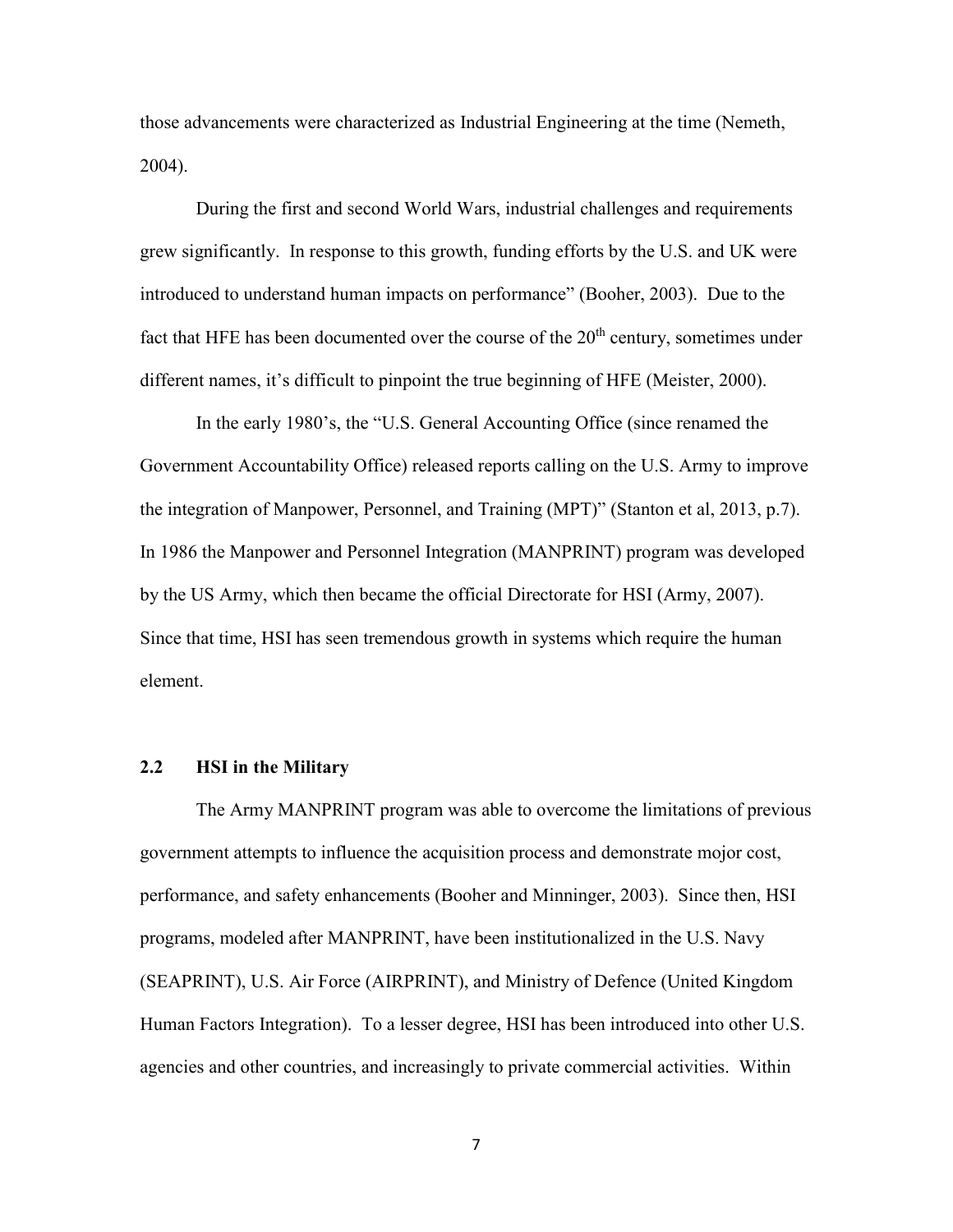non-DoD agencies, the Federal Aviation Agency (FAA) has produced the most comprehensive guidelines to integrate human factors into the acquisition process (Swallom, 2003).

Although the HSI discipline is relatively new, it has developed principles, methods, and technological advancements that can be useful in integration inherent limitations and strengths of people into the systems engineering and management processes. This comes at a time when government cultures are beginning to appreciate the challenges and advantages of designing and operating complex system, which include full consideration of the roles of people throughout the systems engineering process.

HSI is unique as a discipline within the human-centered systems design, and development approaches that currently exist. HSI makes it possible for an organization to achieve significant increases in system performance, productivity, and safety, particularly with complex systems (Zigler & Weiss, 2003). To the degree this new discipline is applied at national levels, HSI can also help provide dramatic increases in technological effectiveness, including such aspects as reducing waste and protecting citizens from harm when a person, machine, or organization fails.

The need to consider the human element as a critical component is supported by systems engineering and systems management philosophies. People, technology, and organizations make up the three top-level components of any complex system (Sage and Lynch, 1998, p.57).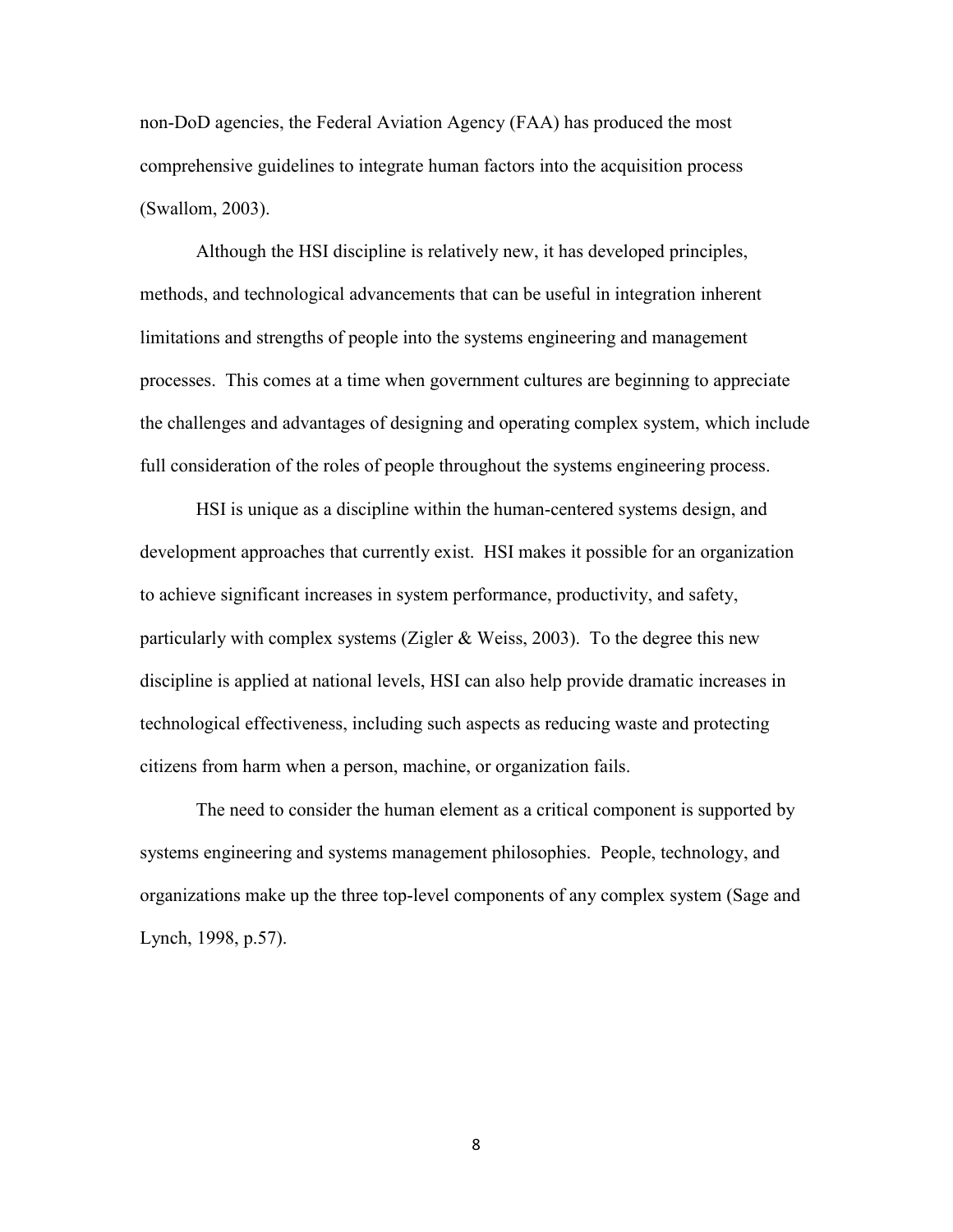# **2.3 Unmanned (Military) Systems Integration**

Modern military technologies make our enemies deadlier, exponentially exacerbating the dangers inherent with personnel involvement in a non-permissive environment (Liu et al, 2015). Even in the face of competitor capabilities, it is very unlikely that an American force would be repelled. The real danger lies in the enemy's exploitation of one of America's critical vulnerabilities: casualty aversion. Casualty aversion is only one factor among many that affect the political will to support military operations (Haskins, 2010). The access of information the populous has today regarding American casualties has marked a paradigm shift in one area of military technology: unmanned systems. Such systems will reduce the cost in life and limb that must be risked when executing military operations. In turn, this reduction will mitigate the risk presented by American casualty aversion (Andresen & Gronau, 2005).

 The public reaction to casualties is a highly complex phenomenon, and must also take into account the public expectation of success. The human factor will remain paramount in war, and boots on the ground will always be needed to fully compel our adversaries, but the proportional risk to life and limb that must be assumed to shape the battlespace is changing at an exponential rate (Paez et al, 2005). Unmanned aerial vehicles, ground vehicles, surface ships, and now weaponry are proliferating, and it is likely that they will one day disproportionately represent combat power in every domain.

# **2.4 Methods for Unmanned (Remote) Design**

 The consoles that have been developed for today's remotely controlled weapons closely mirror the blueprint of a remotely piloted aircraft. According to (Tvaryanas et al,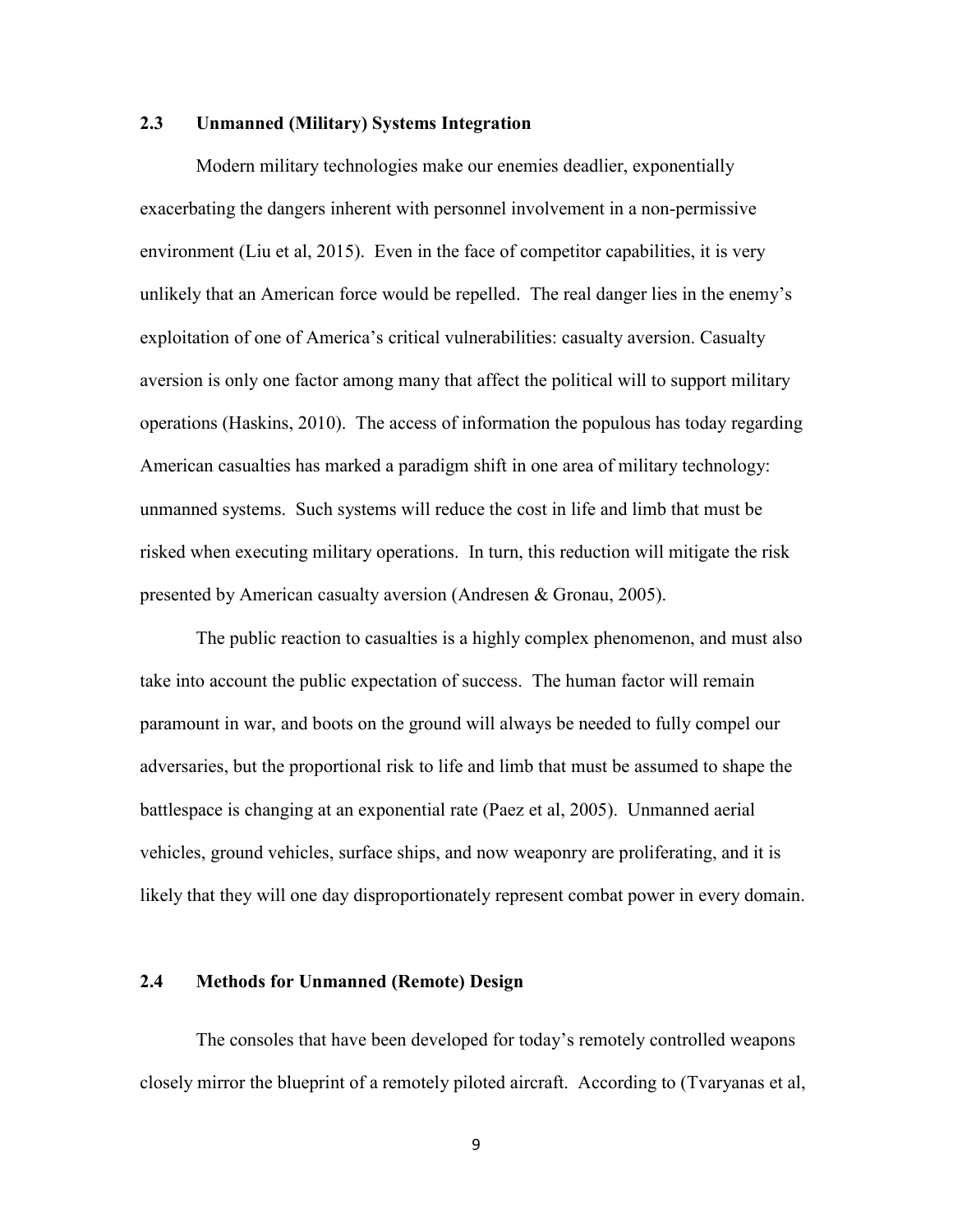2006), the qualitative difference between manned and unmanned aviation presents a natural aeromedical separation of hazards (e.g. vibrations, acceleration, etc.). Regardless of these differences, human performance continues to remain an essential part for the success of these systems. According to (Rieger et al, 2009, p.28) "RPAs have historically suffered mishap rates 1-2 orders of magnitude greater than those of manned aviation with various studies attributing 17-69% of these mishaps to human factors." Additionally, weak HSI was identified as the leading cause of RPA calamities by the U.S. Air Force Scientific Advisory Board.

 Given the environmental difference between remotely manned aircraft and manned aircraft, the remote weapons practitioner is constantly challenged to address HSI issues in yet another new application and environment. With current remote weapon consoles being forced to accept the shortfalls in cockpit design, new programs are forced to respond by augmenting other domains in which they have more control, such as the training or the personnel domain (Rinaldi, Peerenboom, and Kelly, 2001).

 Since the militaries newest weapons are designing towards remote operation, the urgency involving improvements to the remote console design have been growing within the ranks of the military. This urgency materialized when this research began by leveraging MIL-STD-1472 for HSI improvements over the current remote weapon design criteria.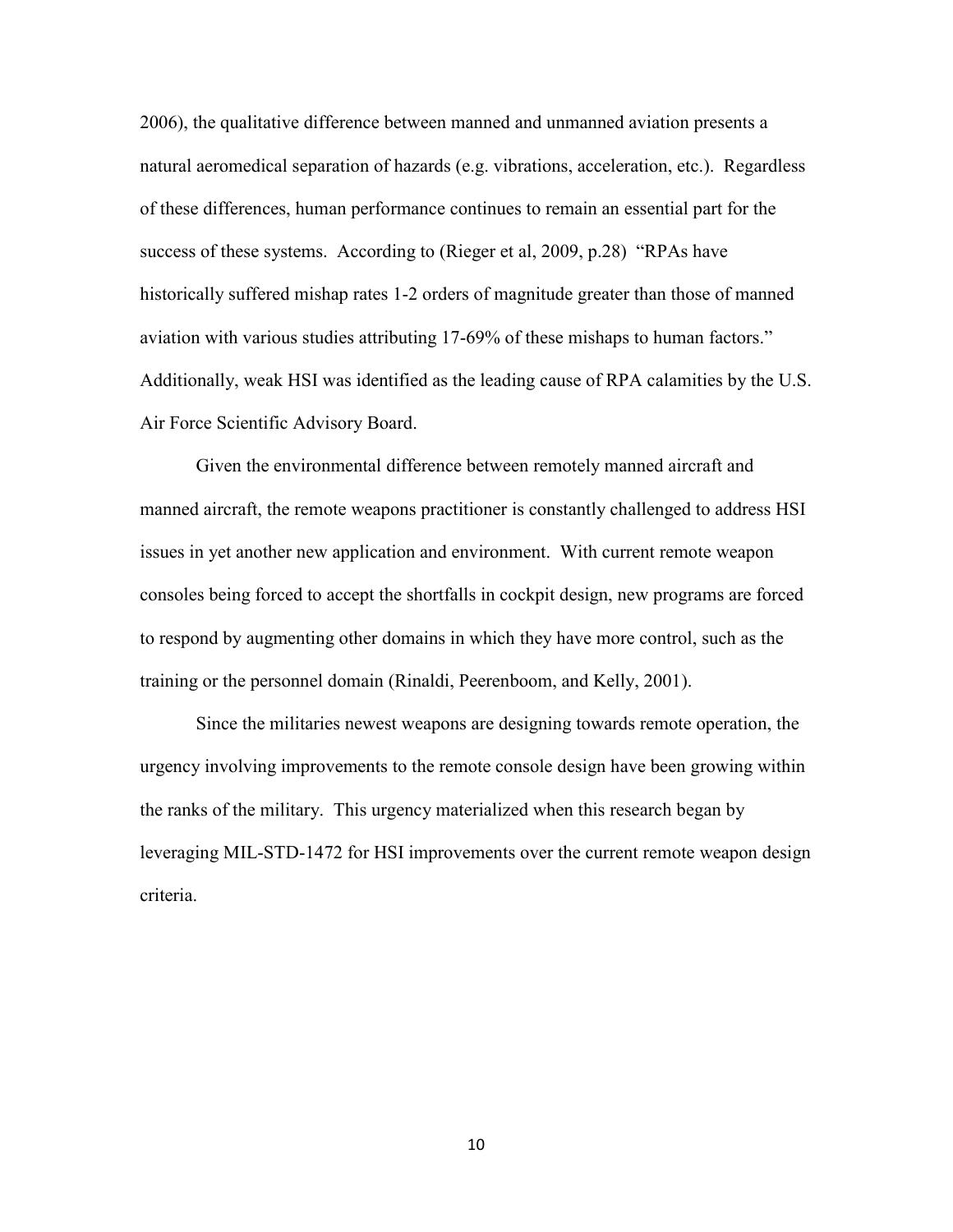#### **Chapter 3: Methodology & Methods**

# **3.1 Methodology**

According to (Andresen & Gronau, 2005) a methodology that "could identify critical human requirements in different systems would rewrite the book on human systems integration." This approach took steps in that direction to meet needs of the DON and improve the identification of HSI system requirements for our system design and application.

The advancements seen in today's state of the art remote weaponry have prompted the U.S. government to fund research to leverage the HSI requirements contained within MIL-STD-1472. To accomplish this, the DON set out to investigate and identify specific requirements that could improve the operators console for remote controlled weapons. Collaboration with the DHS allowed for the adaptation of a procedure developed by the NIST, which enabled this research to identify the requirements within MIL-STD-1472 to achieve these improvements. The result was a set of 24 specific HSI requirements that could reduce target acquisition and termination time by a remote weapons operator.

 Many of the Federal standards that exist to form the Human Engineering and HSI criteria for systems within the government are very domain-centric and focus on particular functions, populations, and systems. In contrast, the approach by the NIST (the Baseline User-Centered Design (UCD), was based on user populations whose features are varied. The baseline UCD encompasses a variety of public, state, and other personnel outside of Federal civil servants. In order for this approach to be useful to the DON, a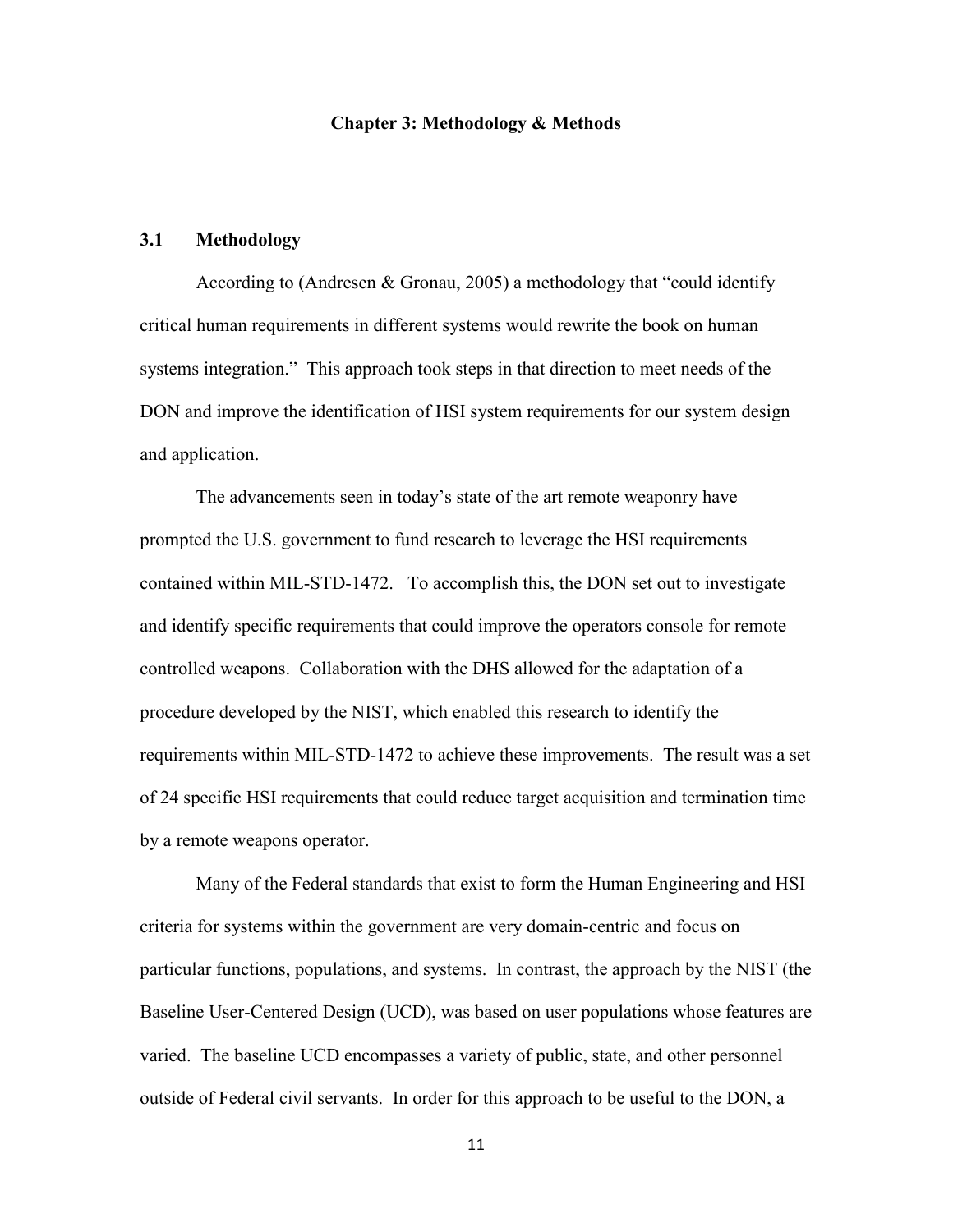modification was necessary to fit a finite range of user abilities, dimensions, and characteristics within the context of a remote weapon environment. The new UCD methodology centered itself on requirements for a remote weapon console, and is referred to as 'Baseline 2' in this research.

# **3.1.1 Identification of HSI Elements**

The first phase of this research was to recognize and examine existing HFE and HSI standards, best practices, and procedures for the current cockpit setting. Concluding a Baseline 2 review, the current cockpit environment was mapped to existing standards while other areas that required further evaluation were mapped to specific requirements of MIL-STD-1472. This resulted in a spreadsheet illustration which coordinated the reviewed standards to the gaps that were identified during phase 2. This illustration can be seen in section 3.1.3 of this research paper.

Before the HSI requirements could be determined, a review of all standards applicable to the remote console environment was reviewed and followed a synthesis, or more specific, Delphi review for selection. An explanation of the requirement selection process is detailed herein. The result of this review identified five standards that would be used to determine the HSI requirements that needed to be addressed by MIL-STD-1472G.

#### **3.1.2 Delphi Method**

In traditional group discussion methods, effective communication is sometimes inhibited by the disadvantages inherent in groups. These include many psychological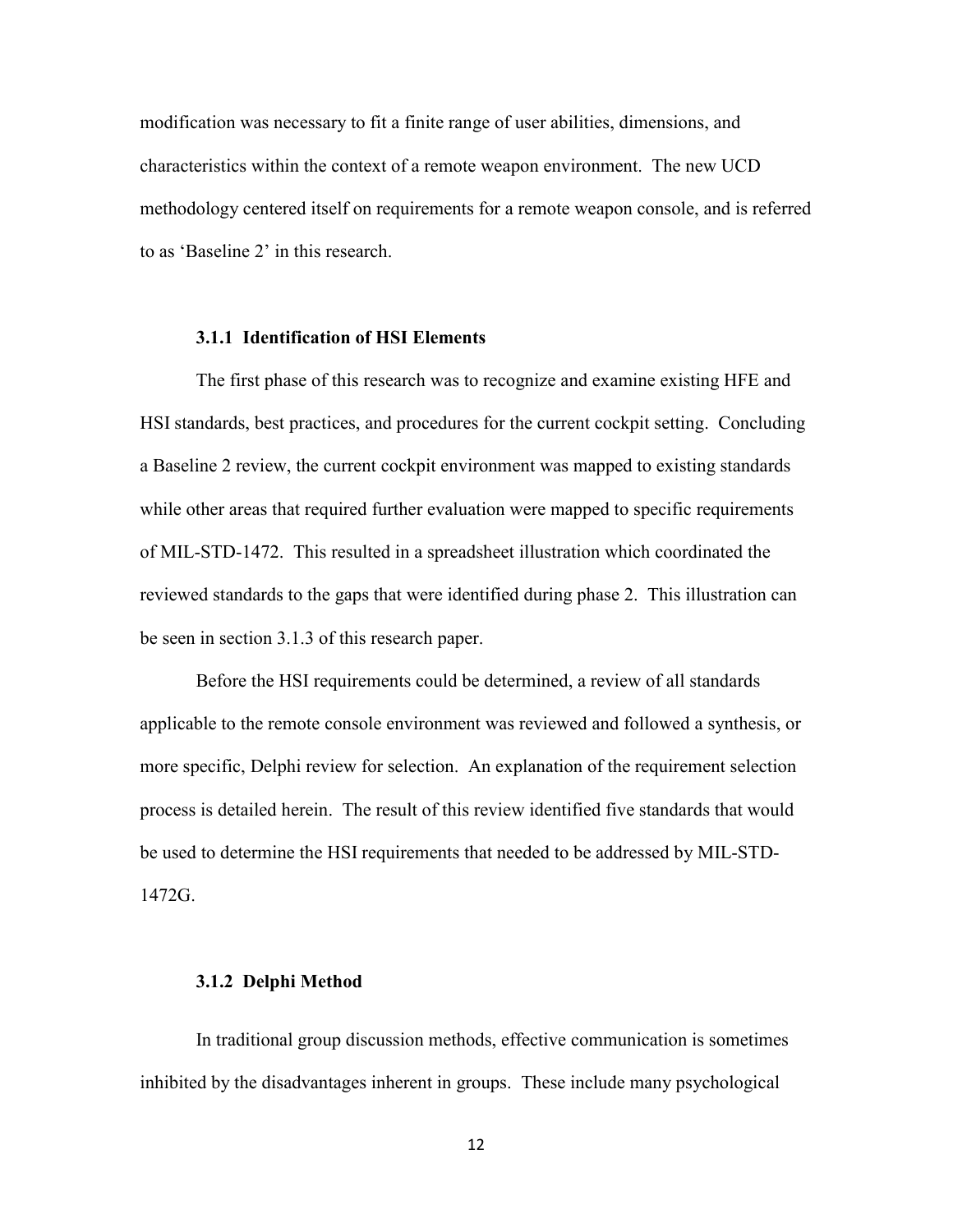factors, problems with dominant individuals, and the consequent problem that all points of view are not heard, and the lack of documented, concise statements about what actually happened in the group dialogue (Archer, Headley, & Allender, 2003).

 The procedure known as Delphi was developed by the Rand Corporation and eliminates many of the disadvantages of group dialogue (Blanchard et al, 1990). The Delphi approach does this because of three features not found in either classic brainstorming or brainwriting. These are anonymity, iteration with controlled feedback, and statistical group response.

 Although a Delphi exercise is really a modification of both brainstorming and brainwriting, there are two primary variations that make it different (Sage  $\&$  Lynch, 1998). First, there are simultaneous individual contributions from each participant at every step, without participants having knowledge of inputs supplied by others for that particular step. Second, the sources of all inputs are anonymous. This anonymity of input is maintained though the entire Delphi dialogue.

 The Delphi approach tries to minimize the biasing effect of irrelevant dialogue between individuals and of group pressure toward conformity. Delphi helps to ensure that group interactions about the issue at hand compensate for the biases of individuals, and that the knowledge of several members of the group will compensate for ignorance on the part of others (Landsburg et al, 2008).

#### **3.1.3 National Institute of Standards and Technology (NIST)**

NIST conducts research in HSI to develop and improve the technical bases for standards related to procedures and specifications, while remaining objective for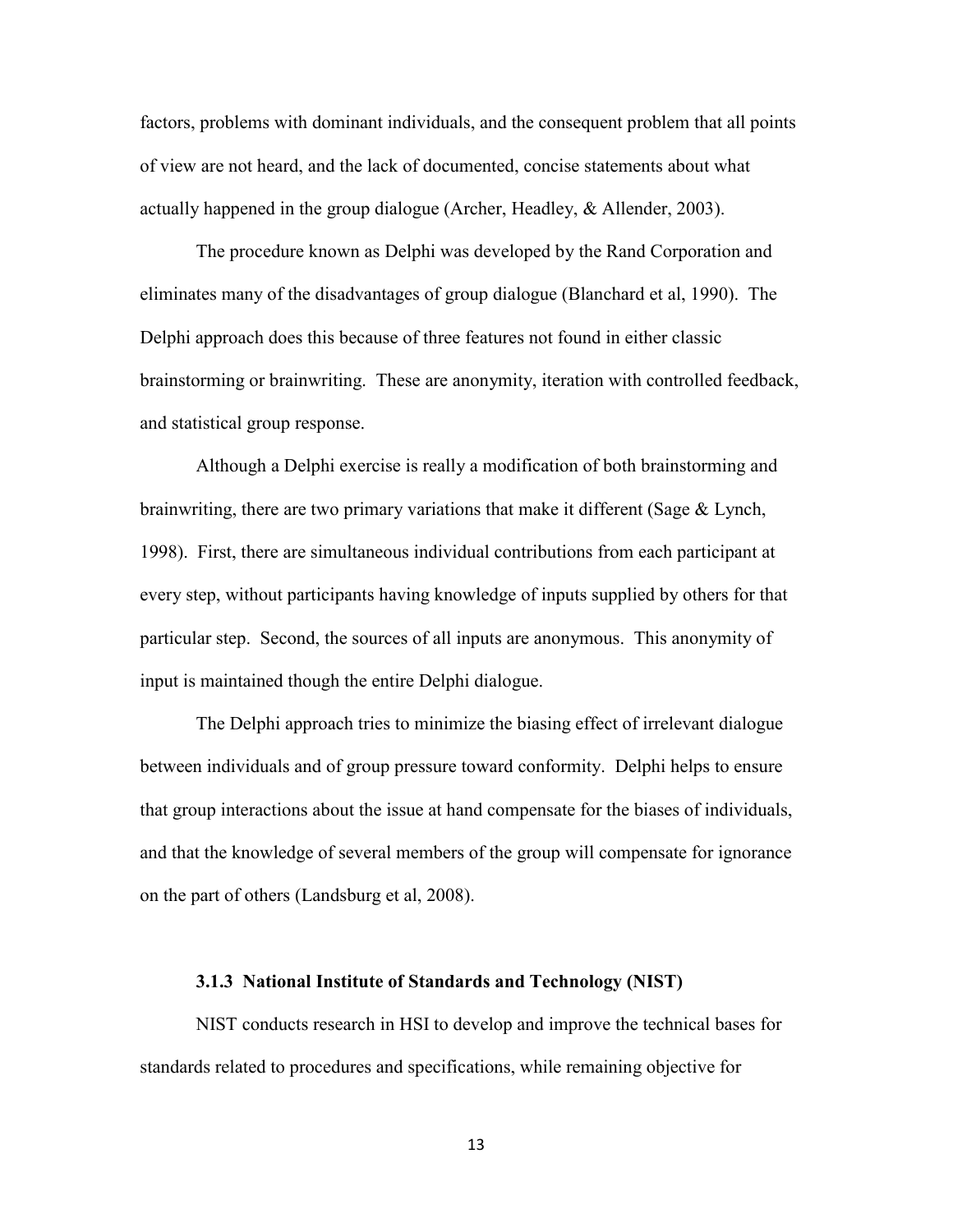organizations and users in industry (Liu et al, 2015). The process developed by NIST for the DHS was based upon a three phase approach which consisted of a review of existing standards; the application of a User-Centered Design to map the standards to DHS needs; and to determine where new or modified HSI requirements need to be addressed in order to meet DHS organizational requirements. Details of the UCD are outlined herein.

This three phase approach was adopted in this research, but modified to meet the requirements explicit for our application. The first phase remained largely unchanged, which included a thorough review and identification of existing human factors, standards, and practices that were applicable to the DON for remote weapon console designs. The first phase followed a synthesis (compare and contrast)/Delphi review process, and concluded with five standards relevant in the research application.

The following is a brief description of the contents each standard has to offer; ISO 9241 includes guidance on software accessibility. MIL-HDBK-759C provides "basic guidelines and data on human engineering design for military systems, equipment, and facilities" (MIL-HDBK-759C, 1995, p.3). The outputs of the UCD process are outlined in ISO/IED TR 25060. Specifically, it normalizes the documented information types in a detailed report which measures effectiveness, efficiency, and satisfaction. NASA/SP-2010-3407 includes content around application to designs, and ASTM F1166 addresses data limitations. These five standards created the scope for the elements that would be identified and used from MIL-STD-1472.

The second and third phases of the NIST approach were essentially combined, which applied the UCD to map the needs of the DON to those standards that were identified in phase 1. Fundamentally, this phase also identified the gaps in those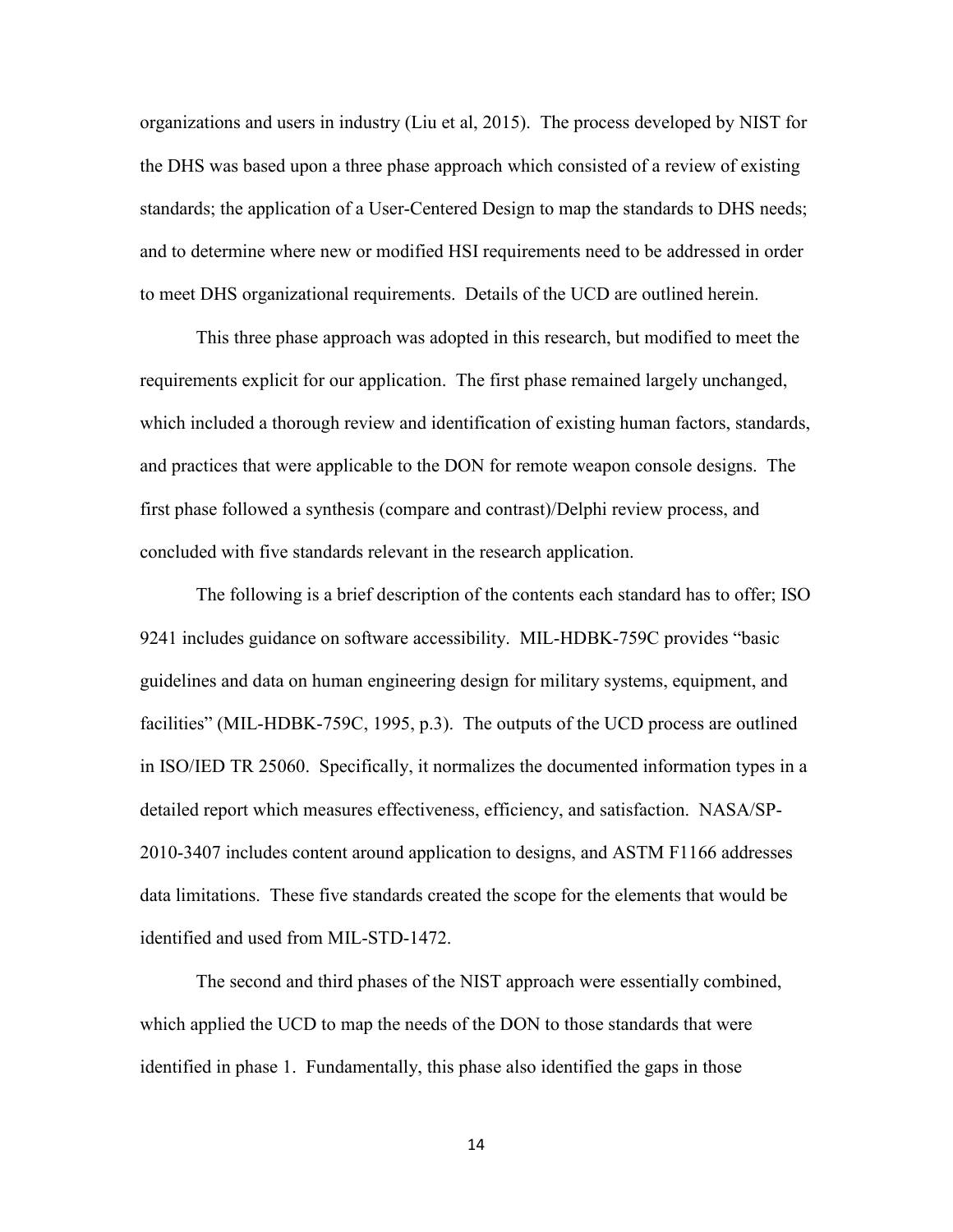standards which lead to the identification of areas that could be addressed by MIL-STD-1472 in this research.

#### **3.1.3.1 Phase 1, Standards Review**

Phase 1 completion of the Baseline 2 review consisted of a Delphi research process, from which 34 federal standards were evaluated that are applicable in the capacity of HSI. The research group was composed of specialists (practitioners) that had a strong knowledge and understanding of our system requirements and standards development. The group also consisted of several experienced operators with backgrounds in aviation cockpit arrangements, as well as hands on experience with that environment, in both government and industry.

The use of highly qualified practitioners is the strongest indicator for a specific system that HSI is being recognized (Esugeld et al, 2011). Practitioners are the most reliable witnesses to how well human factors issues are being addressed in a system. Expert practitioners are needed to apply most of the tools and techniques used within the systems acquisition process. Our researchers relied on their own ability to infer relationships from one or more sources such as; observations, articles, requirements, standards, etc. Clearly, the experience and background of each team member was vital in performing a review of standards that would be applicable in this research application.

The selection and use of specifications and standards was an iterative process (Landsburg et al, 2008). At the outset of system design, there should be relatively few fixed specification and standards, except those that define the customer's requirements. During the development process, it should be determined if specifications and standards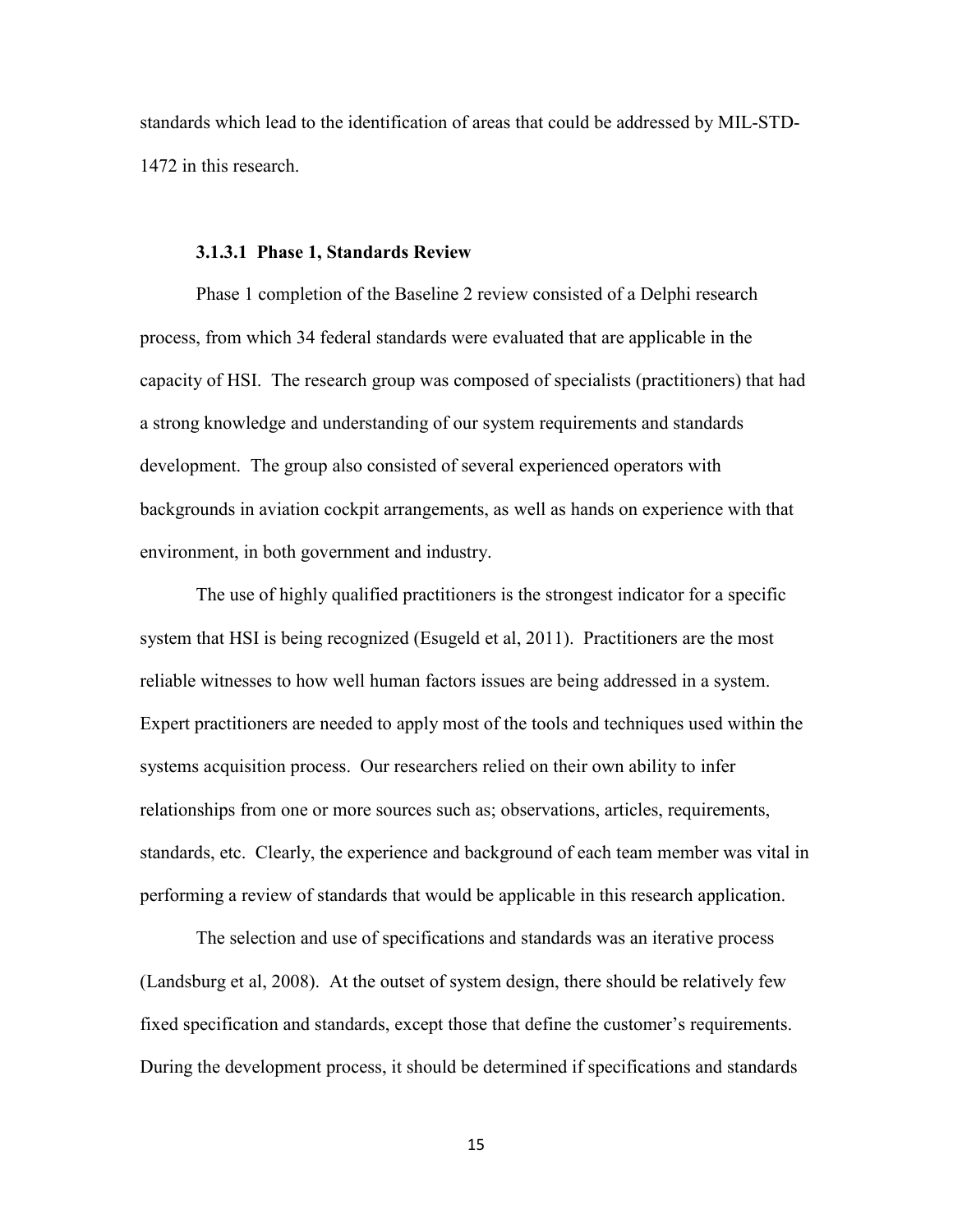already exist that would define the requirements. Additionally, one factor considered when evaluating the specifications was that they must be balanced against cost, schedule, risk, and the overall need. At the end of the process was a set of defined, tailored specifications and standards that would establish the scope for which requirements would be utilized.

Following the Delphi process paired with our own expertise in HSI and high level understanding of the unmanned environment, we were able to identify five existing standards and best practices that were determined to be the most relevant to the unmanned weapon environment. The following five standards were identified at the conclusion of the Delphi review of applicable standards:

- 1. ISO 9241 (06/01/1997) Originally titled *Ergonomic requirements for office work with visual display terminals*, this standard provides the requirements for human-centered design principles within the humancomputer interaction.
- 2. MIL-HDBK-759C (07/31/1995) This handbook outlines the basic guidelines on the design of military system with data on human engineering within the Department of Defense.
- 3. ISO/IEC TR 25060 (09/01/2006) Provides the scope of common industry standards to document the requirements needed for the development of a useable system.
- 4. NASA/SP-2010-3407 (01/27/2010) This handbook is a resource for implementing requirements and provides guidance on deriving and implementing program-specific requirements.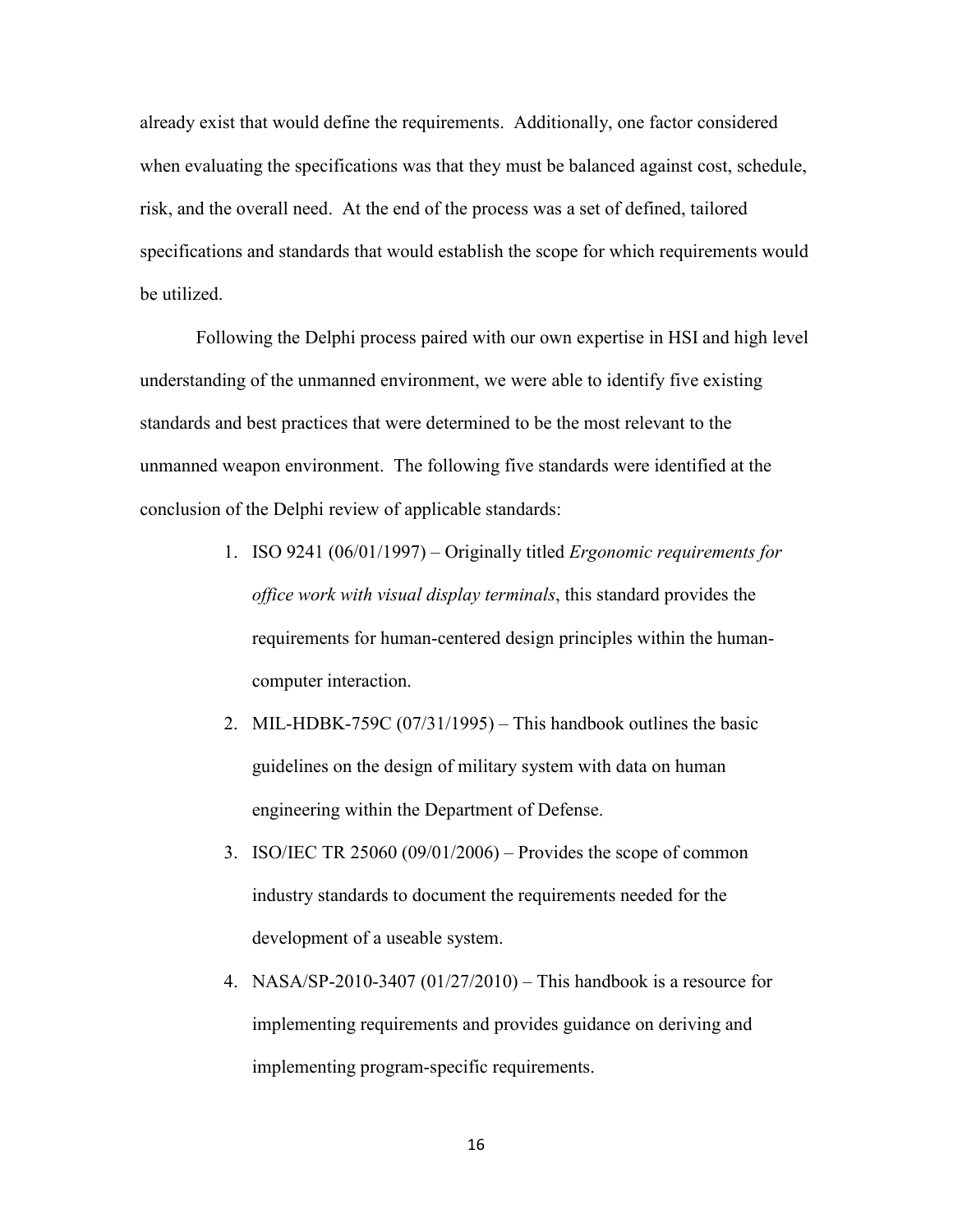5. ASTM F1166 (06/28/2011) – The objective of this practice is to provide ergonomic design criteria for maritime vessels and structures to ensure compliance with human performance requirements.

# **3.1.3.2 Phase 2, User-Centered Design Process**

 After the applicable standards were identified, the UCD process was applied to identify what areas of HSI are currently addressed in the standards that were selected. This review also recognized capacities that weren't comprehensive in the standards, which would be required to be addressed by MIL-STD-1472.

The review was structured around the framework outlined by ISO 9241-210. This is one of the three standards that make up the UCD process. The framework identified in ISO 9241-210 is independent of specific processes and provides a perspective that can be integrated into different designs in a way that is context appropriate (Nemeth, 2004). This standard is identified by four major activities: understanding and specifying the context of use; specifying the user requirements; providing design solutions; and evaluating designs against the requirements.

The first activity captured the scope of our review; to understand and specify the context of use for HSI requirements within the DON. The entire UCD is comprised of supporting standards ISO/IEC 25062 and TR 25060. These additional standards focus on evaluations reporting and reporting detailed results to measure efficiency, effectiveness, and satisfaction. Figure 3.1.3.2 illustrates the four major activities of the Human-Centered Design process. Each activity is represented by a circle, which overlaps each other to represent the impact one process can have on another. This illustration reflects a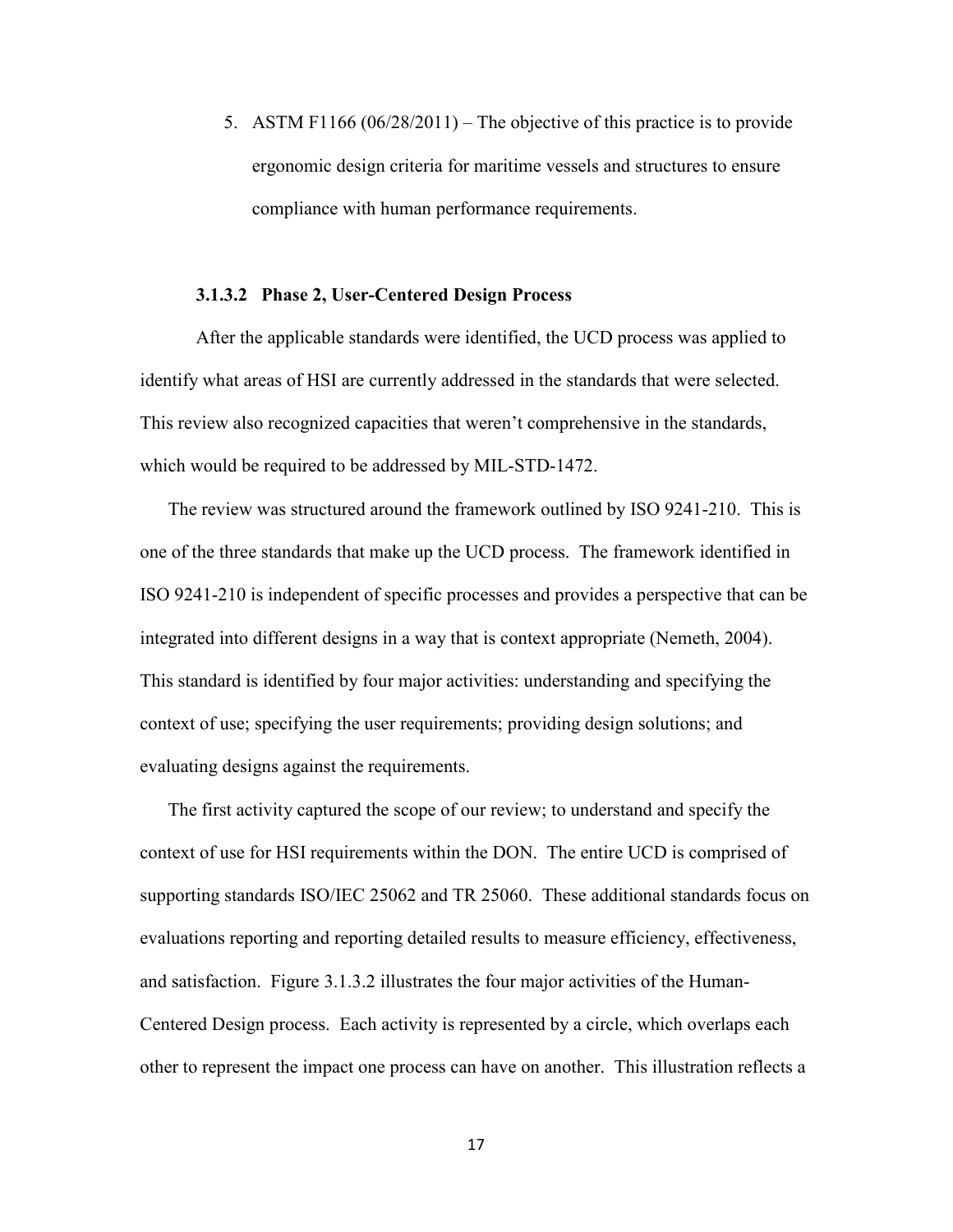non-linear sequence with no starting or stopping points. Figure 3.1.3.2 also illustrates that the requirements of the user are always located at the center of each activity.



**Figure 3.1.3.2 Human-Centered Design Process (NISTIR 7889, 2014)** 

# **3.1.3.3 Phase 3, Requirement Selection Process**

According to Sage & Rouse (2009), the primary problem associated with the use of military standards in the systems engineering process is misuse. Standards and specifications are simply tools that can be used to provide solutions for technical problems. Unfortunately they are sometimes used as substitutes for good engineering analysis.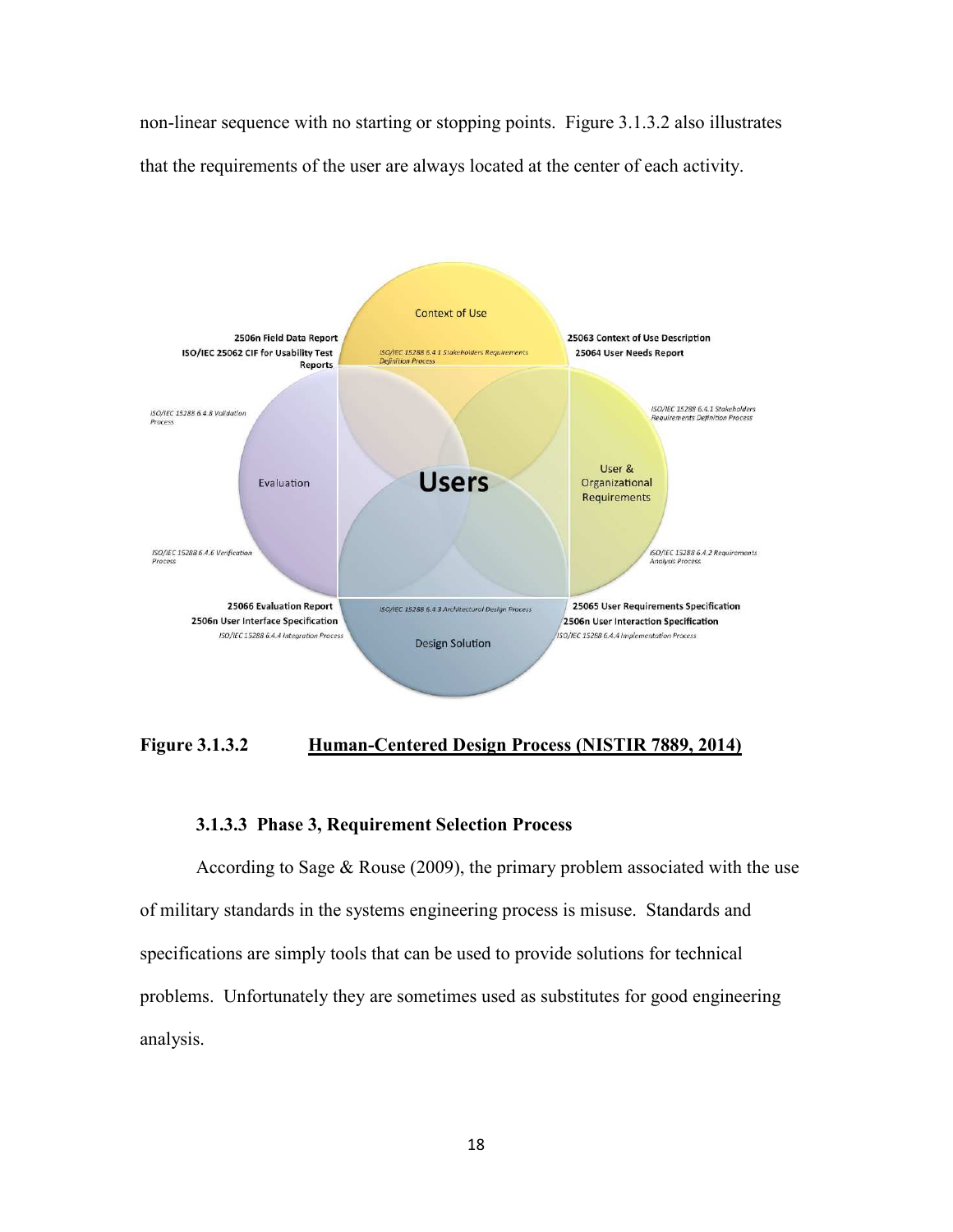Three of the more common pitfalls found when implementing multiple standards were identified by Sage & Rouse. These included locking yourself into a set of detailed specifications and standards too early in the design and development process. The next two concerns were addressed by the Standard Review group created for this research. The first is over-specifying; where there is a tendency to cite more specifications and standards than are needed in order to meet a requirement. The second is citing an entire specification when all the requirements within the referenced document are not applicable. Oftentimes, a mil-spec can be tailored to focus on only those requirements that apply. Sage & Rouse (2009) indicate that when a small portion of a specification or standard is needed, it is usually better to extract the applicable sentences or paragraphs rather than cite the entire document. These concerns were addressed by the Standards Review Team.

 The research team formed to conduct the review was comprised of diverse individuals, each with backgrounds that created a wide scope of expertise within the research area. The team leveraged that knowledge throughout the review of all pertinent standards, and with the application of the UCD began to map the relevant areas that would need to be addressed by MIL-STD-1472.

 Throughout the review, areas that were potentially applicable to the remote weapon environment were categorized and sorted. The focus was the substance within each standard that presented a direct focus on the immediate use for the remote environment. Components within the standards that were determined to be irrelevant to the job were eliminated during the review. For example, MIL-STD-1472G 5.6.8 *Trailers, vans, and intravehicular connections* address general requirements for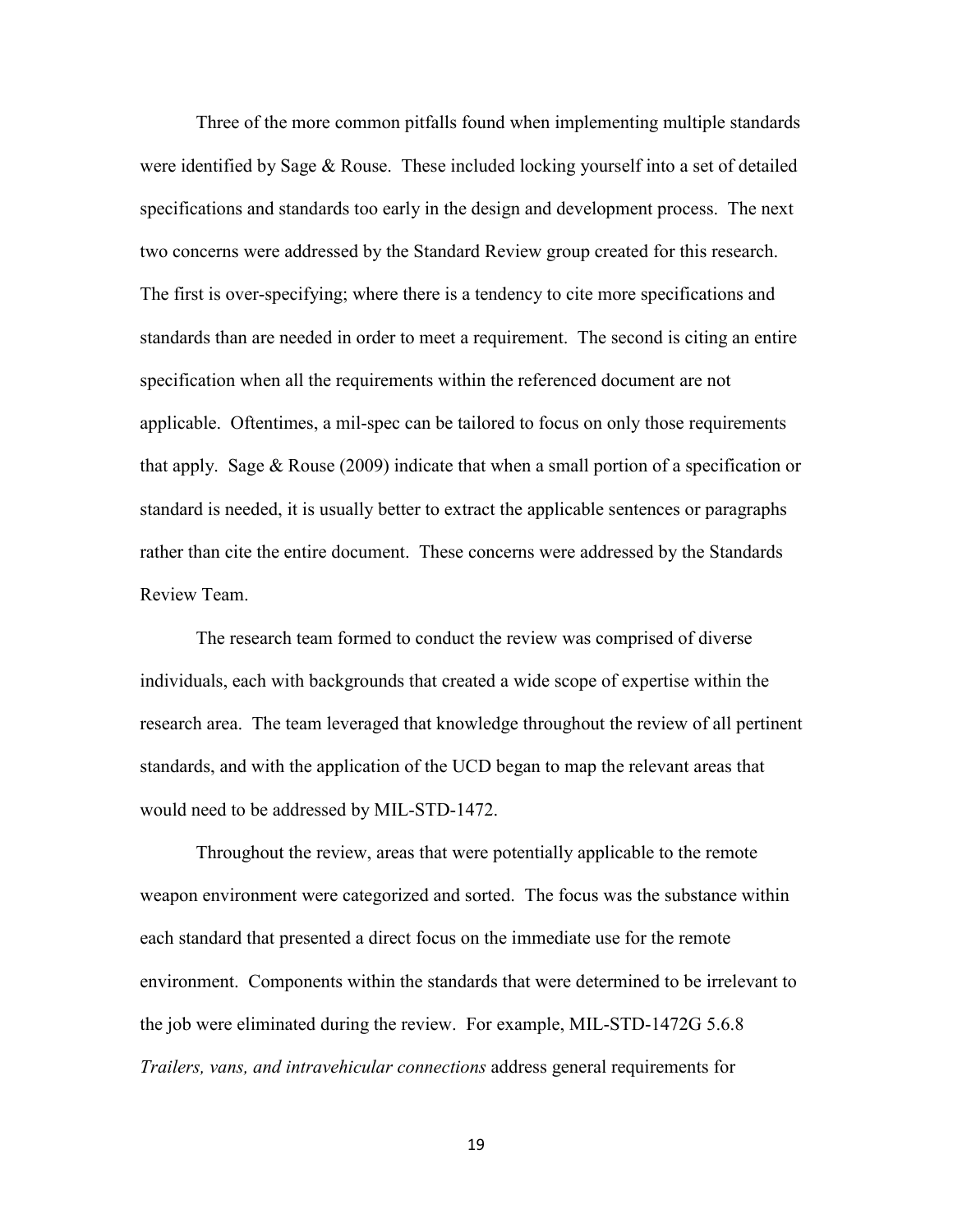intravehicular coupling devices and therefore was determined irrelevant for this research. Any section that was omitted from a standard followed a 'compare and contrast' process to ensure it had no relevance to the research application.

Given the expertise of the review team, it is unlikely that the discarded standard components would apply. Thus, the selected standard components were organized by categories found across the standards. Table 3.1.3.3 illustrates this by cross-referencing the reviewed standards with the categories that were determined to have relevance in the remote weapon environment. Table 3.1.3.3 below identifies the requirements that were addressed by MIL-STD-1472G: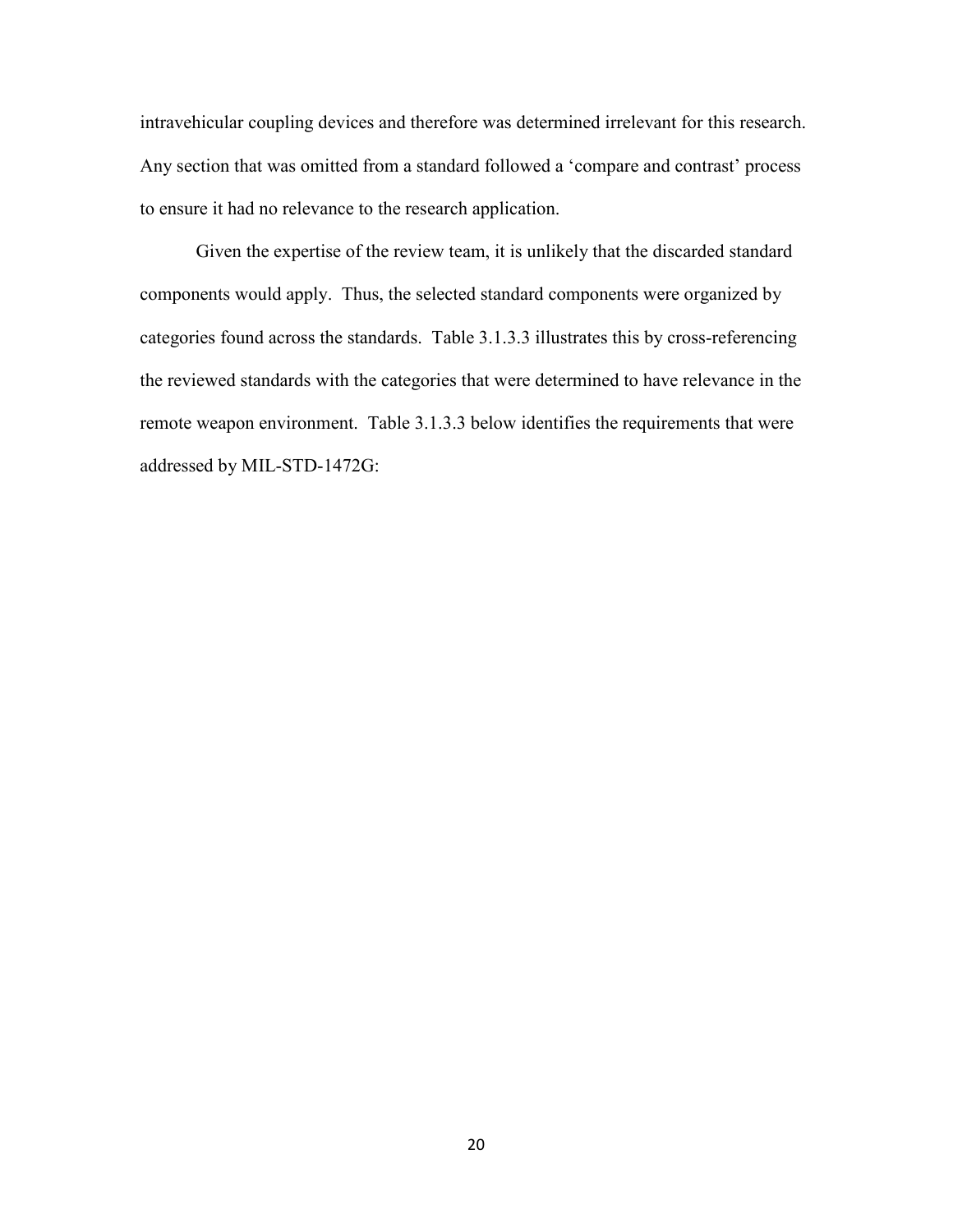| Elements to be addressed by<br><b>MIL-STD-1472G</b> | <b>ISO</b><br>9241 | MIL-<br>HDBK-<br>759C | <b>ISO/IEC TR</b><br>25060 | NASA/SP-<br>2010-3407 | <b>ASTM</b><br>F1166 |
|-----------------------------------------------------|--------------------|-----------------------|----------------------------|-----------------------|----------------------|
| Grouping & Arrangement                              | X                  | X                     |                            | Χ                     |                      |
| <b>Mechanical Controls</b>                          |                    | $\mathsf{X}$          | X                          |                       | $\mathsf{X}$         |
| <b>Equipment Simplicity</b>                         | X                  |                       | X                          | X                     |                      |
| <b>Computer Controls</b>                            | X                  | X                     |                            |                       | $\mathsf{X}$         |
| Design Factors                                      | X                  | X                     | X                          | X                     |                      |
| Eye & Head Based Controls                           |                    | X                     |                            | Χ                     | X                    |
| Standardization                                     |                    | Χ                     | Χ                          |                       | Χ                    |
| Legibility/Visibility                               | X                  |                       | Χ                          | X                     | X                    |
| Training                                            | X                  | X                     | Χ                          | X                     | X                    |
| Coding                                              | Χ                  |                       | Χ                          |                       | Χ                    |
| <b>Visual Displays</b>                              | X                  | X                     | X                          | X                     | X                    |
| Controls & Displays                                 | X                  | X                     | X                          |                       | X                    |
| <b>Irrelevant Information</b>                       | X                  |                       | X                          | X                     |                      |
| <b>Content Display</b>                              |                    | X                     | X                          | X                     |                      |
| Glare                                               | X                  | X                     |                            | Χ                     | X                    |
| Order of Precedence                                 |                    | X                     |                            | X                     | Χ                    |
| <b>System Compliance</b>                            | $\mathsf{x}$       |                       | X                          | X                     | X                    |
| Illuminance                                         | X                  | X                     |                            | X                     |                      |
| Items Within Units                                  | X                  | X                     | X                          |                       | X                    |
| <b>Workstation Design</b>                           | X                  | Χ                     |                            | Χ                     | Χ                    |
| <b>Special Purpose Design</b>                       | X                  | X                     | X                          |                       |                      |
| Design for Remote Handling                          |                    | Χ                     | X                          |                       | X                    |
| <b>Seated Operations</b>                            | Χ                  | $\sf X$               | Χ                          |                       | Χ                    |
| <b>Gunner Tracking Performance</b>                  | X                  |                       | $\mathsf{X}$               | $\mathsf{X}$          | $\pmb{\mathsf{X}}$   |

# **Table 3.1.3.3 Elements by Standards Representation**

# **3.2 Methods**

 A critical goal of this research was the identification of requirements within MIL-STD-1472 that were determined to improve system efficiency. The second was their successful implementation into a prototype design to test the elements in an operational environment. The following section details an explanation of each requirement that was adopted into the new design criteria.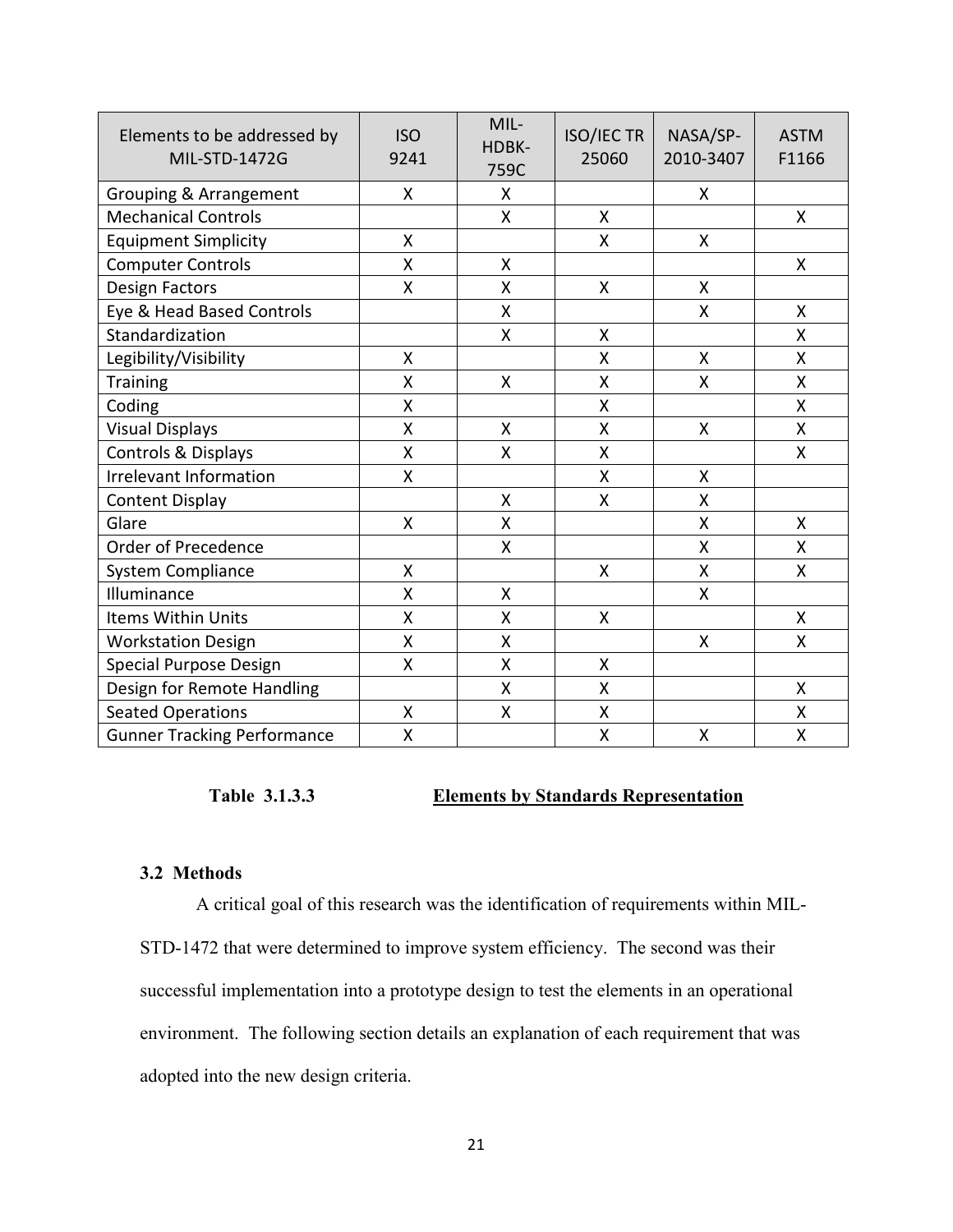#### **3.2.1 Elements of MIL-STD-1472G**

 MIL-STD-1472G is comprised of literally hundreds of elements (requirements) identified as paragraphs regarding HSI methodologies. This section focuses on 24 'requirements' of MIL-STD-1472G which were utilized to form the foundation of the new console design criteria. The following is a description of each requirement that was identified and used, as well as the impact it had on the new console design. Due to the confidential nature of these improvements, a sanitized explanation of each element is provided below:

# **3.2.1.1 Requirement 4.4.7 Design Factors**

The overall design of the console was to reflect the factors that influence human performance; which include:

- 1. "Efficient arrangement of operation and maintenance workplaces, equipment, controls, and displays" (MIL-STD-1472G, 2012, p.11).
- 2. "Adequate natural or artificial illumination for the performance of operation, control, training, and maintenance" (MIL-STD-1472G, 2012, p.11).
- 3. "Design features to assure rapidity, safety, ease and economy of operation, and maintenance in normal, adverse, and emergency conditions" (MIL-STD-1472G, 2012, p.11).

The displays that were required for system operation were already dictated by weapon design. Existing console environments had similar displays located in conventional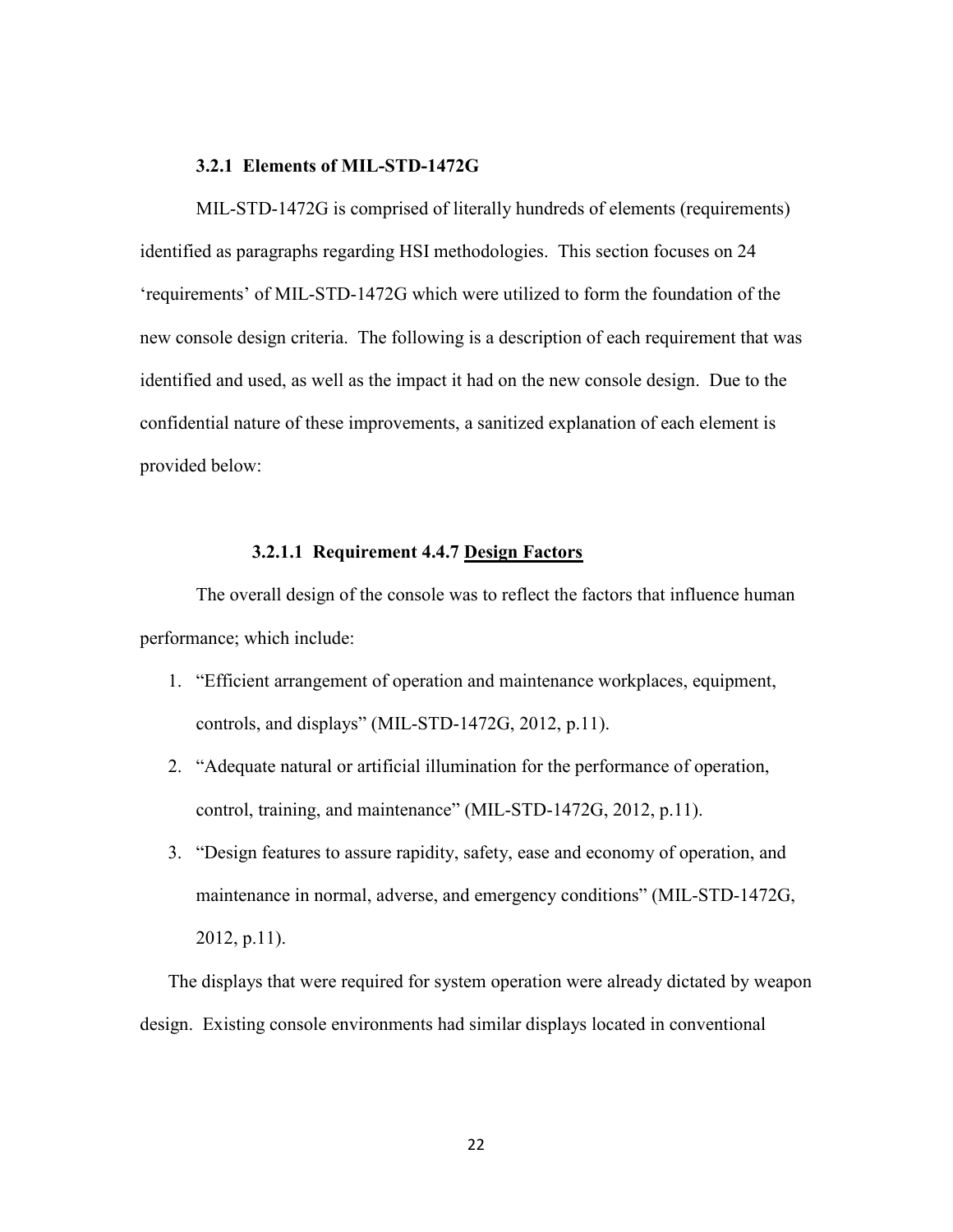locations based on legacy arrangements. This was the first area addressed in the new design criteria.

In order to determine the new arrangement, methods including task analysis, storyboarding, sailor interviews, heuristic evaluation and an eye tracking study was accomplished with 60+ operators to determine the new location of each display, based on combat condition situations.

There were multiple prototypes developed based on the above methods. Each one was slightly different based on the information collected. The eye tracking study was conducted on each console design to determine the final GUI placement. The results of each eye tracking study would either confirm or identify the need to relocate a GUI from its current location. The goal of this exercise was to centrally locate the highest utilized display to the front of the operator, based on eye fixation time. Controls within the new console were measured to ensure their placement fell within the requirements of Figure 3.2.1.1, as indicated below.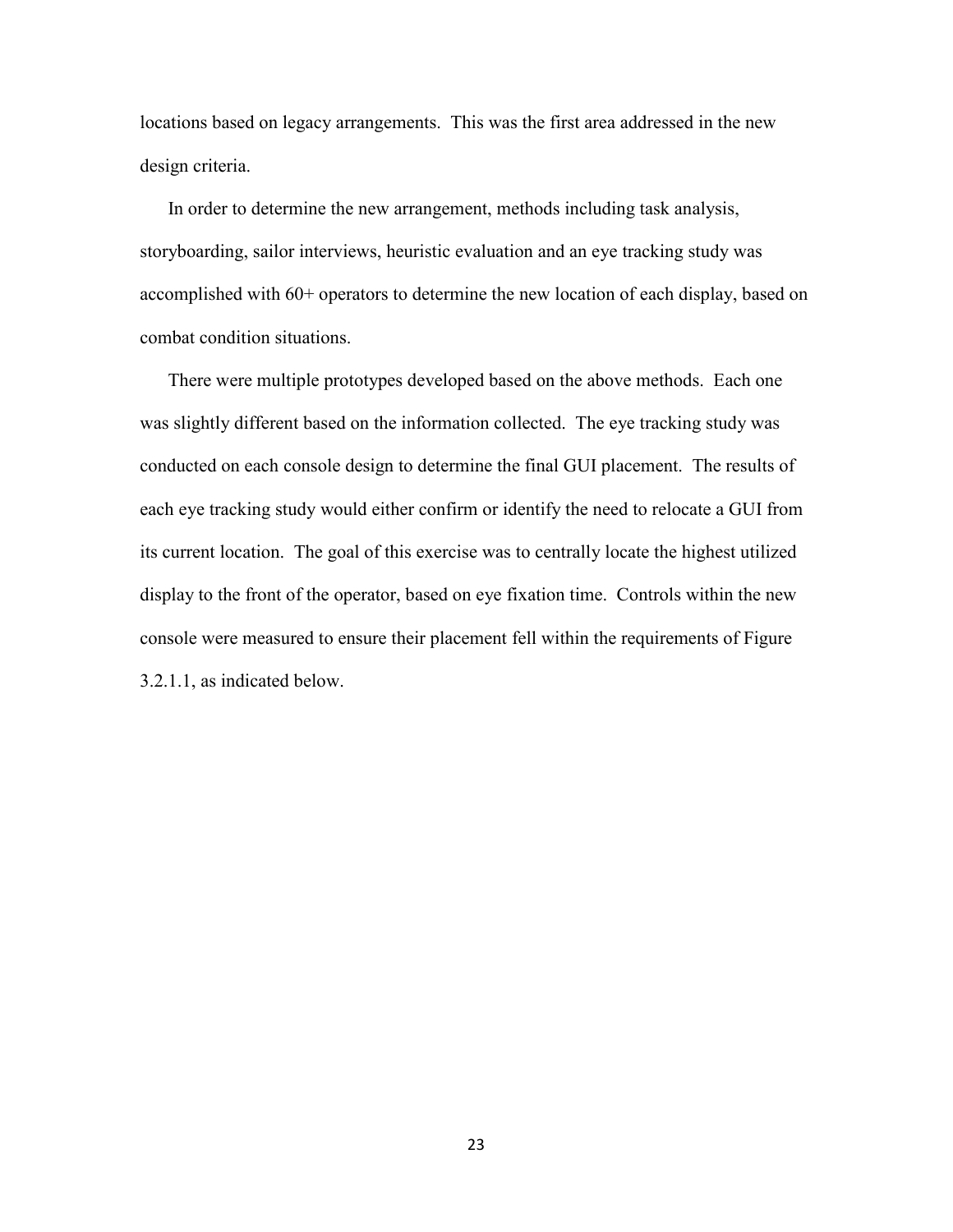

Taken from: MIL-STD-1472G, 11 January 2012

**Figure 3.2.1.1 Control Mounting Height** 

# **3.2.1.2 Requirement 4.6.1 Equipment Simplicity**

The console equipment was to conform to the simplest design consistent with the

functional requirements during combat operations. The design of the controls and

displays were intended to mirror legacy cockpit controls to help alignment with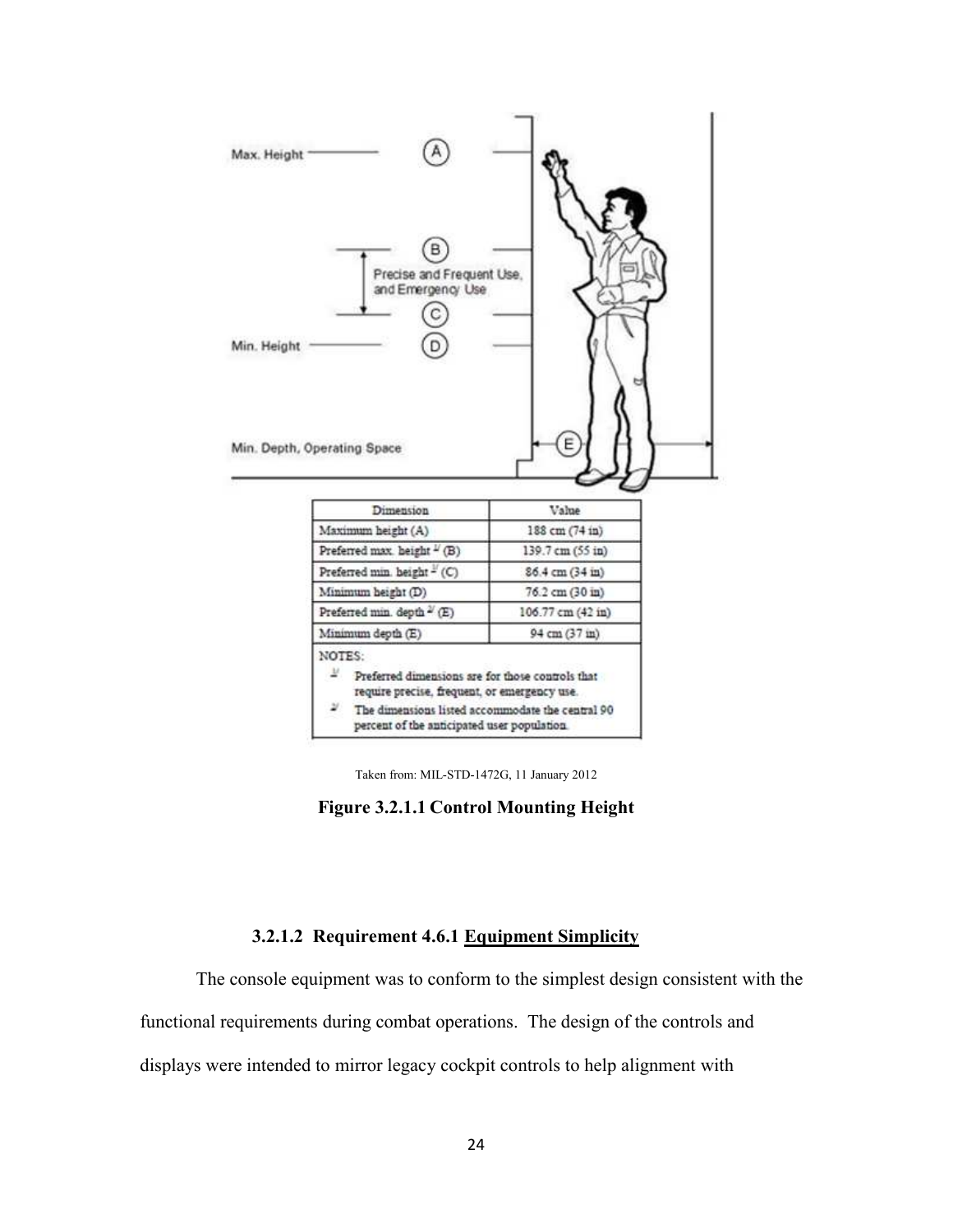experienced operators and to aid responsive habit from time spent in conventional console environments.

This effort to prevent reinventing the wheel included the use of legacy controls commonly found similar operations. The requirement for equipment simplicity was maintained without introducing new equipment which would require additional training and cost.

# **3.2.1.3 Requirement 4.6.2 Training**

The console was designed to be "operated and maintained" within its functioning environment with minimal training by personnel. Here again, legacy concepts and designs were utilized as much as possible to help reduce the need for additional training with the introduction of a new design. The changes that were introduced were done so based on minimalizing the requirement for additional training by the operator.

Training is also categorized by the budget typically allocated to it. For the purpose of this research, cost was not the preeminent factor in this area. This focus of this research instead, focused on the speed at which operators could navigate using legacy designs and equipment.

#### **3.2.1.4 Requirement 5.1.1.3 Grouping and Arrangement**

The controls in the console that work together was grouped together which builds on legacy platforms. In cases where multiple steps can be selected by a single control, the steps were designed to minimize cycling through unnecessary steps (e.g., the ON/OFF position. Sequential operations were designed to follow a fixed pattern to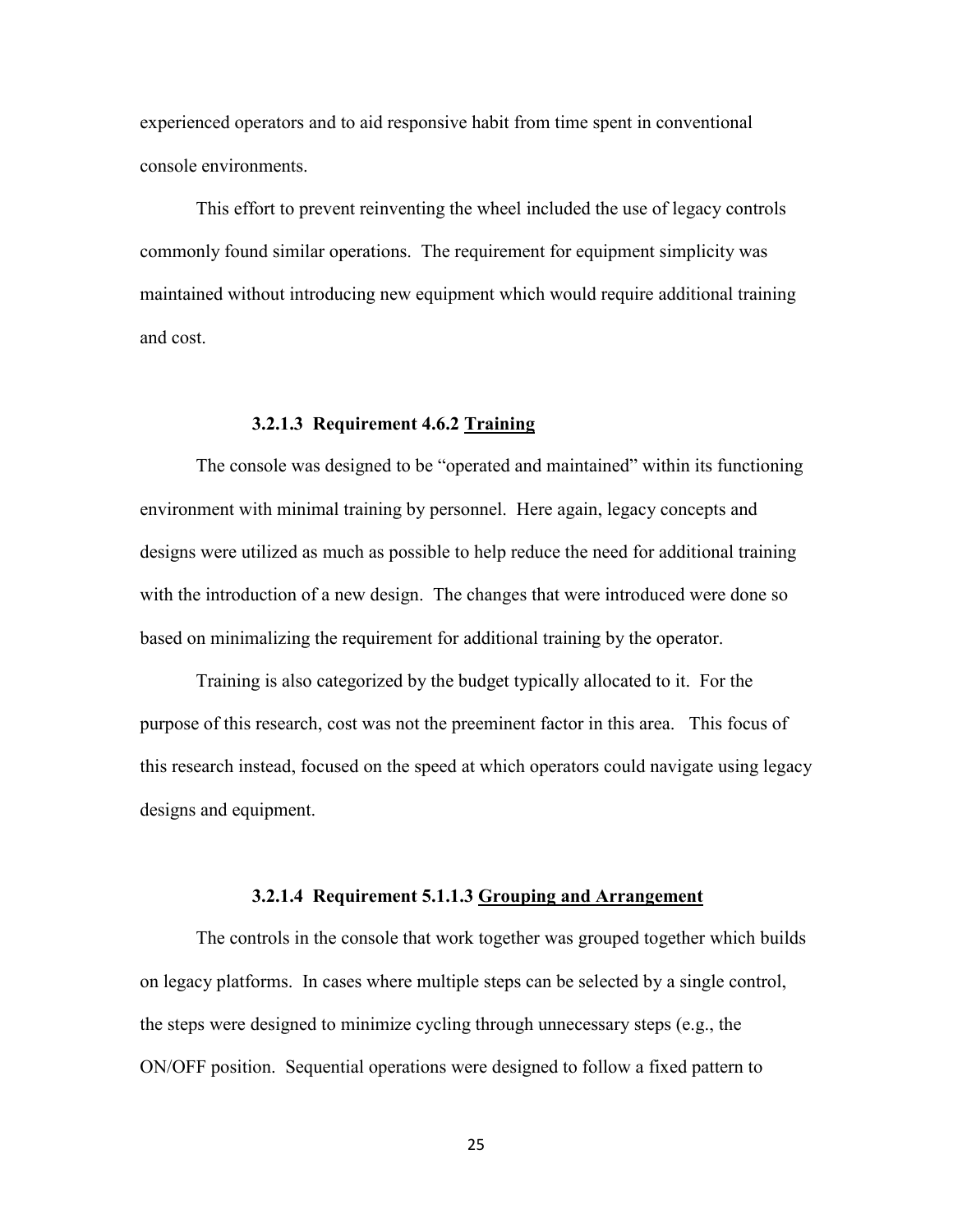improve efficiency during operation. This included a left-to-right/top-to-bottom configuration. The controls utilized most frequently or demanding fine settings were designed with the most auspicious location for access. The minimum spacing requirements between controls outlined in MIL-STD-1472G are illustrated in Table 3.2.1.4.

|                                        | <b>Toggle Switches</b>                                                                                                          | Push buttons              | <b>Continuous</b><br><b>Rotary Controls</b> | <b>Rotary Selector</b><br><b>Switches</b> | Discrete<br><b>Thumbwheel</b><br><b>Controls</b> |
|----------------------------------------|---------------------------------------------------------------------------------------------------------------------------------|---------------------------|---------------------------------------------|-------------------------------------------|--------------------------------------------------|
| Toggle Switches                        | 3.2.1.4.A                                                                                                                       | 13 mm (0.5 in)            | 19 mm (0.75 in)                             | 19 mm (0.75 in)                           | 13 mm (0.5 in)                                   |
| Push Buttons                           | 13 mm (0.5 in)                                                                                                                  | 3.2.1.4.B                 | 13 mm (0.5 in)                              | 13 mm (0.5 in)                            | 13 mm (0.5 in)                                   |
| Continuous Rotary<br>Controls          | 19 mm (0.75 in)                                                                                                                 | 13 mm (0.5in)             | 3.2.1.4.C                                   | $25$ mm $(1 \text{ in})$                  | 19 mm (0.75 in)                                  |
| Rotary Selector<br><b>Switches</b>     | 19 mm (0.75 in)                                                                                                                 | $13$ mm $(0.5 \text{ m})$ | $25$ mm $(1.0 \text{ in})$                  | 3.2.1.4.D                                 | 19 mm (0.75 in)                                  |
| Discrete Thumbwheel<br>Controls        | 13 mm (0.5 in)                                                                                                                  | $13$ mm $(0.5$ in)        | 19 mm (0.75 m)                              | 19 mm (0.75 m)                            | 3.2.1.4.E                                        |
| NOTES:<br>$\mathcal{N}$<br>$\tilde{ }$ | All values are for one-hand operation. All values are for bare-handed operation.<br>For push buttons not separated by barriers. |                           |                                             |                                           |                                                  |

**Table 3.2.1.4 Minimum, edge-to-edge separation distances for controls** 

Figures 3.2.1.4.A-E represent the arrangement each control, button, or switch followed

during its installation into the prototype console, as referenced from Table 3.2.1.4: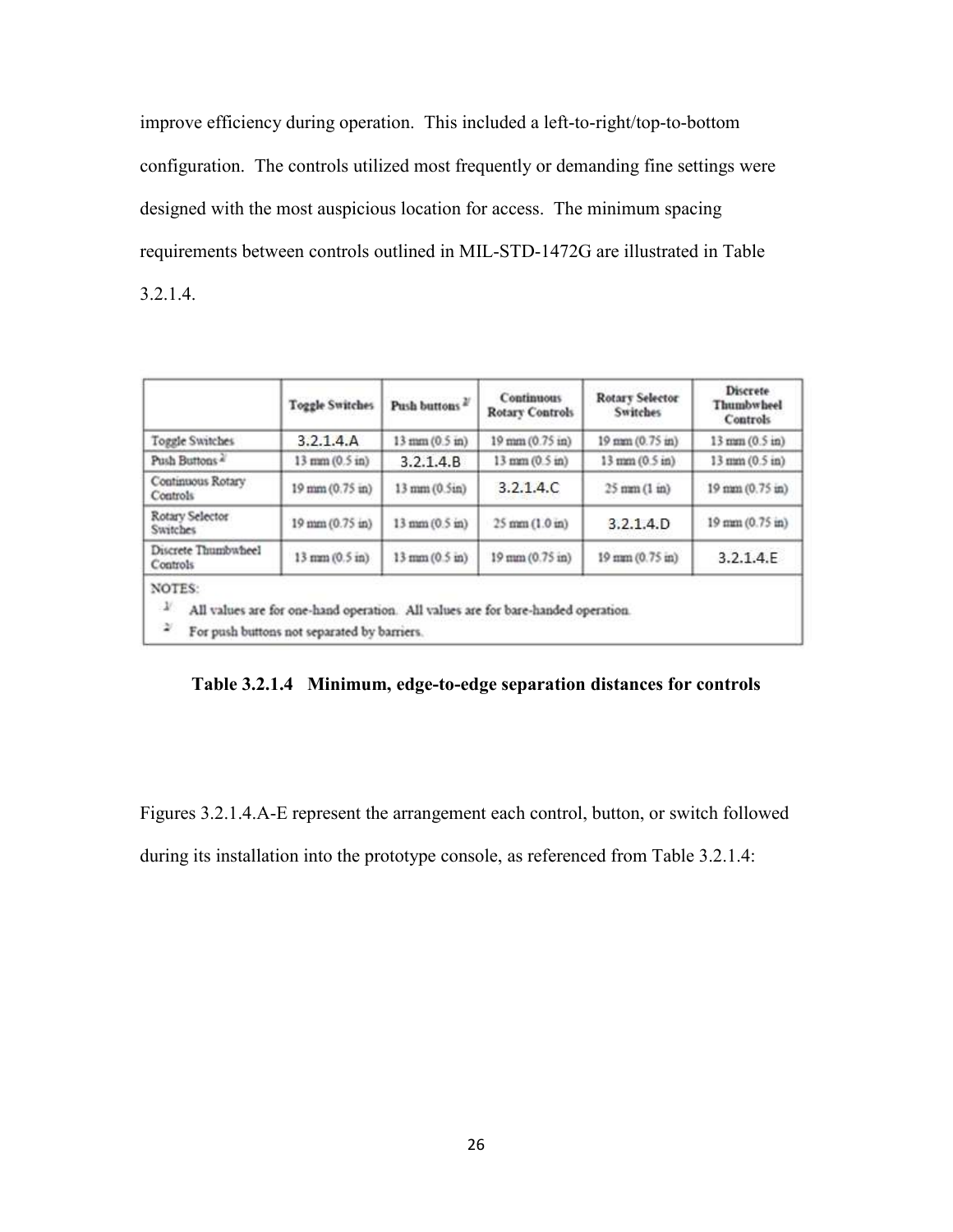



|                |                                   | <b>Dimensions</b>                |                                  | <b>Resistance</b> |              |
|----------------|-----------------------------------|----------------------------------|----------------------------------|-------------------|--------------|
|                | Arm length $(L)$                  |                                  |                                  |                   |              |
|                | Use by bare<br>finger             | Use with heavy<br>handwear       | Control $Tip(D)$                 | Small switch      | Large switch |
| <b>Minimum</b> | $13 \text{ mm } (0.5 \text{ in})$ | $38 \text{ mm} (1.5 \text{ in})$ | $3.0 \text{ mm}$ (0.125 in)      | 2.8 N(10 oz)      | 2.8 N(10 oz) |
| Maximum        | $50 \text{ mm} (2.0 \text{ in})$  | $50 \text{ mm} (2.0 \text{ in})$ | $25 \text{ mm} (1.0 \text{ in})$ | 4.5 N (16 oz)     | 11 N (40 oz) |

|                  | <b>Displacement between positions</b> |                        |  |  |  |
|------------------|---------------------------------------|------------------------|--|--|--|
|                  | <b>Two positions</b>                  | <b>Three positions</b> |  |  |  |
| <b>Minimum</b>   | 30 deg                                | $17$ deg               |  |  |  |
| <b>Maximum</b>   | 80 deg                                | 40 deg                 |  |  |  |
| <b>Preferred</b> | 答                                     | $25$ deg               |  |  |  |

| Separation (S)          |                                   |                                  |                                  |                                    |  |  |
|-------------------------|-----------------------------------|----------------------------------|----------------------------------|------------------------------------|--|--|
| Single finger operation |                                   |                                  | Single finger sequential         | Simultaneous operation by          |  |  |
|                         | Normal                            | Lever lock switch                | operation                        | different fingers                  |  |  |
| <b>Minimum</b>          | $19 \text{ mm} (0.75 \text{ in})$ | $25 \text{ mm} (1.0 \text{ in})$ | $13 \text{ mm} (0.5 \text{ in})$ | $16 \text{ mm} (0.625 \text{ in})$ |  |  |
| Optimum                 | $50 \text{ mm} (2.0 \text{ in})$  | $50 \text{ mm} (2.0 \text{ in})$ | $25 \text{ mm} (1.0 \text{ in})$ | $19 \text{ mm} (0.75 \text{ in})$  |  |  |

Toggle switches.

Taken from: MIL-STD-1472G, 11 January 2012

**Figure 3.2.1.4.A Toggle Switches**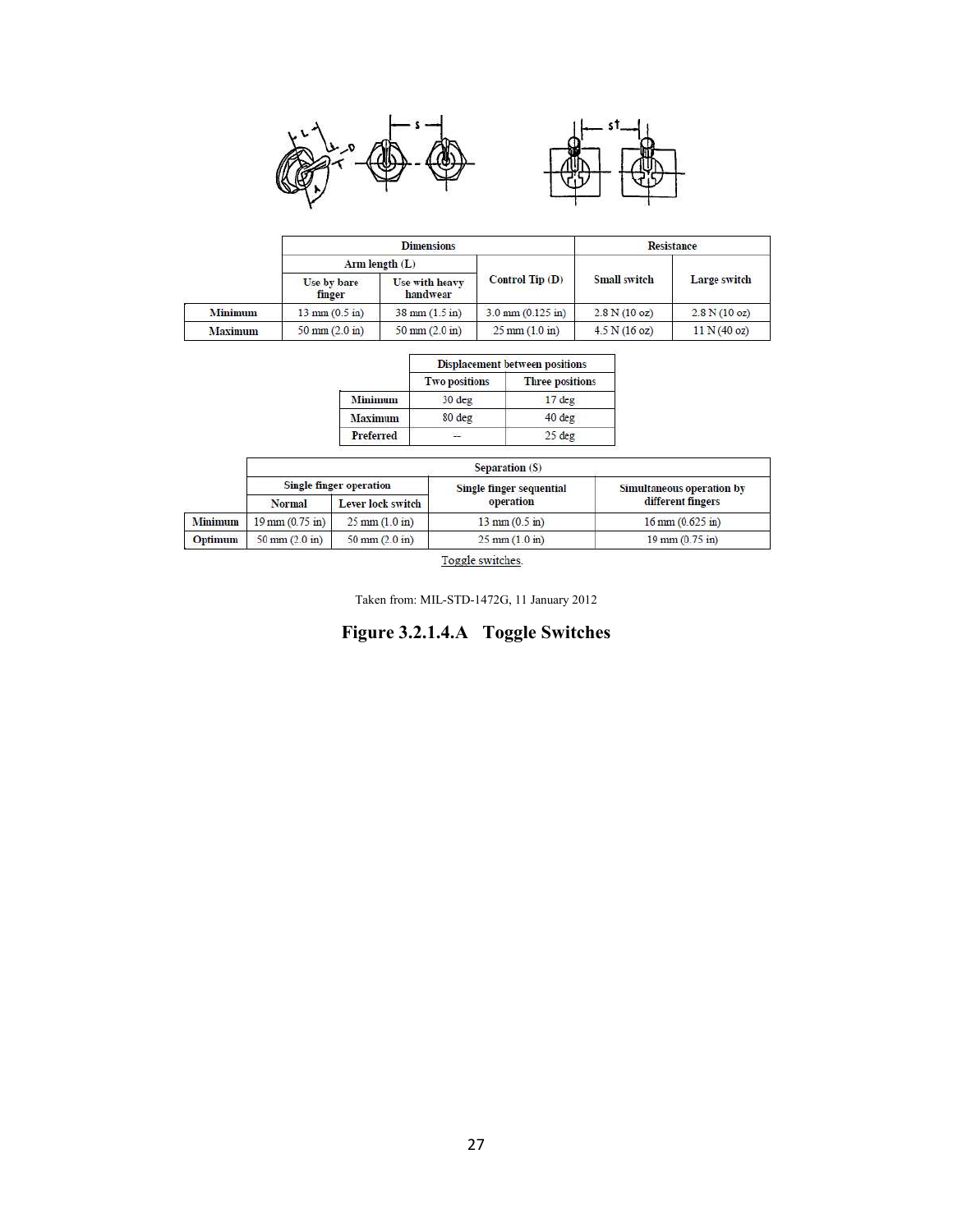

|         | Dimensions (D. Diameter)              |                                |                                       |                                       |                               |                              |                              | Resistance                                |                           |
|---------|---------------------------------------|--------------------------------|---------------------------------------|---------------------------------------|-------------------------------|------------------------------|------------------------------|-------------------------------------------|---------------------------|
|         | Fingertip<br>Thumb                    |                                |                                       | Palm                                  |                               |                              |                              |                                           |                           |
|         | <b>Bare</b><br>hand                   | Gloved<br>hand $\frac{1}{2}$   | Bare<br>hand                          | Gloved<br>hand $\frac{1}{2}$          | Bare<br>hand                  | Gloved<br>hand $\frac{1}{2}$ | Single<br>finger             | <b>Different</b><br>fingers $\frac{2}{3}$ | Thumb/pal<br>$\mathbf{m}$ |
| Minimum | $10 \text{ mm}$<br>$(0.4 \text{ in})$ | $19$ mm<br>$(0.75 \text{ in})$ | $19$ mm<br>$(0.75 \text{ in})$        | $25 \text{ mm}$<br>$(1.0 \text{ in})$ | $40$ mm<br>$(1.6 \text{ in})$ | 50 mm<br>$(2.0 \text{ in})$  | 2.8N<br>(10 oz)              | 1.4 <sub>N</sub><br>(5 oz)                | 2.8N<br>(10 oz)           |
| Maximum | $25 \text{ mm}$<br>$(1.0 \text{ in})$ | 12                             | $25 \text{ mm}$<br>$(1.0 \text{ in})$ | œ.                                    | 70 mm<br>$(2.8 \text{ in})$   | a.                           | 11.0 <sub>N</sub><br>(40 oz) | 5.6 <sub>N</sub><br>(20 oz)               | 23.0 N<br>(80 oz)         |

|                | Displacement (A)                   |                                  |  |  |
|----------------|------------------------------------|----------------------------------|--|--|
|                | Fingertip                          | Thumb or palm                    |  |  |
| <b>Minimum</b> | $2.0 \text{ mm} (0.08 \text{ in})$ | $3.0$ mm $(0.12$ in)             |  |  |
| <b>Maximum</b> | $6.0 \text{ mm} (0.25 \text{ in})$ | $38 \text{ mm} (1.5 \text{ in})$ |  |  |

|                | Separation (S)                   |                                  |                                       |                                  |                                   |  |  |
|----------------|----------------------------------|----------------------------------|---------------------------------------|----------------------------------|-----------------------------------|--|--|
|                | Single finger                    |                                  | Single finger sequential $3^{\prime}$ | Different finger $3^{\prime}$    | Thumb or palm $\frac{3}{2}$       |  |  |
|                | Bare                             | Gloved                           |                                       |                                  |                                   |  |  |
| <b>Minimum</b> | $13 \text{ mm} (0.5 \text{ in})$ | $25 \text{ mm} (1.0 \text{ in})$ | $6.0 \text{ mm} (0.25 \text{ in})$    | $6.0$ mm $(0.25$ in)             | $25 \text{ mm} (1.0 \text{ m})$   |  |  |
| Preferred      | $50 \text{ mm} (2.0 \text{ in})$ | $\overline{\phantom{a}}$         | $13 \text{ mm} (0.5 \text{ in})$      | $13 \text{ mm} (0.5 \text{ in})$ | $150 \text{ mm} (6.0 \text{ in})$ |  |  |

FOOTNOTES:

For standard cotton flame-resistant anti-flash gloves (i.e., Navy flash gloves (as defined in MIL-G-2874E)), add 5.0 mm (0.2 in) to Diameter (D) of bare hand dimension.  $\boldsymbol{\nu}$ 

 $2\prime$ Actuated at same time.

 $3/$ Where gloved hand criteria are not provided, minimum shall be suitably adjusted.

NOTE:

1. Figure 14 does not apply to keyboards (see 5.1.3.2).

Push button (finger- or hand-operated).

Taken from: MIL-STD-1472G, 11 January 2012

# **Figure 3.2.1.4.B Push Button Requirements**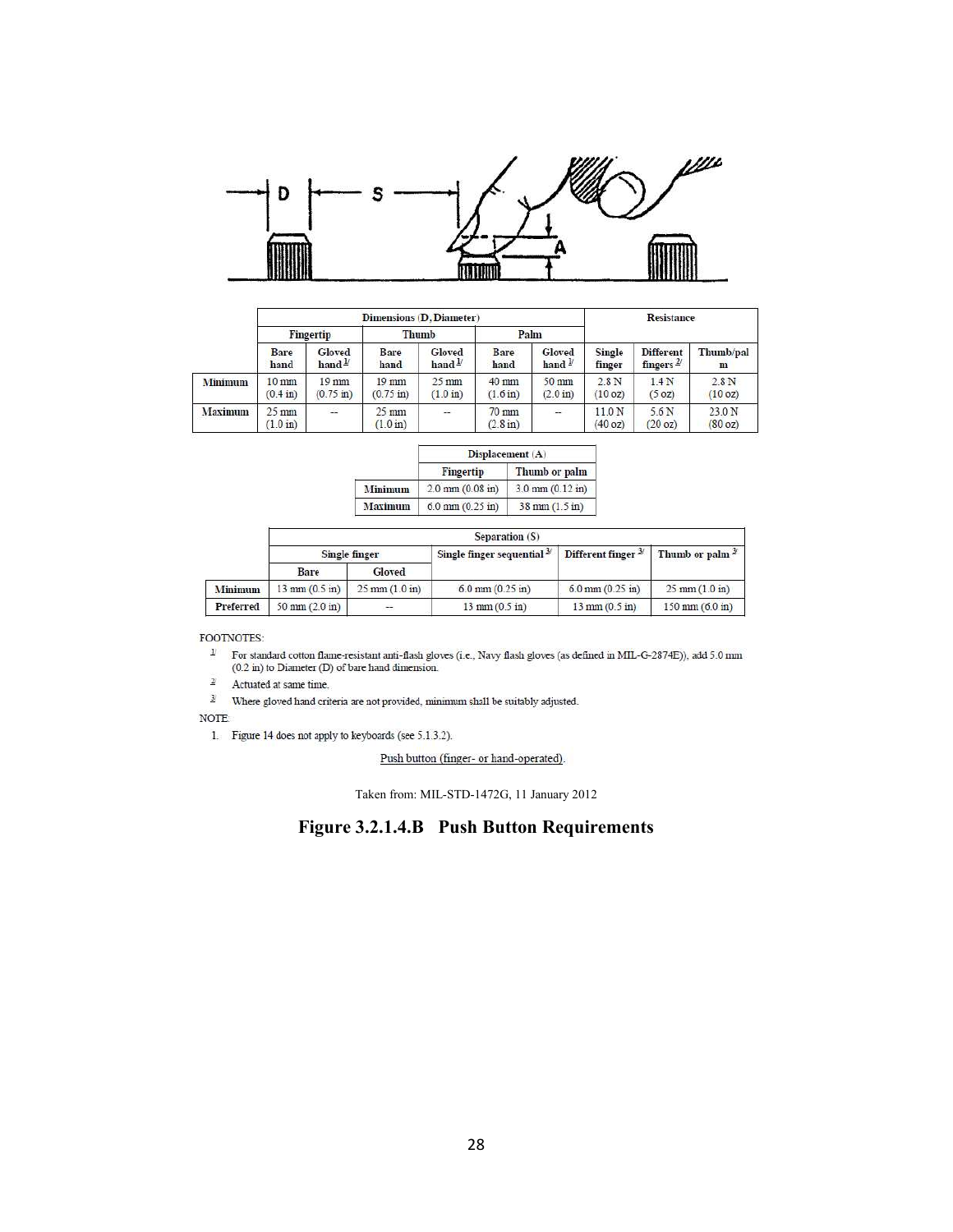

Taken from: MIL-STD-1472G, 11 January 2012





NOTES:

 $\mathcal{Y}$ For facilitating performance.

 $\overline{2}$ When special engineering requirements demand large separation or when tactually ("blind") positioned controls are required.

Rotary Selector Switch

Taken from: MIL-STD-1472G, 11 January 2012

**Figure 3.2.1.4.D Rotary Selector Switch Requirements**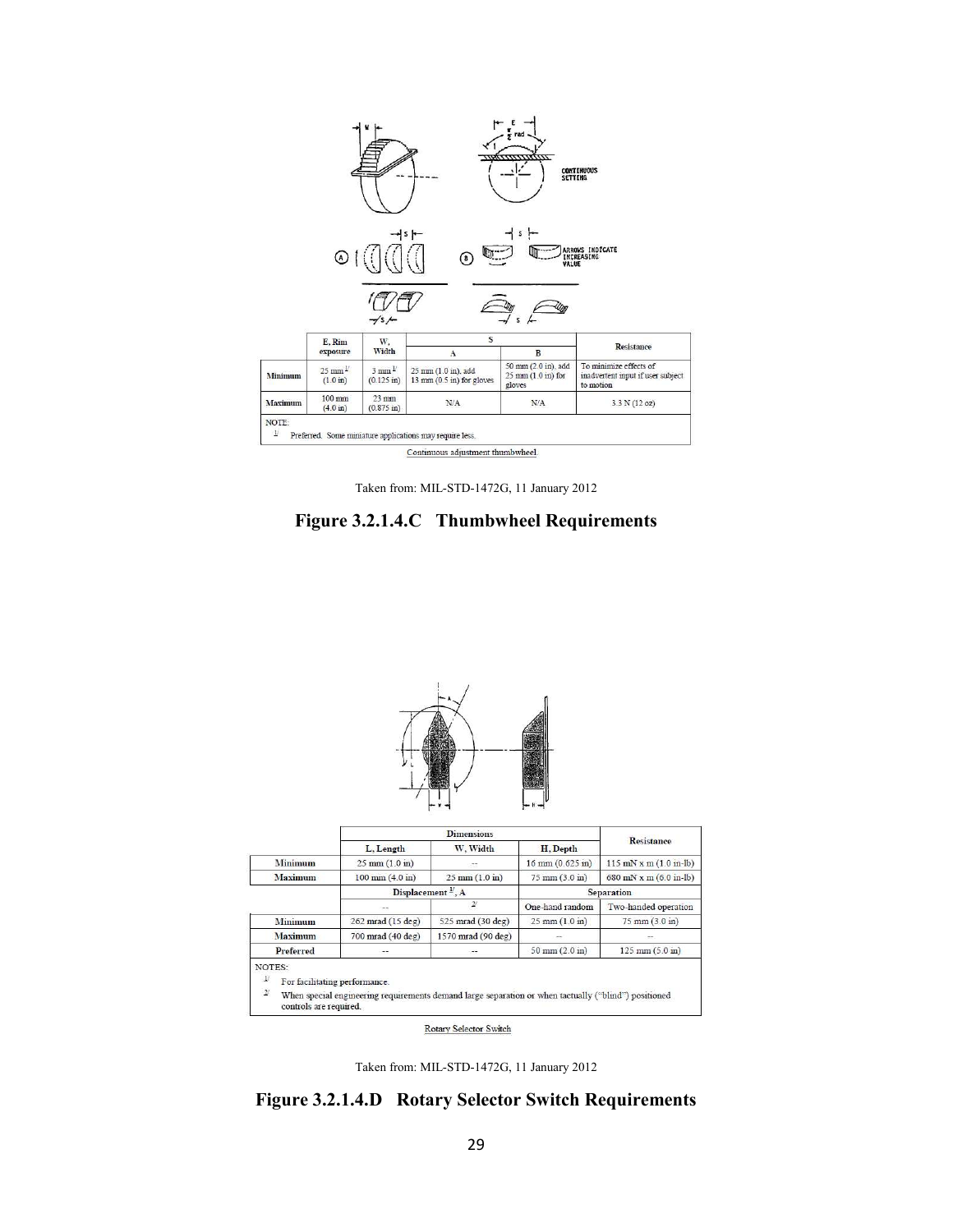

| Discrete thumbwheel control. |  |  |
|------------------------------|--|--|
|                              |  |  |

 $6.0 \text{ mm} (0.25 \text{ in})$ 

Resistance

 $1.7 N(6 oz)$ 

 $5.6 N(20 oz)$ 

Taken from: MIL-STD-1472G, 11 January 2012

**Figure 3.2.1.4.E Discrete Thumbwheel Requirements**

# **3.2.1.5 Requirement 5.1.1.4 Coding**

 $19 \text{ mm} (0.75 \text{ in})$ 

 $75 \text{ mm} (3 \text{ in})$ 

Maximum

As show in Table 3.2.1.5, 1472G specifies that "the use of coding (e.g., size and color) for a particular application shall be governed by the relative advantages and disadvantages of each type of coding" (MIL-STD-1472G, 2012, p.19). The standard goes on to state that "where coding is used to differentiate among controls, application of the code shall be uniform throughout the system and other systems expected to be operated by the user" (MIL-STD-1472G, 2012, p.19).

 Legacy control locations were replicated into the new design when similar functions were identified. The new design included no more than three different sizes to code controls used by the operator. When similar functions are replicated on different equipment, similar sized controls were used for continuity. Specifically, when the diameter of the knob "specifies the coding parameter, the differences between diameters shall be not less than 13 millimeters and when the knob thickness is to coding parameter,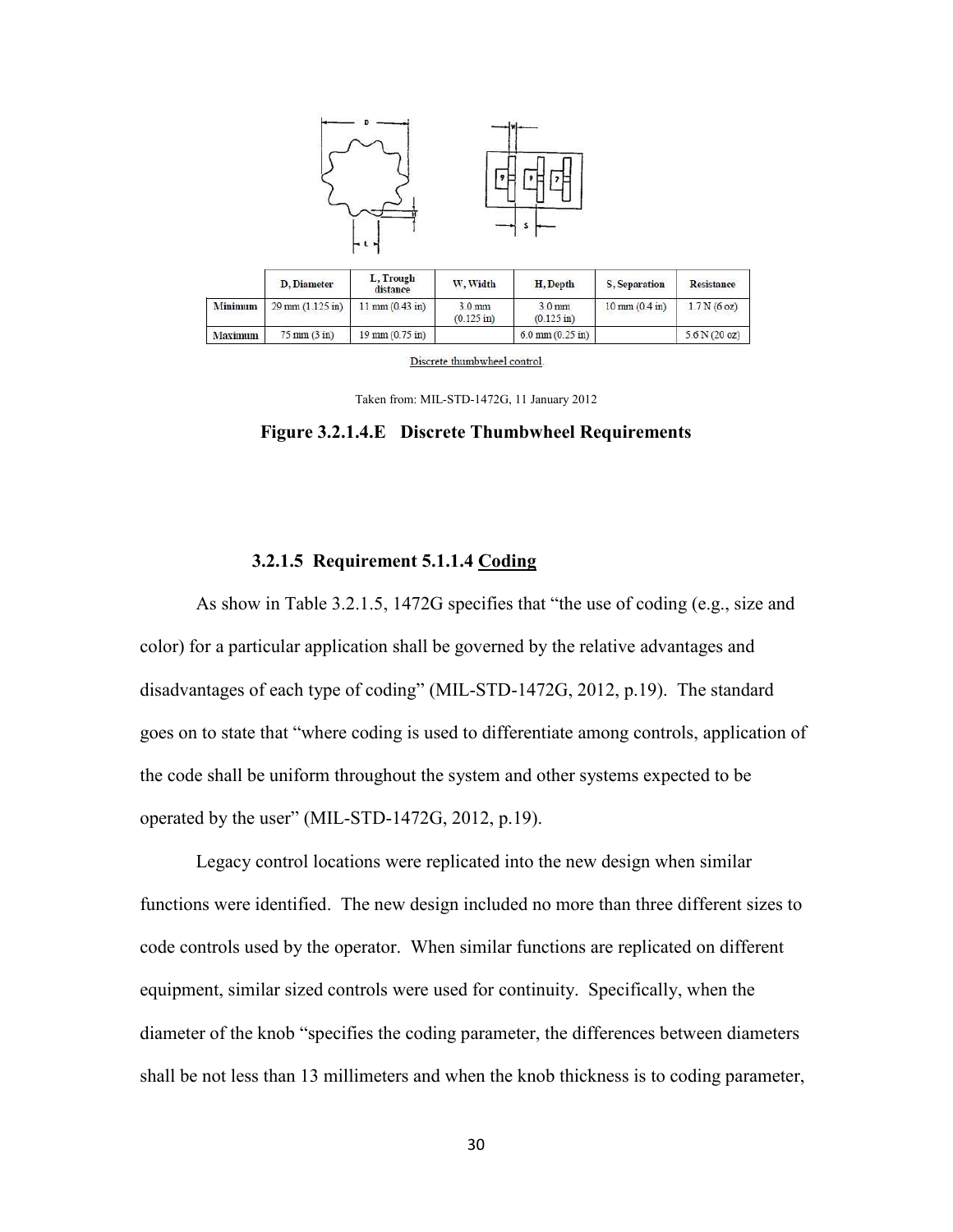the differences between thicknesses shall be not less than 10 millimeters" (MIL-STD-

1472, 2012, p.19).

|                                                                                              | <b>Type of Coding</b> |       |      |                      |                              |                              |  |  |  |  |  |
|----------------------------------------------------------------------------------------------|-----------------------|-------|------|----------------------|------------------------------|------------------------------|--|--|--|--|--|
| Advantages                                                                                   | Location              | Shape | Size | Mode of<br>operation | Labeling                     | Color                        |  |  |  |  |  |
| Improves visual identification                                                               | x.                    | x     | x    |                      | x                            | x                            |  |  |  |  |  |
| Improves nonvisual identification (tactile<br>and kinesthetic).                              | x                     | X     | X    | X                    |                              |                              |  |  |  |  |  |
| Helps standardization                                                                        | X                     | x     | X    | x                    | X                            | X                            |  |  |  |  |  |
| Aids identification under low levels of<br>illumination and colored lighting                 | X                     | X     | x    | X                    | (When trans-<br>illuminated) | (When trans-<br>illuminated) |  |  |  |  |  |
| May aid in identifying control position<br>(settings)                                        |                       | x     |      | X                    | x                            | X                            |  |  |  |  |  |
| Requires little (if any) training; is not<br>subject to forgetting                           |                       |       |      |                      | X                            |                              |  |  |  |  |  |
| <b>Disadvantages</b>                                                                         |                       |       |      |                      |                              |                              |  |  |  |  |  |
| May require extra space                                                                      | X.                    | x     | x    | X                    | x                            |                              |  |  |  |  |  |
| Affects manipulation of the control (ease<br>of use)                                         | X                     | X     | X    | X                    |                              |                              |  |  |  |  |  |
| Limited in number of available coding<br>categories                                          | x                     | X     | X    | X                    |                              | х                            |  |  |  |  |  |
| May be less effective if user wears gloves                                                   |                       | х     | x    | х                    |                              |                              |  |  |  |  |  |
| Controls must be viewed (i.e., must be<br>within visual areas and adequately<br>illuminated) |                       |       |      |                      | X                            | X                            |  |  |  |  |  |

**Table 3.2.1.5 Advantages/Disadvantages of various types of control coding** 

# **3.2.1.6 Requirement 5.1.3 Computer Controls**

In some cases touch-screen controls can be used to "provide an overlaying control function to a display where direct visual reference is desired" (MIL-STD-1472, 2012,

p.29). Touch-screens were also used for the selection of devices or targets illustrated on

Heads Up Displays (HUD). Advantages and disadvantages of touch-screen use,

according to standard 1472 are provided in Table 3.2.1.6.

The design ensures touch-screens provide a clear and readable display in the operational environment. According to (MIL-DTL-1472G, 2012) the response time of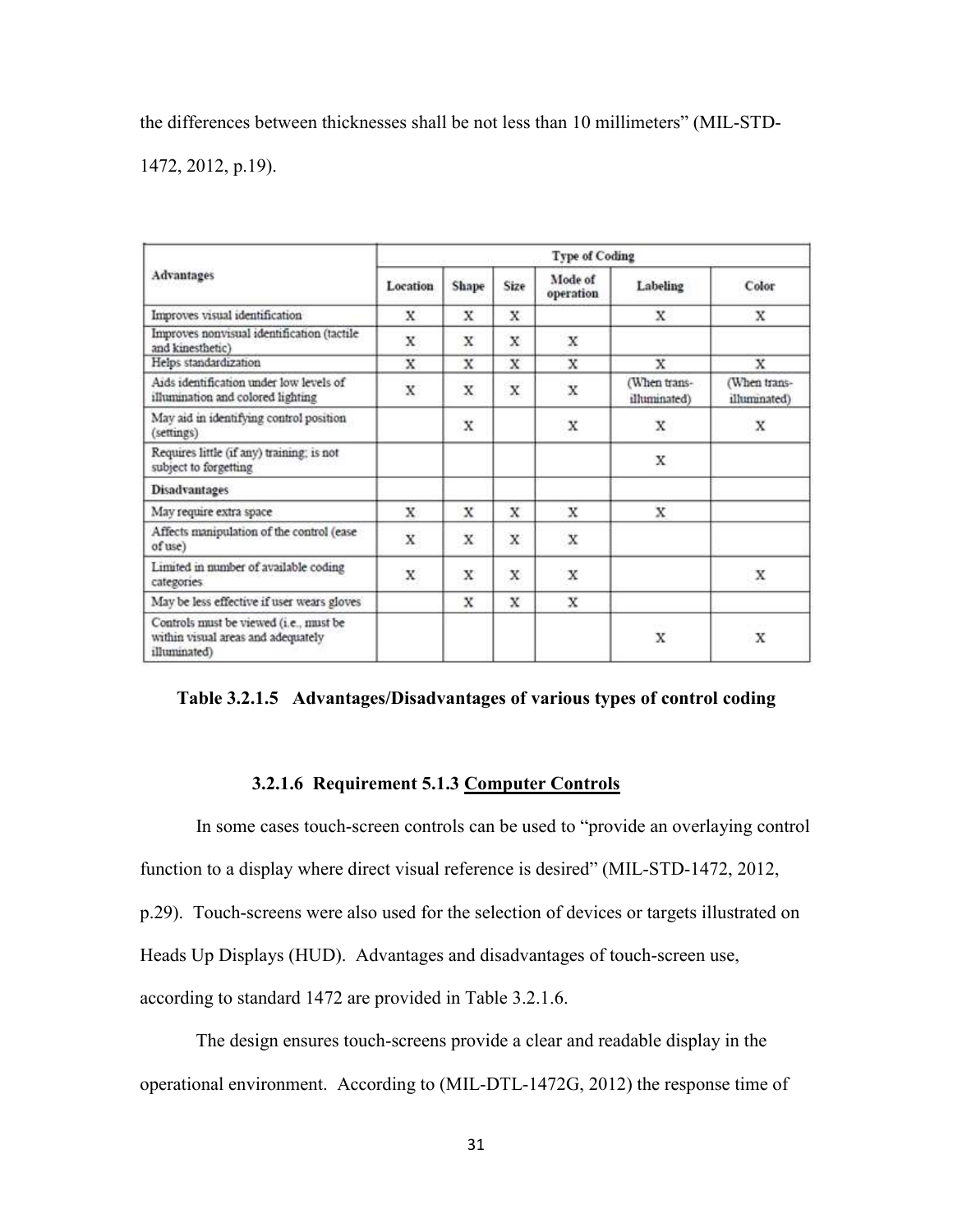the display shall not exceed more than 100 milliseconds." The new console design ensures characteristics of touch-interactive devices won't degrade the quality of the visual display or reduce performance.

 When touch-screen controls were used for critical tasks the system response required an additional action to ensure that the selection was intended (MIL-STD-1472, 2012). In other words, it's important that the contact of the fingertip on the touch-screen is able to control the function as intended.

 Another important design improvement is the viewing angles of the touch screens in the new console design. (MIL-STD-1472G, 2012, p.29) states that "a reduced viewing angle, less than 90 degrees from horizontal, may reduce arm fatigue for frequent actions; however, changes to viewing angles shall be evaluated in relation to the negative impact on parallax, specular glare, and readability." Reach design improvements met the following requirements of MIL-STD-1472 (2012):

- a. "Touch-screens shall be mounted to ensure the central 90 percent of the anticipated user population can reach and actuate all areas of the screen including corners of the display"
- b. "Touch-screens shall be located so as to avoid full arm extension"
- c. "Touch-screens shall be located so as to avoid upward reach"
- d. "Elbow support shall be provided where possible to minimize arm fatigue"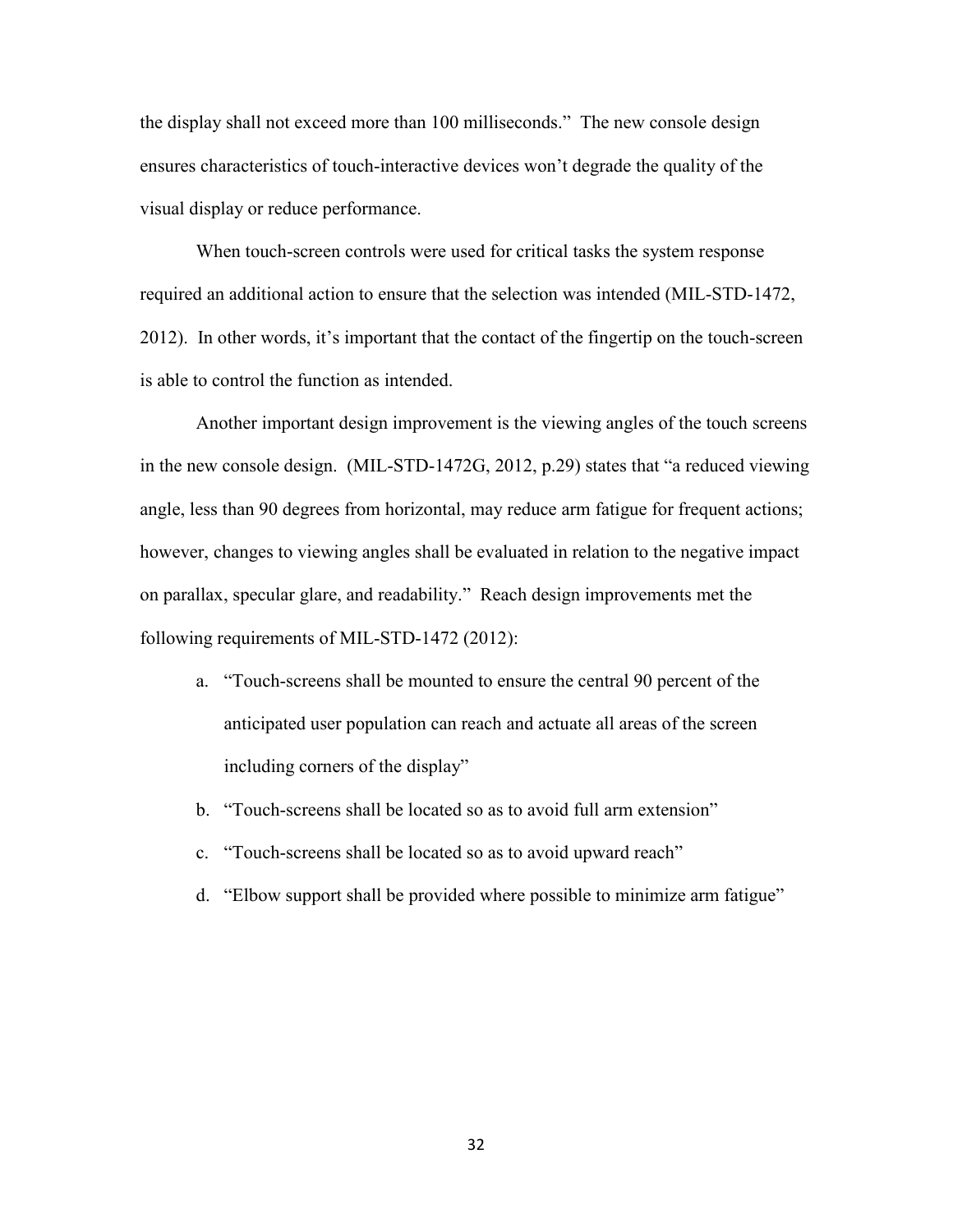| Slower alphanumeric data entry<br>Arm fatigue<br>Finger may obstruct view<br>Fingerprints or other debris may obscure screen<br>Larger buttons required for finger use<br>Pointing is not very accurate |  |  |  |  |
|---------------------------------------------------------------------------------------------------------------------------------------------------------------------------------------------------------|--|--|--|--|
|                                                                                                                                                                                                         |  |  |  |  |
|                                                                                                                                                                                                         |  |  |  |  |
|                                                                                                                                                                                                         |  |  |  |  |
|                                                                                                                                                                                                         |  |  |  |  |
|                                                                                                                                                                                                         |  |  |  |  |
|                                                                                                                                                                                                         |  |  |  |  |
| User must be within reach of screen                                                                                                                                                                     |  |  |  |  |
| No tactile feedback provided 2                                                                                                                                                                          |  |  |  |  |
| Unable to rest finger on target without<br>actuation <sup>2</sup>                                                                                                                                       |  |  |  |  |
| Accuracy degraded by vehicle movement and<br>vibration                                                                                                                                                  |  |  |  |  |
| Gloved operation may be incompatible with<br>some touch-screen technology.                                                                                                                              |  |  |  |  |
| Controls must be deactivated for cleaning.                                                                                                                                                              |  |  |  |  |
| If incorporated as part of an existing primary display.<br>If a tactile feedback membrane is not incorporated.                                                                                          |  |  |  |  |
|                                                                                                                                                                                                         |  |  |  |  |

**Table 3.2.1.6 Advantages/Disadvantages of touch-screen use** 

# **3.2.1.7 Requirement 5.1.4 Mechanical Controls**

The controls involved in the movement, control, and firing of the weapon were designed to provide 'feed-back' into the control. This provides the operator with a controlled 'feel' of the weapon. Similar technologies have already been incorporated into controls for online and video gaming, such as controlled vibrations. While the introduction of 'feed-back' into controls isn't a new technology, its use in the unmanned weapon environment does represent a new addition to the design.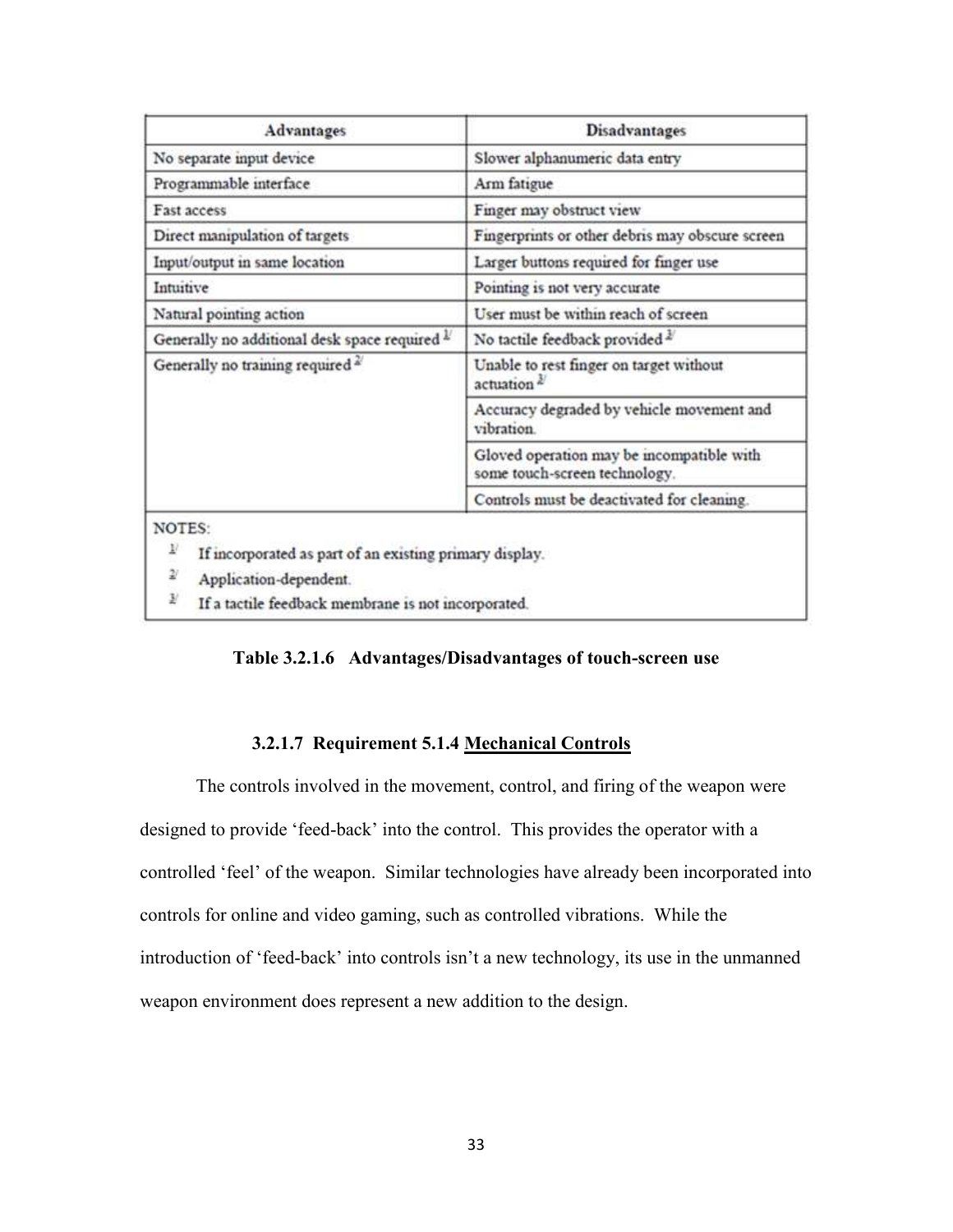## **3.2.1.8 Requirement 5.1.6 Eye- and Head-based Controls**

According to (MIL-STD-1472G, 2012, p.81), "eye- and head-based controls can be used for a variety of tasks including teleoperations, instrument selection on a panel and visual search tasks." An example of this technology includes certain eye or head movements in a particular pattern to access or control different applications in the console. Retinal tracking of the operator, for the purpose of command selection provided an improvement in console operations.

#### **3.2.1.9 Requirement 5.2 Visual Displays**

Visual displays were used to provide the user with equipment and system conditions. Another improvement is that the face of each display is now flush with the surface of the panel in which it was installed. 1472G also indicates the "combined effects of all geometric distortion shall not displace any point on the display from its correct position by more than 5.0 percent of the picture height" (MIL-STD-1472G, 2012, p.82). The display refresh rate and other parameters are also required to provide a flicker free display.

 In a mobile environment the vibration of visual displays can degrade user performance below the threshold to ensure mission success. This console was designed on a flex-deck platform with shock isolators specifically designed to reduce or eliminate vibration from a mobile environment.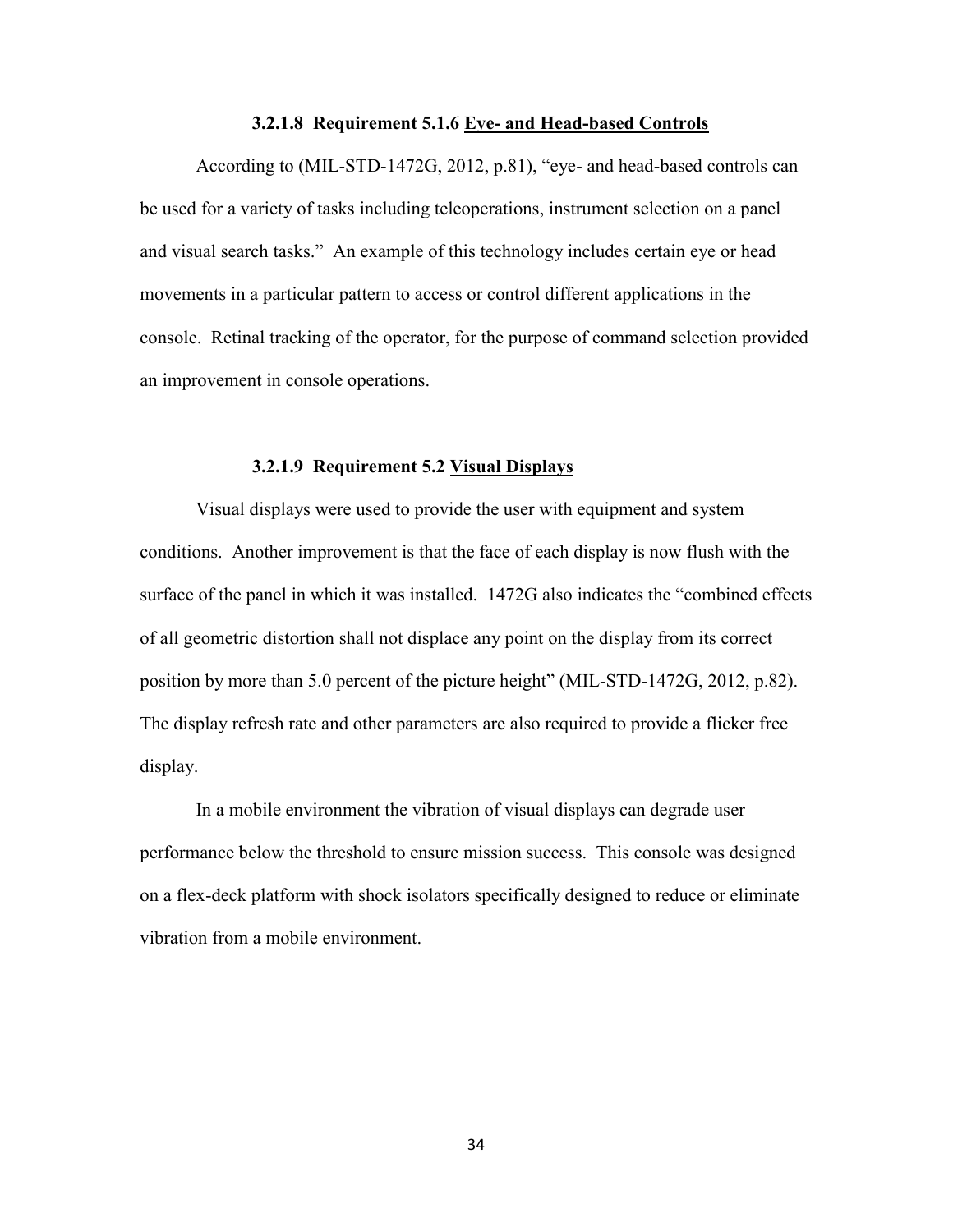# **3.2.1.10 Requirement 5.2.2 Displays – Content**

According to (MIL-STD-1472, 2012, p.85) "computer programs and equipment interfaces shall provide a functional interface between the system for which they are designed and users (operators/maintainers) of that system." It goes on to say this "interface shall optimize compatibility with personnel and shall minimize conditions which can degrade human performance or contribute to human error" (MIL-STD-1472, 2012, p.85).

 The console was designed to display sufficient information to enable the user to execute the intended mission and limit the amount of information required to make decisions. A review of the task analysis dictated the information requirements that are displayed. Redundant information is not displayed unless it's required for special purposes.

#### **3.2.1.11 Requirement 5.4.3.7 Standardization**

In cases where an action in the console is replicated, care was given to ensure consistency throughout the system. For example, the location of a label is placed at the same location for all components with a label (see also Section 3.1.13). There were 4 items modified from legacy designs to conform to this standardization. The changes that were made are currently restricted from publication.

# **3.2.1.12 Requirement 5.4.4.3 Irrelevant Information**

The remote weapons console is comprised of a variety of components and displays which are required for operational functionality. The names and other irrelevant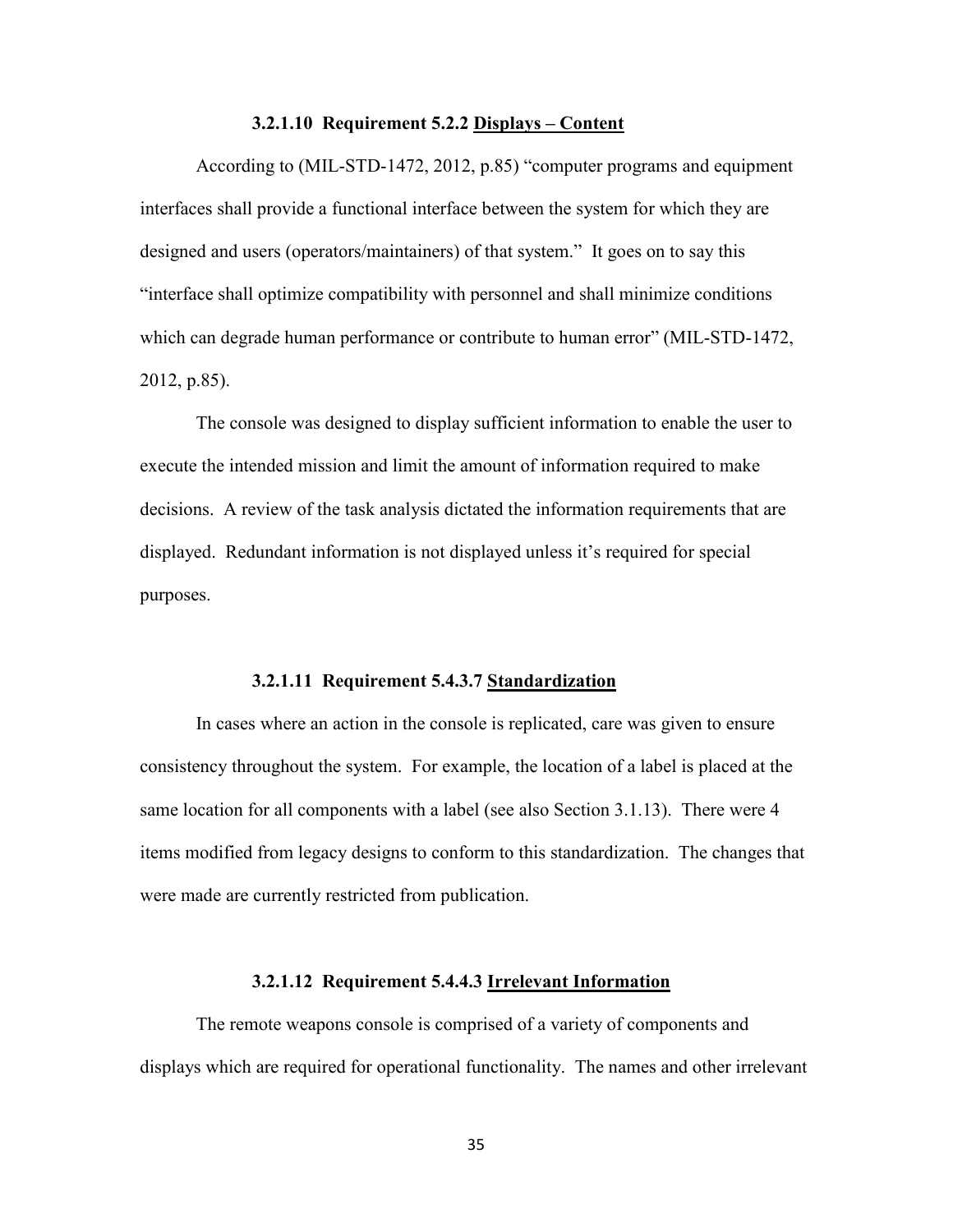information, such as the manufacturers name were removed from all equipment in the console. Only information that's required for the operator is visible. Additionally, when certain information is selected, a display time was also introduced with this element.

# **3.2.1.13 Requirement 5.4.5.5 Visibility and Legibility**

Labels were located to promote accurate reading during operation. The following factors of MIL-STD-1472 were taken into consideration:

- a) "Contract between the lettering and its immediate background" (MIL-STD-1472, 2012, p.134).
- b) "Height, width, stroke width, spacing, and style of letters and numerals, and size of detail for other abstract or pictorial symbols" (MIL-STD-1472, 2012, p.134).
- c) "Relative legibility of alternate words that might be used to convey the same meaning" (MIL-STD-1472, 2012, p.134).
- d) "Specular reflection" (MIL-STD-1472, 2012, p.134).

The application of this element closely followed the MIL-STD definition. Its contents were also applied with the following element, 'Controls and Displays'.

# **3.2.1.14 Requirement 5.4.7.2 Controls and Displays**

The labeling of the controls and displays followed a simplistic design with basic information for proper identification. Labels on the controls and displays provided verbal meaning in the most direct manner possible. Each display and control was labeled by its function and similar names were avoided for different controls and displays with similar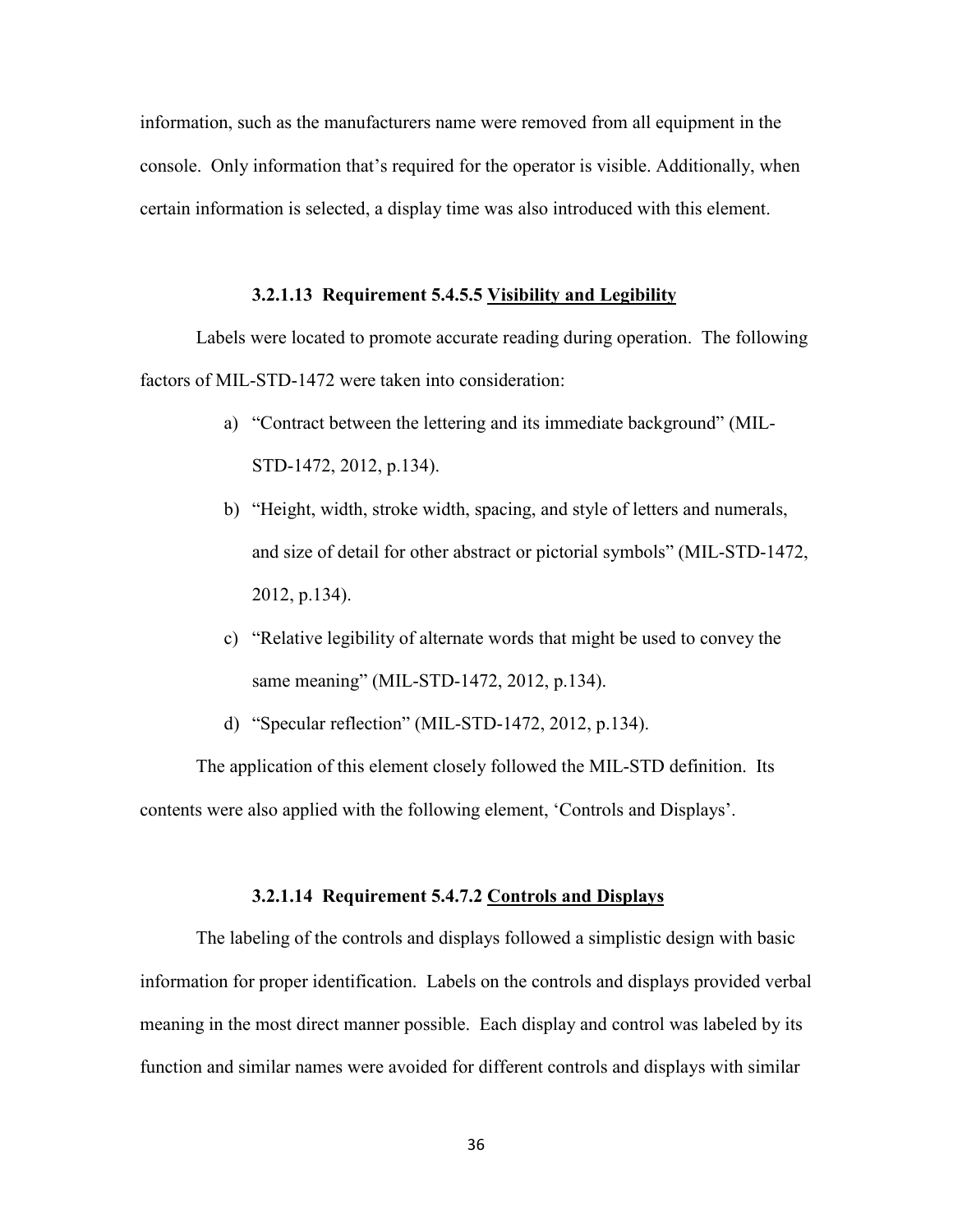functions. Specifically, it was the naming convention of the labels that provided improvement for this element.

Each display in the new console followed a strict maximum and minimum threshold regarding their arrangement height and placement. These threshold values were dictated by MIL-STD-1472G as indicated in Figure 3.2.1.14.



Taken from: MIL-STD-1472G, 11 January 2012

# **Figure 3.2.1.14 Display Mounting Height Requirements**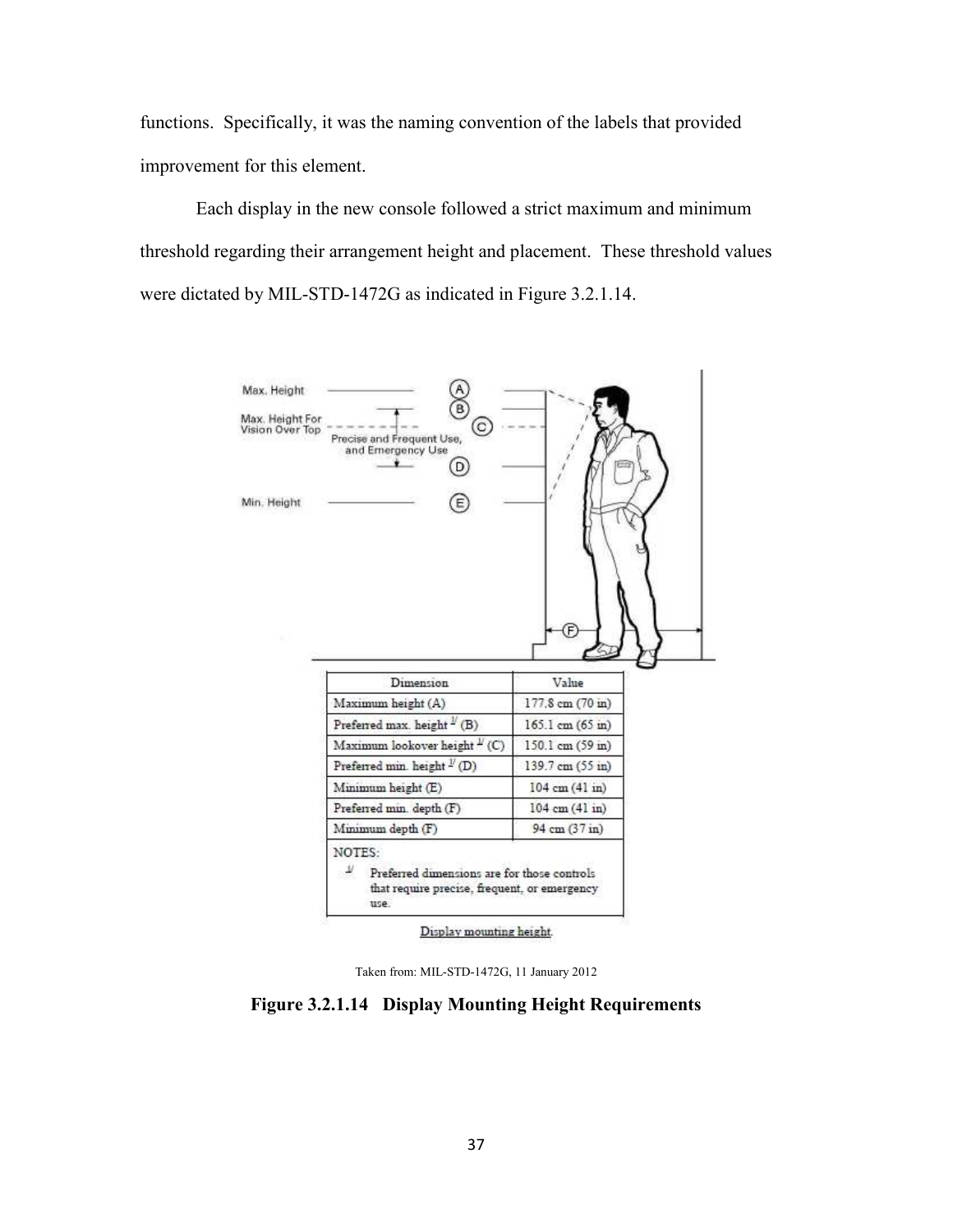# **3.2.1.15 Requirement 5.5.3 Illuminance**

The new console was designed to ensure that illumination is attuned with each mission situation. Lighting controls are illuminated in areas that are frequently dark. The illumination is distributed to reduce reflection and glare. Flickering light sources were also absent from of the console design. Color patterns based on function were also implemented into the console criteria.

# **3.2.1.16 Requirement 5.5.3.3 Glare**

The console was designed to meet the following general glare requirements of MIL-STD-1472:

- a) "Glare avoidance: Lighting shall be designed and located to avoid glare from working and display surfaces as viewed from the normal working position" (MIL-STD-1472, 2012, p.149).
- b) "Maximum luminance ratio: The maximum luminance ratio between any two different sources of luminance light within an operator or maintainer's field of view shall not exceed 5:1" (MIL-STD-1472, 2012, p.149).
- c) "Non-reflective work surfaces: To reduce glare, non-reflective or matte finished surfaces shall be provided on consoles, panels, and other work surfaces" (MIL-STD-1472, 2012, p.149).
- d) "Non-reflective surfaces within field of view: Placement of smooth, highly polished surfaces within 60 degrees of a person's normal visual field shall be avoided" (MIL-STD-1472, 2012, p.149).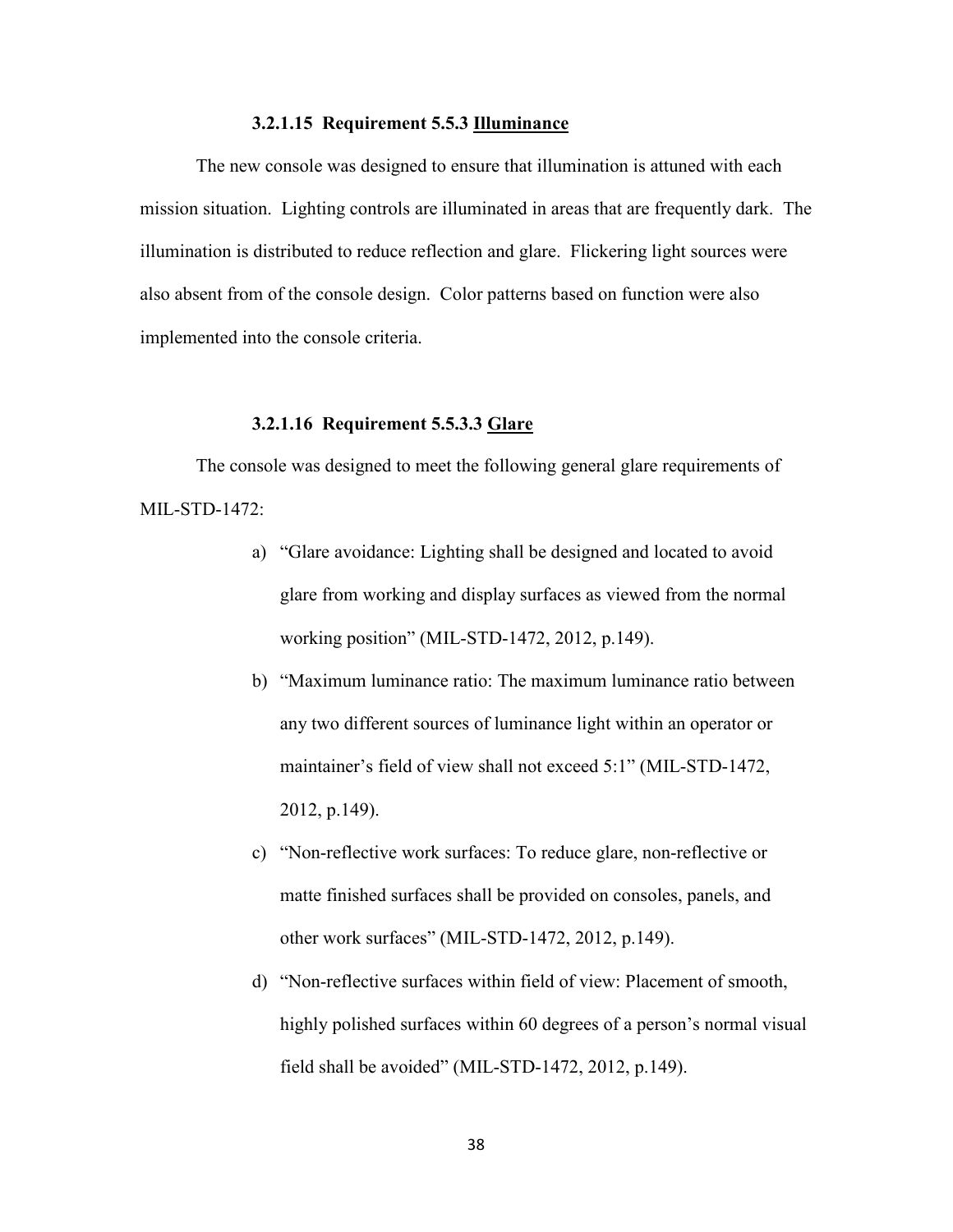# **3.2.1.17 Requirement 5.5.4.3 Total System Compliance**

This paragraph of the standard provides instruction for an "acoustical environment that will not cause personnel injury, interfere with voice or any other communications, cause fatigue, or in any other way degrade system effectiveness" (MIL-STD-1472, 2012, p.151). The new design includes an environment that eliminates ambient noise while providing essential information and communication from the weapon and other required personnel.

#### **3.2.1.18 Requirement 5.7.1.1 Order of Precedence**

The order of precedence outlined in 1472G are as follows:

- a) "Design for minimum risk" (MIL-STD-1472, 2012, p.179).
- b) "Incorporate safety devices" (MIL-STD-1472, 2012, p.179).
- c) "Provide warning devices" (MIL-STD-1472, 2012, p.179).
- d) "Provide procedures and training" (MIL-STD-1472, 2012, p.179).

All aspects of the new design followed the aforementioned order of precedence. As such, future console designs will follow these adopted instructions. While this requirement didn't represent a very large percentage in the reduction of time for target termination, it did provide an improvement in the overall design as determined through the Delphi review process.

# **3.2.1.19 Requirement 5.9.2 Mounting of Items Within Units**

The equipment was located such that pre-determined information/parameters were 'grouped' together within the console. An eye tracking study was accomplished to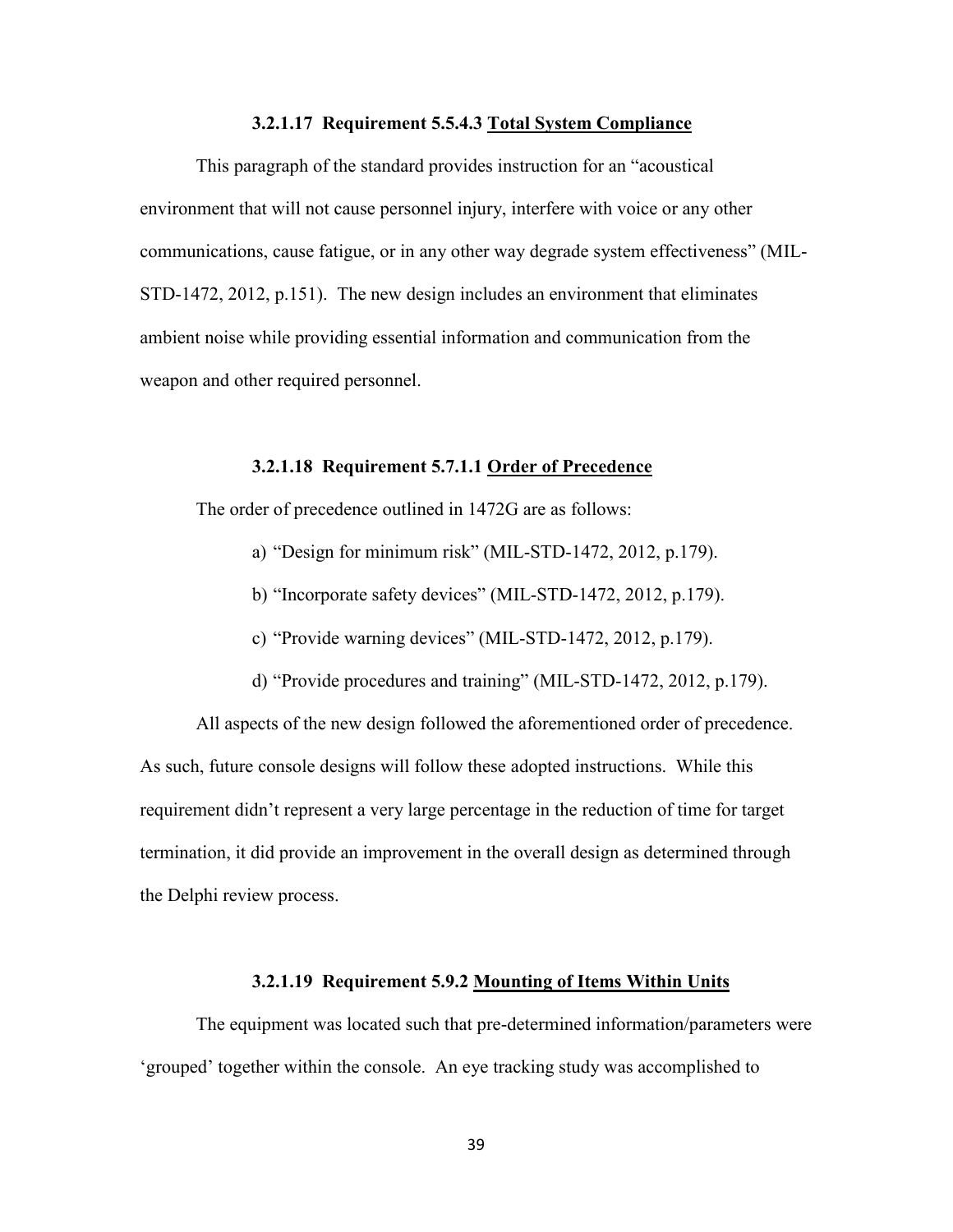identify and group the most commonly viewed information together. This was accomplished by multiple tests conducted on a variety of prototype arrangements. The final locations were determined following a 'trial-and-error' approach regarding the implementation of changes concluded from each eye tracking study.

# **3.2.1.20 Requirement 5.10.3 Workstation Design**

(MIL-STD-1472G, 2012, p.239) indicates that "whenever possible, workspace shall be designed to users can do routing, frequent, or sort-term jobs while standing." This functionality was incorporated into the design because of the following:

- a) "User's arms can apply more muscular force and make larger movements" (MIL-STD-1472G, 2012, p.239).
- b) "Users can move to see and use components in areas that would be inaccessible to seated users" (MIL-STD-1472G, 2012, p.239). (see Figures 6-8)
- c) "Users can change positions, to reduce fatigue and boredom; many standing tasks can be done in either a sitting or a standing position" (MIL-STD-1472G, 2012, p.239).
- d) "Standing saves space; the users can use flat working surfaces, without knee room" (MIL-STD-1472G, 2012, p.239).

The new console was designed to allow the operator the same control from a seated or standing position with an adjustable console layout. An explanation of this benefit is provided in the following element 'Seated Operations'. Figure 3.2.1.19 outlines the requirements the standing workspace design had to adhere to.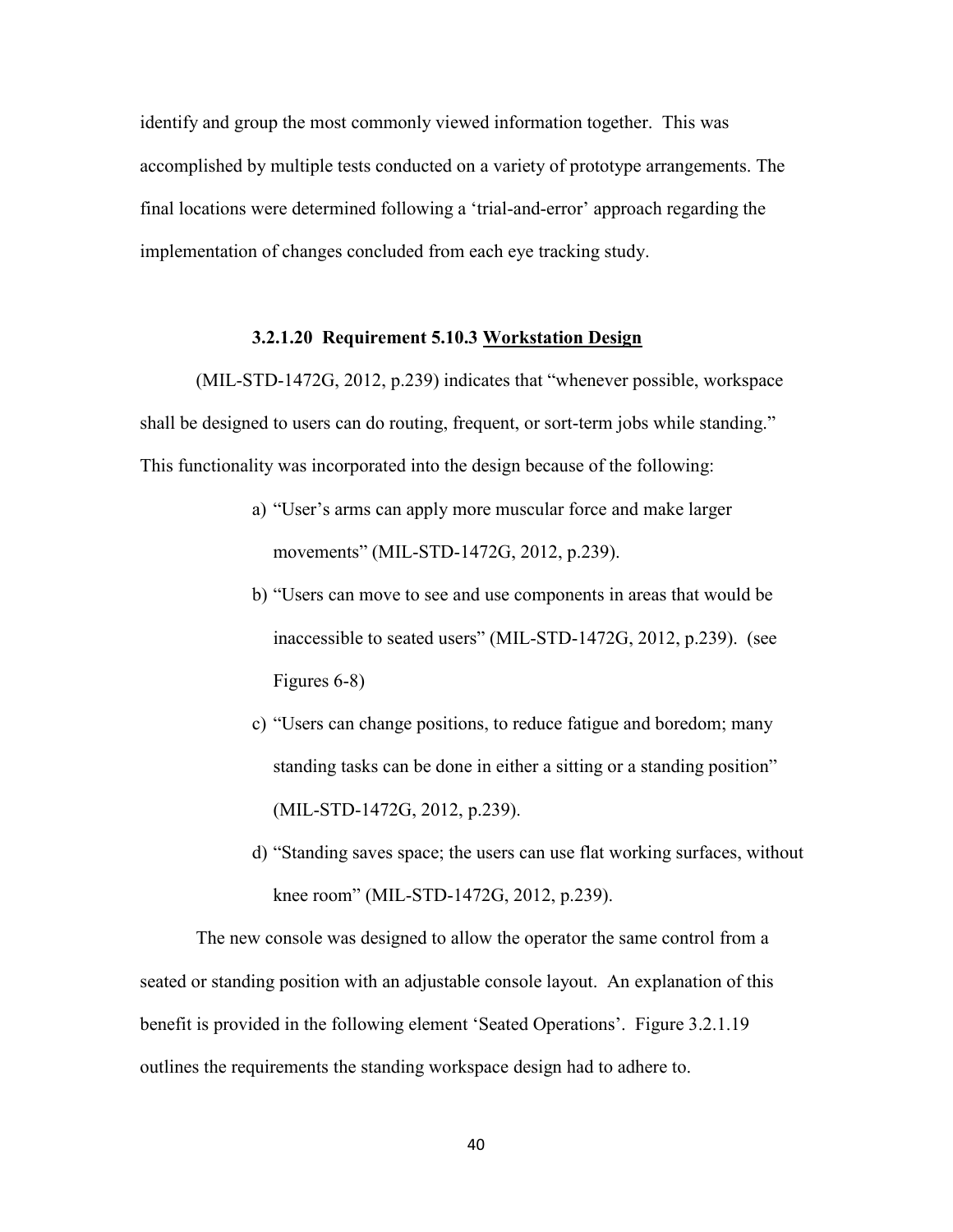|                           |                        |                | Work benches                                |                        |                                |                                   |  |
|---------------------------|------------------------|----------------|---------------------------------------------|------------------------|--------------------------------|-----------------------------------|--|
|                           | Standard type          | A.1            | Height                                      |                        | 0.91 m (2.98 feet) above floor |                                   |  |
| B.1                       |                        |                | Width                                       | $0.99$ m $(3.24$ feet) |                                |                                   |  |
|                           |                        |                |                                             |                        |                                |                                   |  |
|                           | Podium type            | A <sub>2</sub> | Height                                      |                        |                                | $1.04$ m $(3.4$ feet) above floor |  |
|                           |                        | B.2            | Width                                       |                        | $0.91$ m $(2.98$ feet)         |                                   |  |
|                           |                        |                | Work clearances                             |                        |                                |                                   |  |
|                           |                        |                | Minimum                                     |                        | Preferred                      | Arctic                            |  |
|                           | Passing body depth     |                | 33cm (12.9 in)                              |                        | 38 cm (14.9 in)                | 38 cm (14.9 in)                   |  |
|                           | Standing space         |                | 76 cm (29.9 in)                             |                        | 91 cm (35.8)                   |                                   |  |
|                           | Foot space             |                | 10 x 10 cm<br>$(3.9 \times 3.9 \text{ in})$ |                        |                                |                                   |  |
|                           | Overhead clearance     |                | 185.5 cm (73 in)                            |                        | 203 cm (79.9 in)               | 193 cm (75.9 in)                  |  |
| C.<br>D.<br>E.<br>R<br>G. | Maximum overhead reach |                |                                             |                        | 68.5 cm (26.9)                 | 63.5 cm (25 in)                   |  |
| Η.                        | Maximum depth of reach |                |                                             |                        | 58.5 cm (23 in)                | 58.5 cm (23 in)                   |  |
| Ľ                         | Walking space width    |                | 30.5 cm (12 in)                             |                        | 38 cm (14.9 in)                | 38 cm (14.9 in)                   |  |

Standing workspace dimensions.

Taken from: MIL-STD-1472G, 11 January 2012

## **Figure 3.2.1.19 Standing Workspace Dimension Requirements**

# **3.2.1.21 Requirement 5.10.3.2 Seated Operations**

MIL-STD-1472G provides very specific dimensions regarding the seating

measurement. As seen in Figure 3.2.1.21, the new design will allow the operator to

"perform their mission functions without degradation of their performance" and without

pain or fatigue to the user (MIL-STD-1472G, 2012, p.243). The innovation of this

application is the operators ability to control the weapon from a standing or seated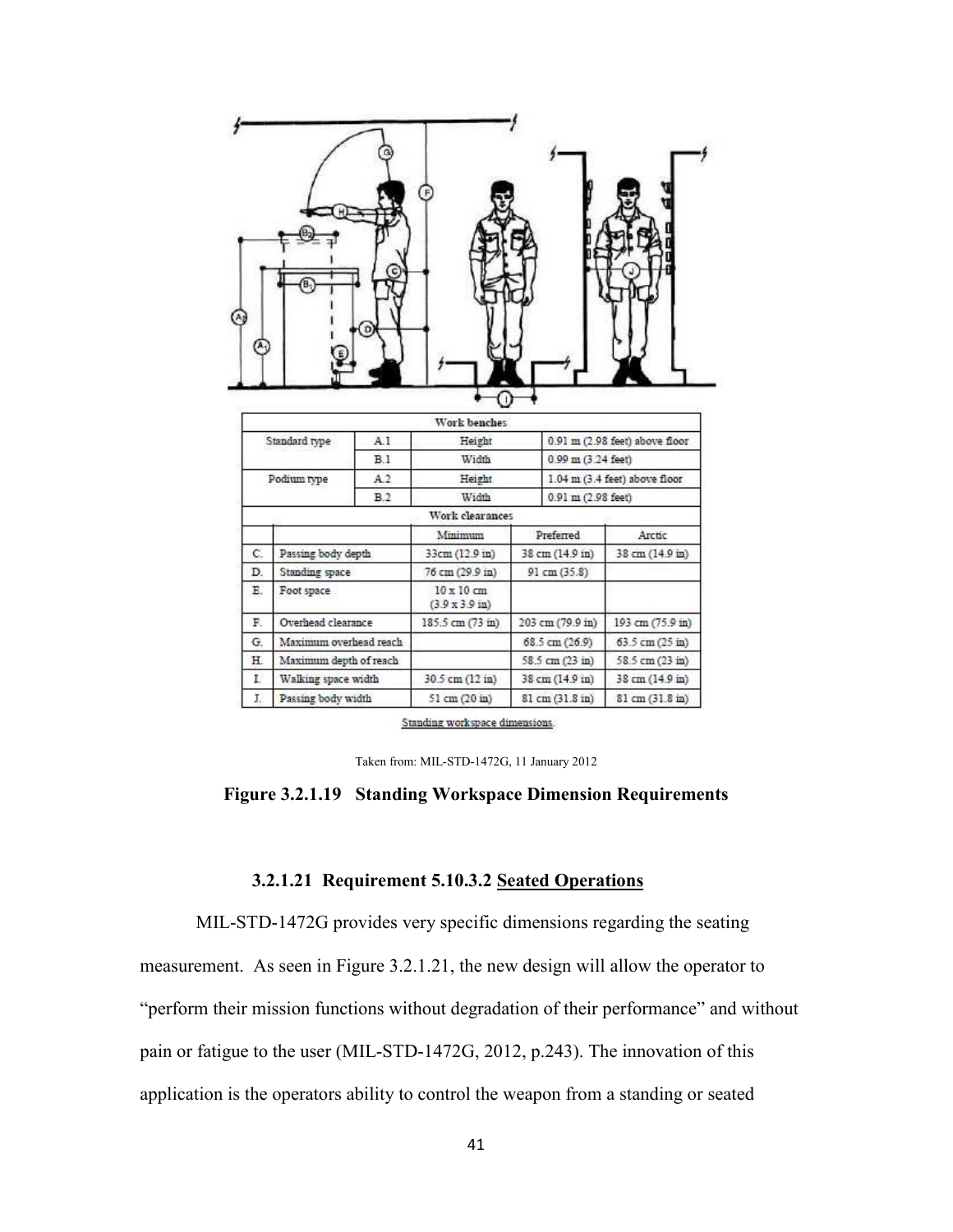position based on scenario. Take for example. weapon control during high speed maneuvering compared to high altitude flight with single target orders. See Figure 3.2.1.20 below:





**Figure 3.2.1.20 Seated Workspace Dimension Requirements**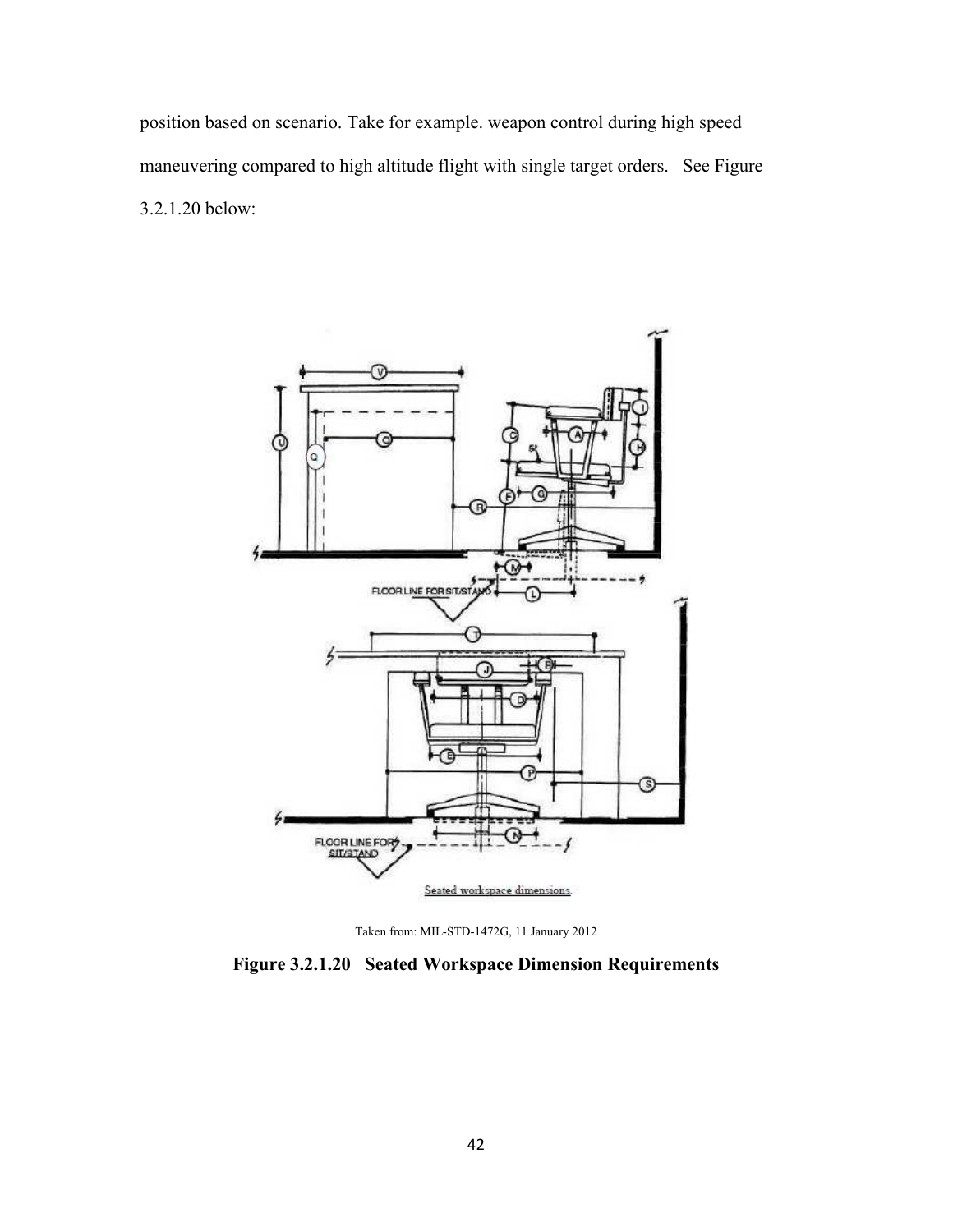# **3.2.1.22 Requirement 5.10.4 Special-purpose Console Design**

The Navy requires the left and right segments of a wraparound console to be located so that they can be reached by at least 95 percent of female users without moving the torso. MIL-STD-1472G indicates the "total required left-to-right viewing angle shall be not more than 190 degrees (see Figure 3.2.1.22) and shall be reduced through appropriate control-display layout" (MIL-STD-1472G, 2012, p.263). Female operators also took part in the FST to fully evaluate the new console design.



Taken from: MIL-STD-1472G, 11 January 2012

**Figure 3.2.1.21 Wraparound Seated Console Requirements** 

# **3.2.1.23 Requirement 5.12.2 Design of Equipment for Remote Handling**

Stated within MIL-STD-1472, "warning indicators shall be presented wherever the system health or operational parameters are approaching critical limits" (MIL-STD-1472G, 2012, p.278) Since the operator of the weapon is in a remote location, certain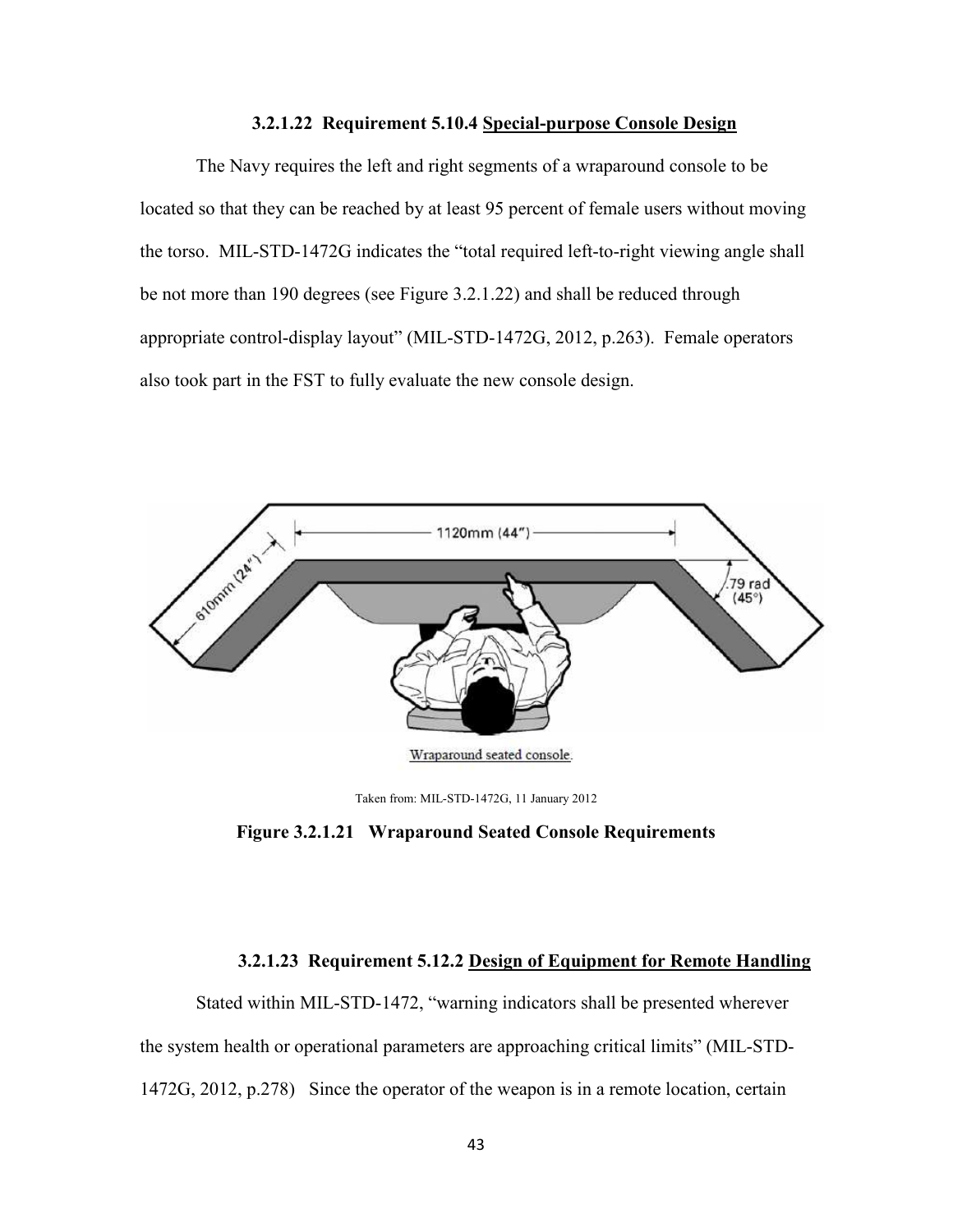operational characteristics won't be seen or heard. For example, a pilot can make corrections as necessary depending on the environment he's controlling the aircraft in. Whereas a remote operator will be absent from those conditions. Environmental applications of the weapon were included in the design to ensure all relevant information is conveyed from the location of the weapon to the operator.

# **3.2.1.24 Requirement 5.13.1 Gunner Tracking Performance**

Whenever a joystick is used for tracking, support for the forearm, wrist, and hand are required. Therefore, in order to execute two-dimensional tracking without taking up the additional space for support, a single control was used for each dimension. The number of applications that are controlled by a single joystick were also limited to regulate cycle time through a single input device.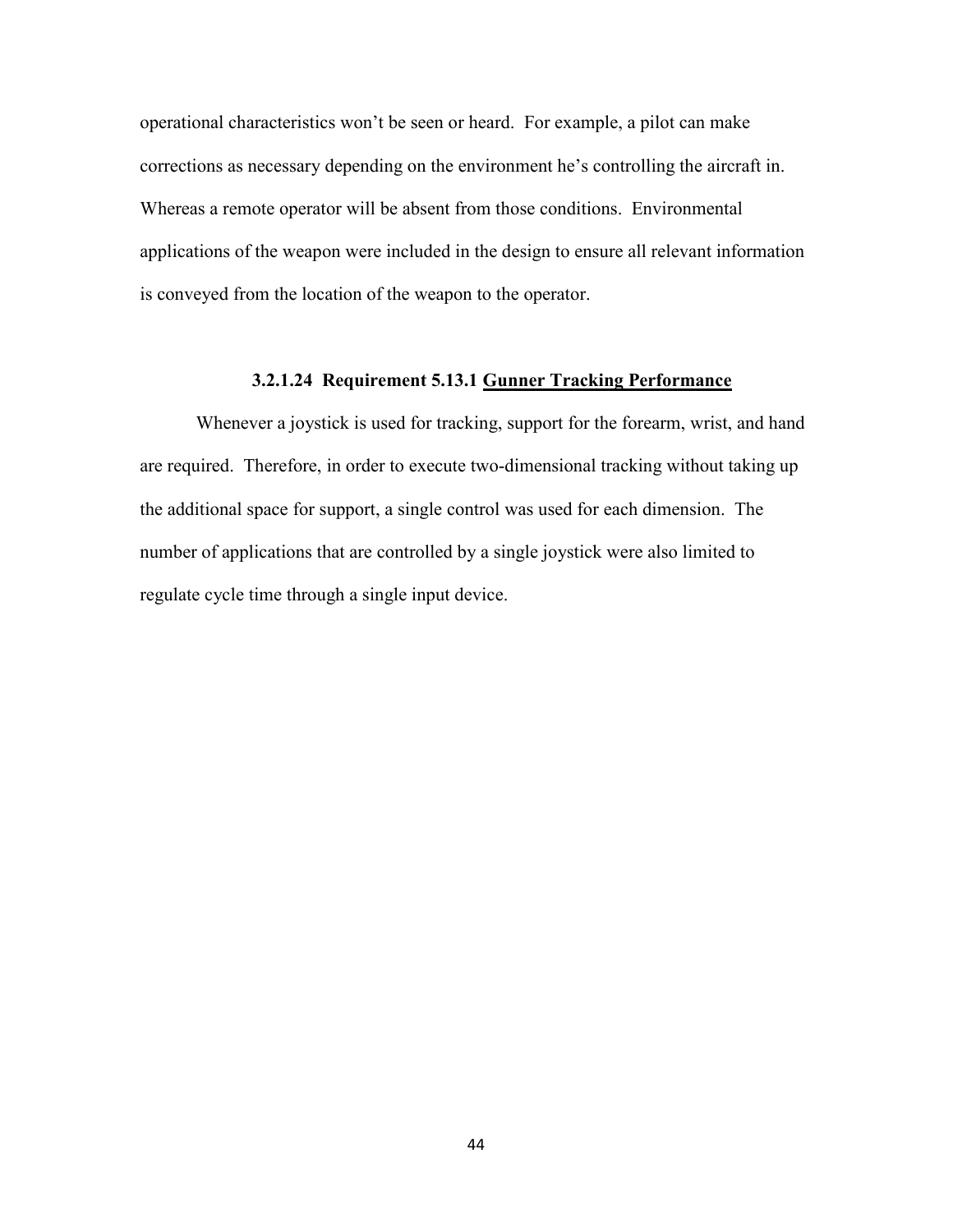#### **Chapter 4: Results**

This section documents the Full Systems Test (FST) that was accomplished to measure the success of the prototype console, which incorporated 24 requirements of HSI military standard 1472G. A FST is an operational test in which the new console and weapon are subjected to 14 live firing scenarios. Each FST was executed by a single operator, where each scenario involved the live firing of the weapon at a steel plate mounted to the side of an airplane.

Each FST was performed by nine different weapon operators that were available to take part in the study. The final results of the FST were compared to the same results scored in the legacy console, by the same operator. Each scenario was measured by the amount of time it took the operator to track, lock, fire, and destroy the target in each executed scenario. The four areas measured in each scenario provided the basis for what would be used to determine the improvement time of a FST. The results from all 14 scenarios in a FST are entered into an algorithm, maintained in a database, which generates a final completion time for each operator in the completion of a FST. The data and results from and during a FST are closely guarded by the military. All 14 scenarios are required to be accomplished in order to obtain a final completion time.

Since the operators executed the same FST in both the legacy and prototype consoles, a statistical evaluation on their results were accomplished following a T-test for a paired difference. The question asked in their evaluation was; are average FST times lower in the prototype console than in the legacy console? A level of significance of  $\alpha$ =0.05 was used these calculations.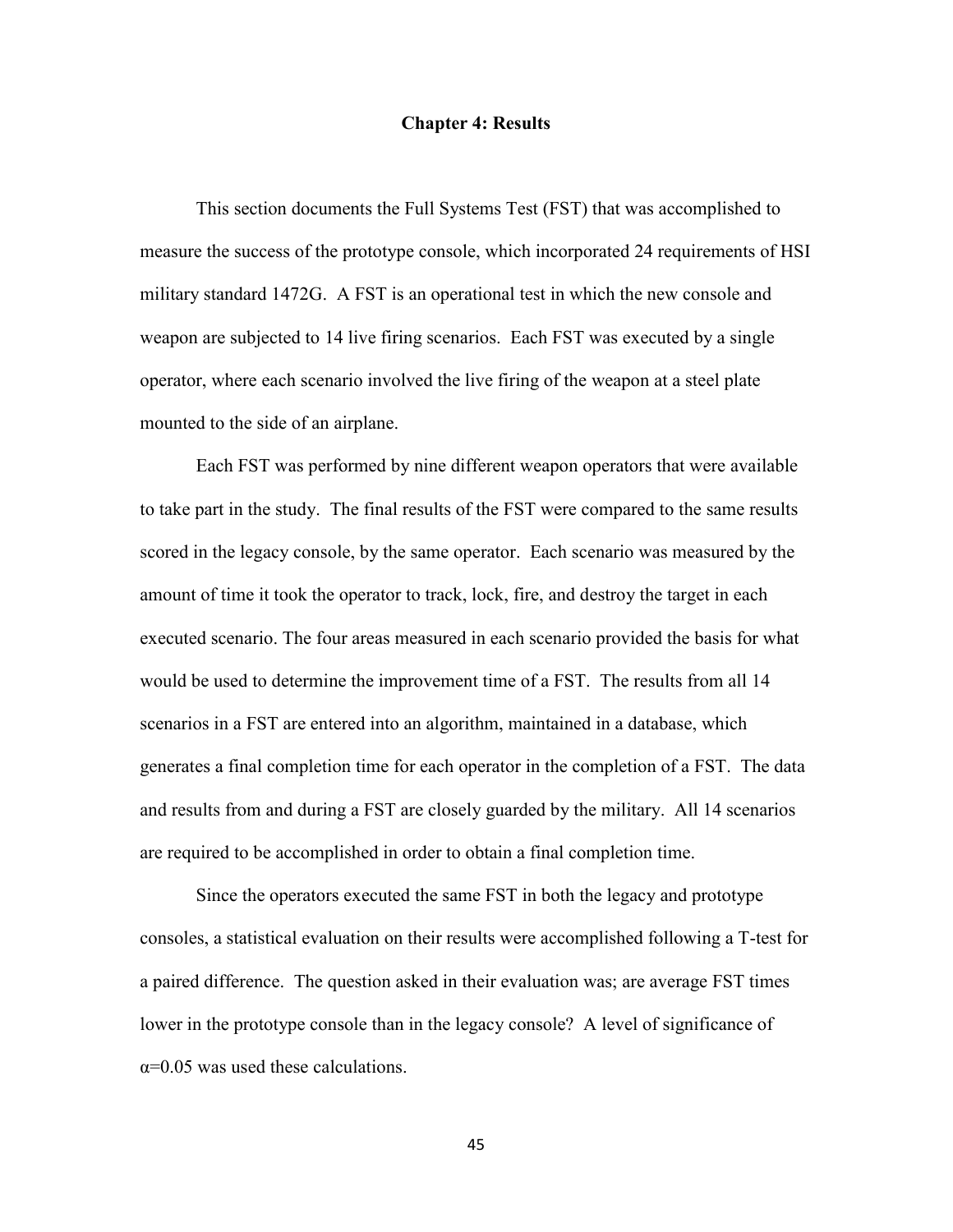Given each operator completed a FST in both the legacy and prototype console, a comparison between the final completion times were evaluated for all nine weapon operators. This comparison will evaluate if we have statistically significant evidence to show an improvement over the legacy console.

The Null hypothesis was characterized as:

**H<sub>o</sub>**:  $\mu$ d = 0, where  $\mu$  is our mean and  $\mu$  is the difference in our data.

Our alternative hypothesis was characterized as:

**H<sub>1</sub>**:  $\mu$ <sup> $d$ </sup>  $>$  0, so we can show that the results from the second FST (prototype results) are lower than the legacy console FST results.

 Actual FST results and corresponding statistical values are prohibited from publication, however the P-value allowed for the rejection of the Null hypothesis and acceptance of the alternative hypothesis. There is statistically significant evidence to conclude that the mean of the prototype console is lower than the legacy weapon console.

Success for this exercise was measured by the final completion time between target acquisition and target termination. Due to the success of the FST, the concepts that were integrated into the prototype will be introduced as the new baseline for future console designs.

In addition to the statistical analysis measuring the improvement of HSI changes integrated into the prototype console, all nine FST operators provided qualitative feedback regarding the 24 changes that were implemented into the new design. The operator feedback accounted for all 24 HSI requirements in each of the 14 scenario's. An average was taken and populated into Figure 4 below.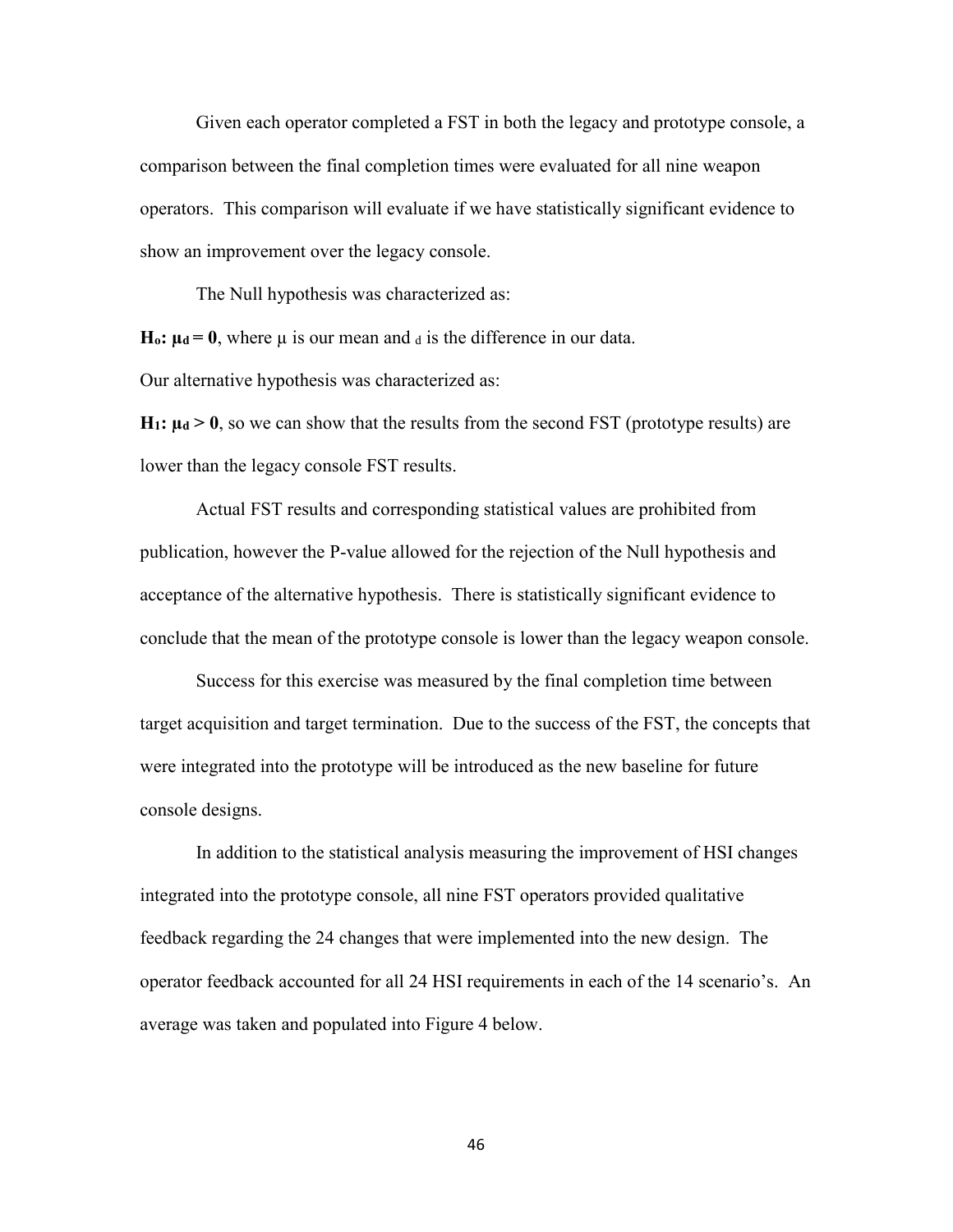|                | Elements to be addressed by        |      |                          | Scenario I Scenario I Scenario I Scenario I Scenario I Scenario I Scenario I Scenario I Scenario I Scenario |      |      |      |      |      |      |      | Scenario | Scenario |      | Scenario Scenario |
|----------------|------------------------------------|------|--------------------------|-------------------------------------------------------------------------------------------------------------|------|------|------|------|------|------|------|----------|----------|------|-------------------|
|                | <b>MIL-STD-1472G</b>               |      | $\overline{\phantom{a}}$ | 3                                                                                                           | 4    | 5    | 6    |      | 8    | 9    | 10   | 11       | 12       | 13   | 14                |
| $\mathbf{1}$   | Grouping & Arrangement             | high | high                     | high                                                                                                        | high | high | high | high | high | high | high | high     | high     | high | high              |
| $\overline{2}$ | <b>Mechanical Controls</b>         | med  | low                      | low                                                                                                         | low  | low  | low  | low  | low  | low  | low  | low      | low      | low  | low               |
| 3              | <b>Equipment Simplicity</b>        | high | high                     | high                                                                                                        | high | high | high | high | high | high | high | high     | high     | high | high              |
| 4              | <b>Computer Controls</b>           | high | high                     | high                                                                                                        | high | high | high | high | high | high | high | high     | high     | high | high              |
| 5              | <b>Design Factors</b>              | high | high                     | high                                                                                                        | high | high | high | high | high | high | high | high     | high     | high | high              |
| 6              | Eye & Head Based Controls          | high | high                     | high                                                                                                        | high | high | high | high | high | high | high | high     | high     | high | high              |
| $\overline{7}$ | Standardization                    | low  | low                      | low                                                                                                         | low  | low  | low  | low  | low  | low  | low  | low      | low      | low  | low               |
| 8              | Legibility/Visibility              | low  | low                      | low                                                                                                         | low  | low  | low  | low  | low  | low  | low  | low      | low      | low  | low               |
| 9              | Training (low is good)             | low  | low                      | low                                                                                                         | low  | low  | low  | low  | low  | low  | low  | low      | low      | low  | low               |
| 10             | Coding                             | high | high                     | high                                                                                                        | high | high | high | high | high | high | high | high     | high     | high | high              |
| 11             | <b>Visual Displays</b>             | low  | low                      | low                                                                                                         | low  | low  | low  | med  | low  | low  | low  | low      | low      | low  | med               |
| 12             | <b>Controls &amp; Displays</b>     | low  | low                      | low                                                                                                         | low  | low  | low  | low  | low  | low  | low  | low      | low      | med  | low               |
| 13             | <b>Irrelevant Information</b>      | med  | med                      | med                                                                                                         | med  | med  | med  | med  | med  | med  | med  | med      | med      | med  | med               |
| 14             | <b>Content Display</b>             | high | high                     | high                                                                                                        | high | high | high | high | high | high | high | high     | high     | high | high              |
| 15             | Glare                              | low  | low                      | low                                                                                                         | low  | low  | low  | low  | low  | low  | low  | low      | low      | low  | low               |
| 16             | <b>Order of Precedence</b>         | low  | low                      | low                                                                                                         | low  | low  | low  | low  | low  | low  | low  | low      | low      | low  | low               |
| 17             | <b>System Compliance</b>           | low  | low                      | low                                                                                                         | low  | low  | low  | low  | low  | low  | low  | low      | low      | low  | low               |
| 18             | Illuminance                        | high | high                     | high                                                                                                        | high | high | high | high | high | high | high | high     | high     | high | high              |
| 19             | <b>Items Within Units</b>          | high | high                     | high                                                                                                        | high | high | high | high | high | high | high | med      | high     | high | high              |
| 20             | <b>Workstation Design</b>          | low  | low                      | low                                                                                                         | low  | low  | low  | low  | low  | low  | low  | low      | low      | low  | low               |
| 21             | <b>Special Purpose Design</b>      | med  | low                      | low                                                                                                         | low  | low  | low  | low  | low  | low  | low  | low      | low      | med  | low               |
| 22             | <b>Design for Remote Handling</b>  | low  | low                      | low                                                                                                         | low  | low  | low  | low  | low  | low  | low  | low      | low      | low  | low               |
| 23             | <b>Seated Operations</b>           | low  | low                      | low                                                                                                         | low  | low  | low  | low  | low  | low  | low  | low      | low      | low  | low               |
| 24             | <b>Gunner Tracking Performance</b> | high | high                     | high                                                                                                        | high | high | high | high | high | high | high | high     | high     | high | high              |

**Table 4 Qualitative Results from FST Operators** 

These results provide excellent insight into the requirements that were included in the new design. While 24 requirements were originally determined to improve performance, the operators only attributed 10 requirements to the FST improvements. These are represented by the 'high' comments in Figure 4 above. Also to note, the results given for each requirement are very consistent throughout every scenario for that particular requirement.

The qualitative results indicate that additional research needs be conducted into the exact requirements that provided the greatest improvements. This could measure the Return On Investment (ROI) for each requirement integrated into the design, thus eliminating the cost to integrate requirements that don't improve actual performance.

The purpose of this research was to improve remote weapon console designs using HSI requirements to improve target termination time. The results of implementing the 24 requirements could also be applied beyond remote console designs. While current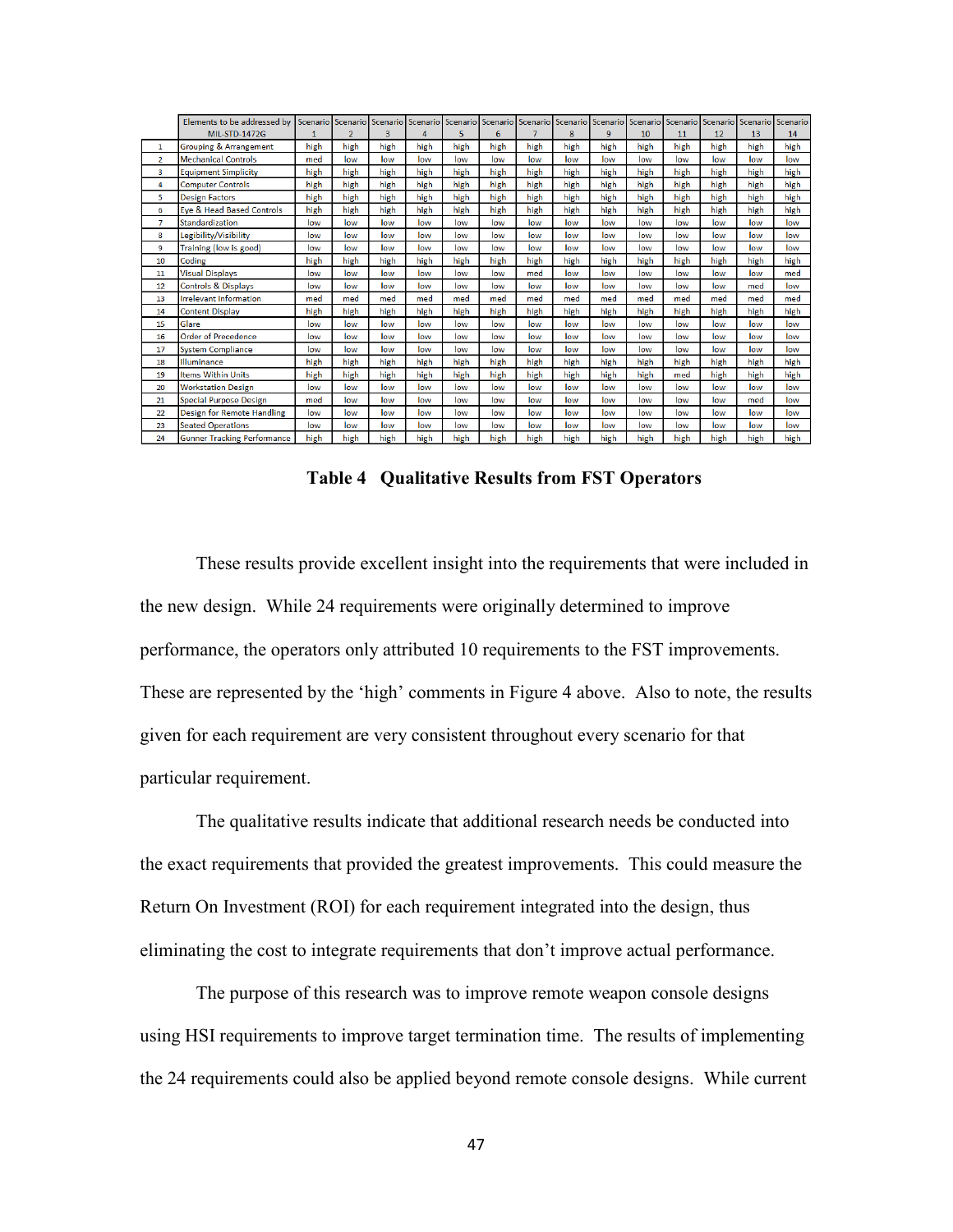literature indicates a reduction in effectiveness (increased mishaps) between RPAs and manned aircraft, this research provides a means for improvements in unmanned aviation as well.

 Multiple tests have been conducted on current console designs for remote weapons. Several factors are recorded, timed, and documented which rate the overall success of the weapon and system. Since the tasking for this research specified the minimizing of time between target acquisition and termination, the success of the FST was measured in a reduction of time among scenarios.

 These scenarios are a series of situations that the weapon operator could find himself/herself in during combat conditions. Historic scenario times were used as a baseline to measure the new console performance. As previously stated the actual results are classified, but the improvement percentage of the FST has been approved for publication. The new console design logged a 19% reduction over previously recorded times.

 This research served as a first step in the improvement of legacy console designs. It may be argued that the most important outcome of this research is the process itself, to accomplish the identification of HSI requirements to improve a system design. This process for eliciting HSI elements based on specific applications may bridge current and new technologies that involve the human element as a requirement.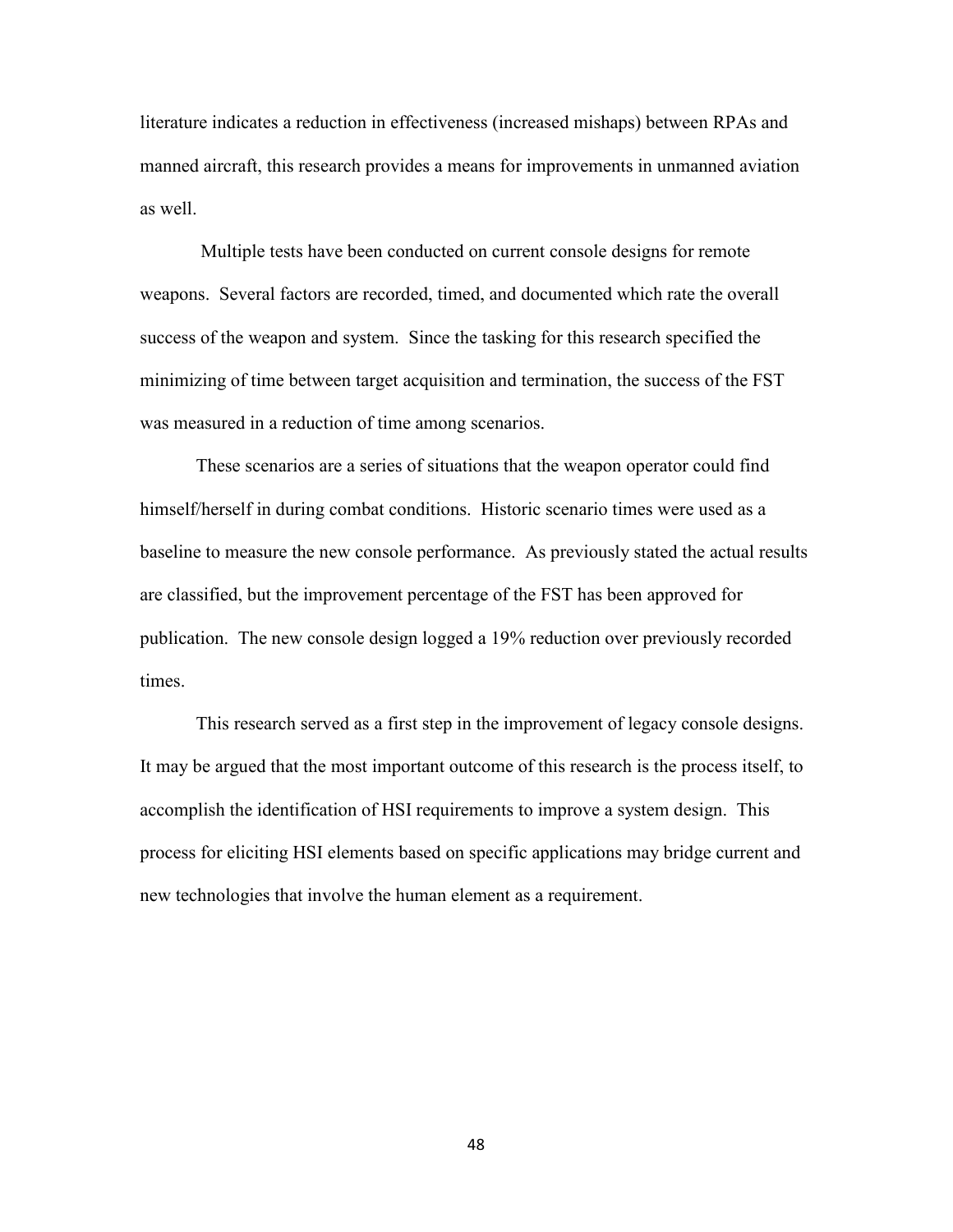#### **Chapter 5: Discussion/Conclusion**

 For those directly involved with remote weaponry and their progress in combat operations, this is an exciting time to be a part of these new advancements. New developments in technologies create significant and immediate challenges which require attention from the progress also seen in HSI. "While technology can simplify the operation of individual RPAs, in the end it may create task environments that are much more complex than those seen in traditional environments" (Paez et al, 2005, p.9).

 The FST results validated the methodology used in the elicitation and integration of HSI requirements from MIL-STD-1472G. The results were closely scrutinized to ensure each scenario time in the new console was compared to the same scenario in the legacy environment.

This research identified two specific areas for future research. First, the process used in the identification of requirements that were determined to improve system performance for a specific application. The adapted procedure used in this study could also be executed in other research capacities as well. This would allow for the identification of HSI improvements to be accomplished early in the design of those new research areas.

The second area was the application of those requirements into the new design criteria. The results of the FST validated the improvements that could be attained by remote weaponry when these elements were included into the console design. Future areas could include their application into RPA's and UAV's, and even into the cockpit of a piloted aircraft.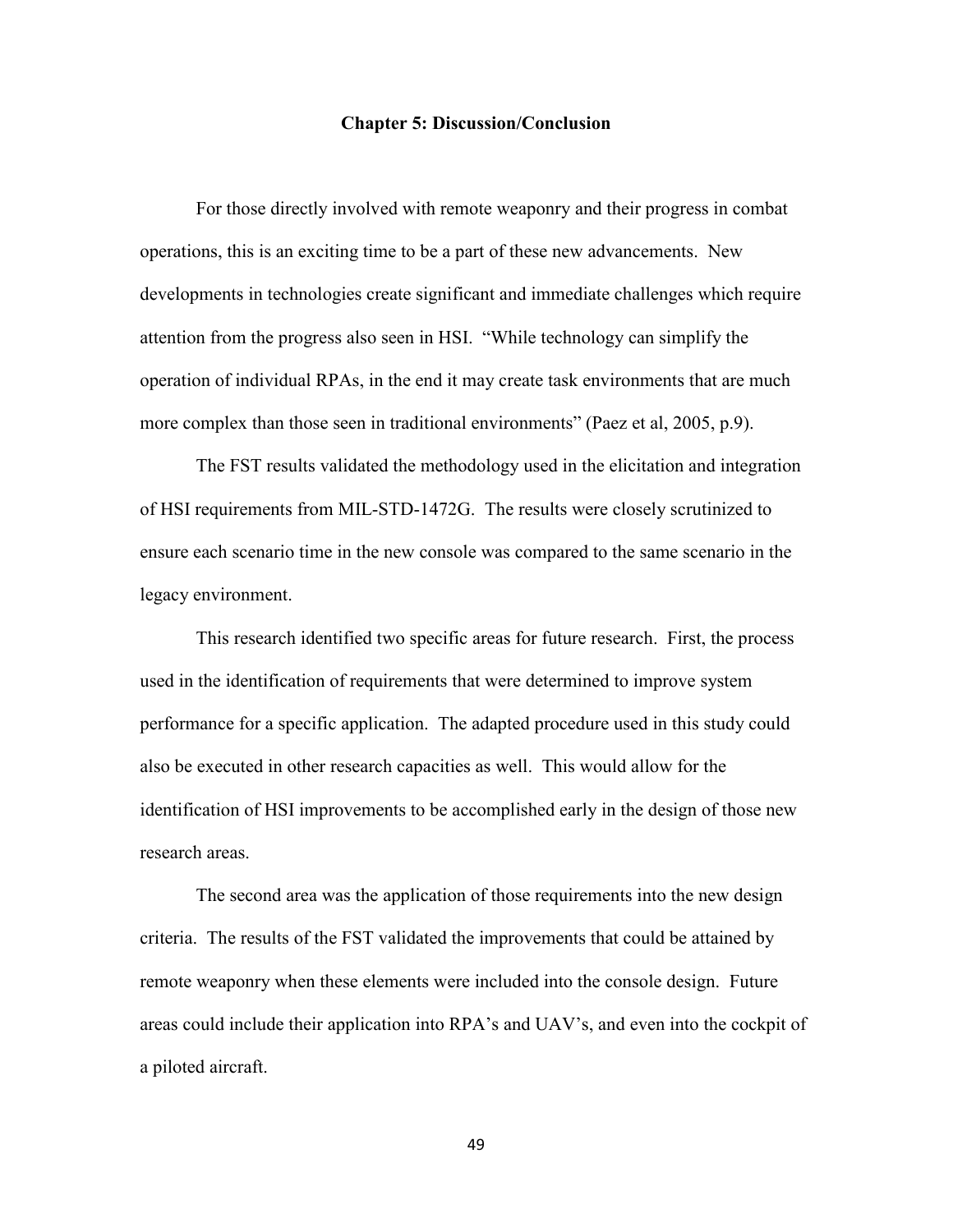The main driver behind this research is the expectation to see these new weapons integrated onto different ship platforms. The improvements found throughout this research ensure optimal efficiency when that time will come, and a new weapon will be integrated onto a ship.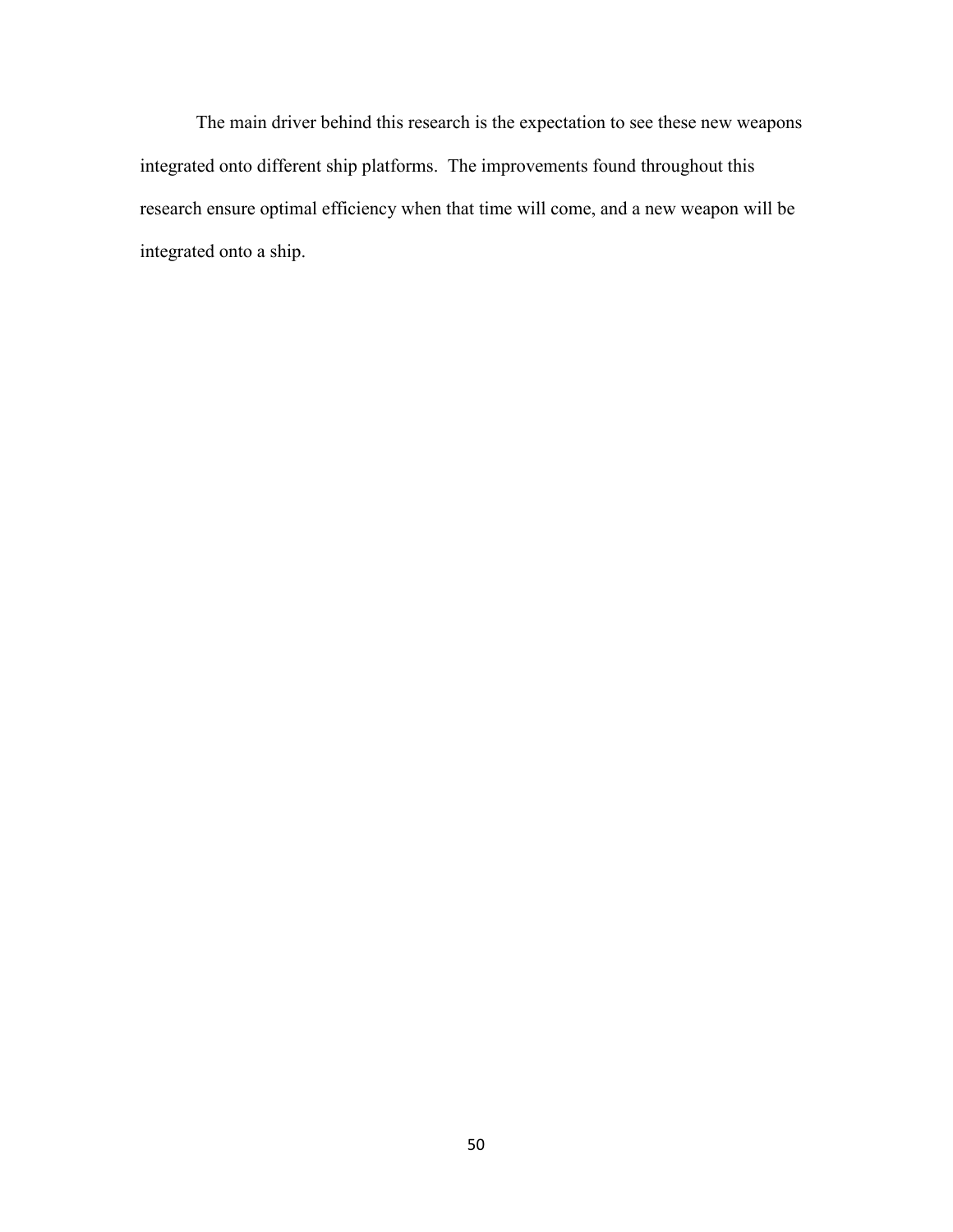# **References**

Andresen, K., Gronau, N.: An Approach to Increase Adaptability in ERP Systems. In: Managing Modern Organizations with Information Technology: Proceedings of the 2005 Information Resources Management Association International Conference, 2005.

Archer, S., Headley, D., and Allender, L. (2003). Manpower, personnel and training integration methods and tools. In: *Handbook of Human Systems Integration* (H. R. Boohr, ed.). Hoboken, NJ: Wiley.

Blanchard, B. S., Fabrycky, W. J., & Fabrycky, W. J. (1990). *Systems engineering and analysis* (Vol. 4). Englewood Cliffs, NJ: Prentice Hall.

Booher, H. R. (2003). *Handbook of human systems integration* (Vol. 23). John Wiley & Sons.

Eggstaff, J. (2012). The development of progress plans using a performance-based expert judgement model to assess technical performance and risk. *Systems Engineering*, *17*(4), 375-391.

Eusgeld, I., Nan, C., & Dietz, S. (2011). System-of-systems approach for interdependent critical infrastructures. *Reliability Engineering & System Safety*, *96*(6), 679–686.

Fortune, J., & Valerdi, R. (2012). A framework for reusing system engineering products. *Systems Engineering,* 16(3), 304-312.

Foxx, J., Beaton, R. J., and Smillie, R. (2006). *Human Systems Integration (HSI) Special Report – Training Continuum*. Navy Virtual Systems Command (VSYSCOM), Human Systems Integration working-Group, Workforce Training Sub-working Group, October 23.

Haskins, C., ed. 2010. *Systems Engineering Handbook: A Guide for System Life Cycle Processes and Activities.* Version 3.2. Revised by M. Krueger, D. Walden, and R. D. Hamelin. San Diego, US-CA: INCOSE.

Landsburg, A. C., Avery, L., Beaton, R., Bost, J. R., Comperatore, C., Khandpur, R.,. & Sheridan, T. B. (2008). The art of successfully applying human systems integration. *Naval Engineers Journal*, *120*(1), 77-107.

Liu, J., Mooney, H., Hull, V., Davis, S. J., Gaskell, J., Hertel, T., ... & Li, S. (2015). Systems integration for global sustainability. *Science*, *347*(6225), 1258832.

Liu, K. K., Valerdi, R., & Rhodes, D. H. (2009). Economics of human systems integration: A systems engineering perspective. In *Proceedings of Conference on Systems Engineering Research*.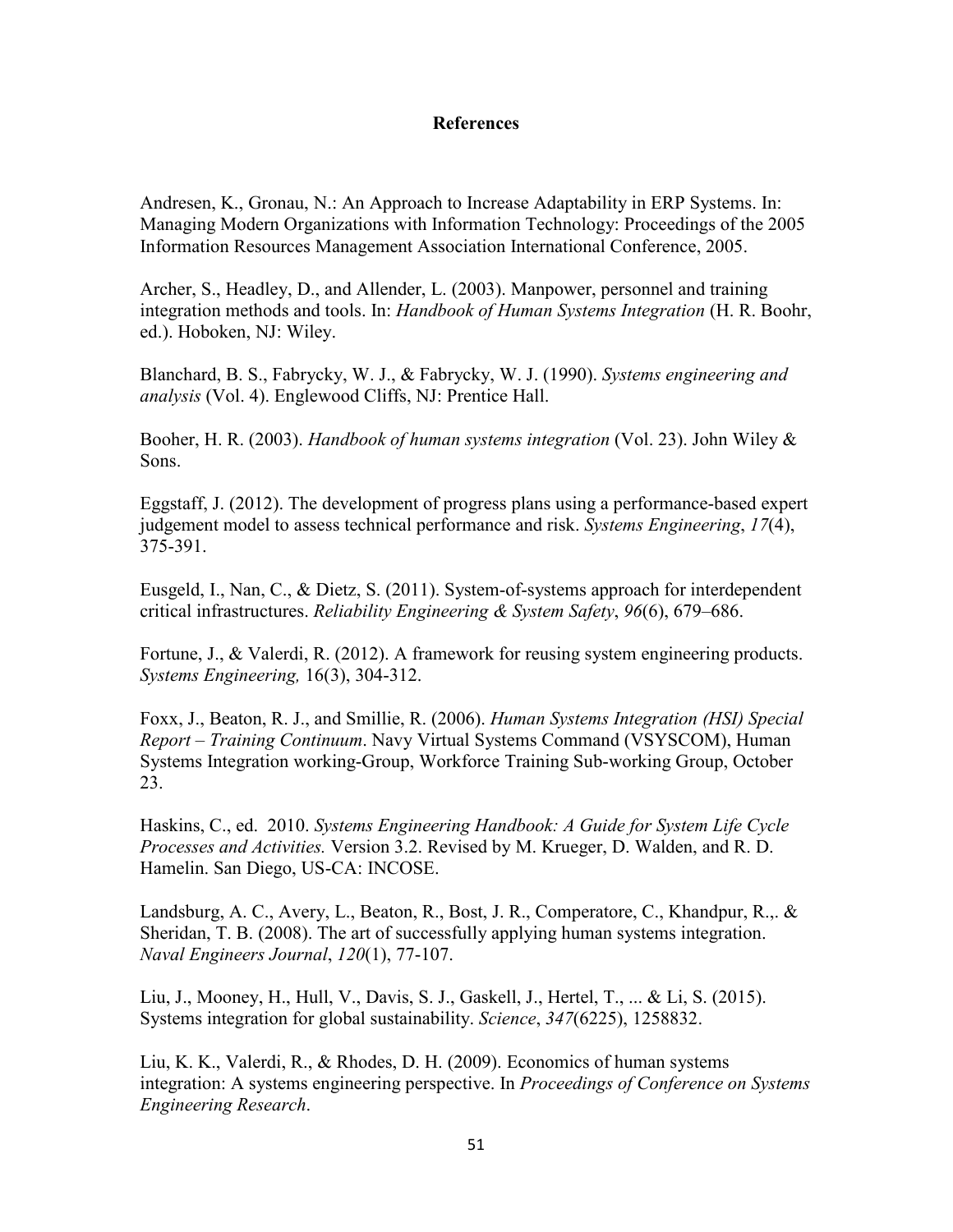Military Standard (MIL)-STD-1472, Design Criteria Standard, Human Engineering revision G (DOD, 11 January 2012).

Meister, D. (2000), *The History of Human Factors and Ergonomics.* Mahwah, NJ: Erlbaum.

Nardi, B. (1997). The use of ethnographic methods in design and evaluation. In: M. *Handbook of Human—Computer Interaction*, 2nd ed. (M. Helander, T. K. Landauer, and P. V. Prabhu, eds.)

Nemeth, C. P. (2004), *Human factors methods for design: Making systems humancentered.* Boca Raton, FL: CRC Press.

Paez, O., Salem, S., Solomon, J., & Genaidy, A. (2005). Moving from lean manufacturing to lean construction: Toward a common sociotechnological framework. *Human Factors and Ergonomics in Manufacturing & Service Industries*, *15*(2), 233-245.

Pope A.T., Bogart E.H. Identification of hazardous awareness states in monitoring environments. *Journal of Aerospace* 1992; 101:448-57.

Rieger, C.G.; Gertman, D.I.; McQueen, M.A. (May 2009), *Resilient Control Systems: Next Generation Design Research*, Catania, Italy: 2nd IEEE Conference on Human System Interaction

Rinaldi, S. M., Peerenboom, J. P., & Kelly, T. K. (2001). Identifying, understanding, and analyzing critical infrastructure interdependencies. *Control Systems, IEEE*, *21*(6), 11-25.

Sage, A. P., & Lynch, C. L. (1998). Systems integration and architecting: An overview of principles, practices, and perspectives. *Systems Engineering*, *1*(3), 176-227.

Stanton, N., Salmon, P. M., & Rafferty, L. A. (2013). *Human factors methods: a practical guide for engineering and design*. Ashgate Publishing, Ltd.

Swallom, D. W., Lindberg, R. M., and Smith-Jackson, T. L. (2003). System safety principles and methods. In: *Handbook of Human Systems Integration* (H. R. Booher, ed.). Hoboken, NJ: Wiley.

Tvaryanas, A. P. (2006). Human systems integration in remotely piloted aircraft operations. *Aviation, space, and environmental medicine*, *77*(12), 1278-1282.

United States Air force Scientific Advisory Board. Human systems integration in Air force weapon systems development and acquisition. Washington, DC: Department of the Air Force, Department of Defense; 2004. Report No. SAB-TR-04-04.